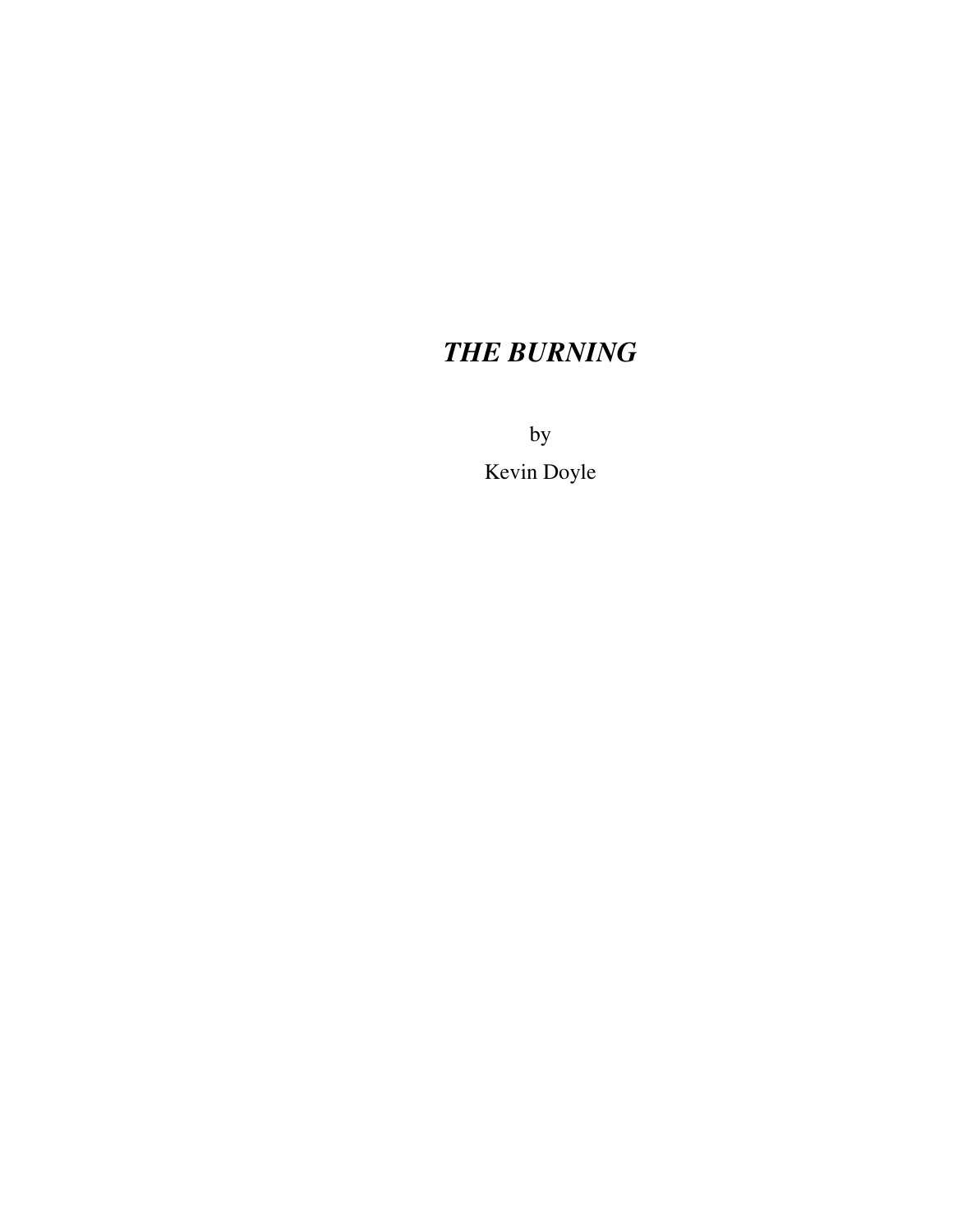# **ACKNOWLEDGEMENTS**

*The author acknowledges with gratitude the financial support of the Institute for Anarchist Studies (New York).*

# *A NOTE ON THE HISTORICAL RECORD*

*Captain Jack White was born in 1879 in Broughshane, Co. Antrim and died there in 1946. The only son of British war hero, Sir Geroge Stuard White, he wa active for most of his adult life in radical left wing politics in Ireland and Britain. This work draws on the current historical record of White's life,but it remains, in its entirety, a work of fiction.*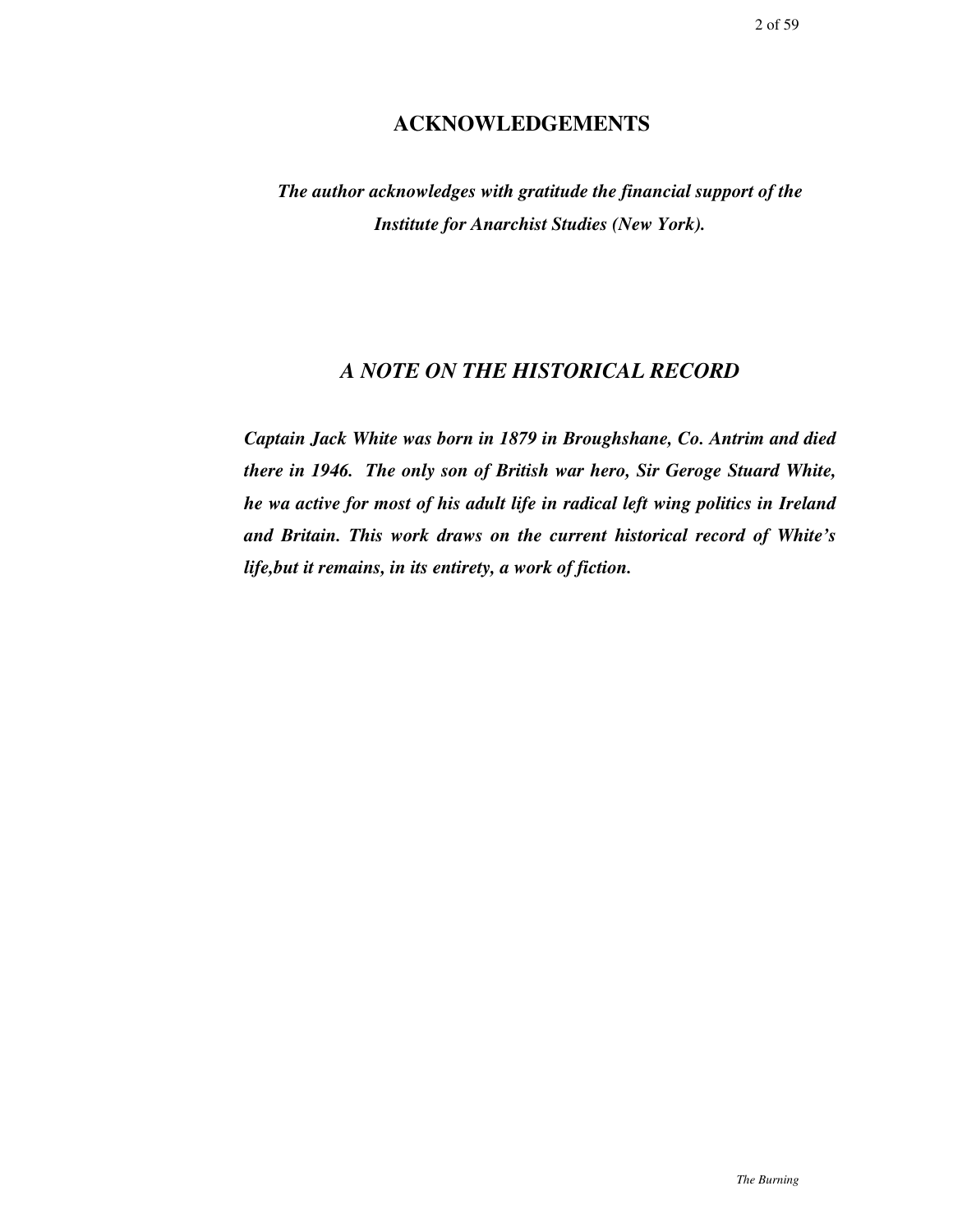# **CHARACTERS**

**GLADYS/ MRS NAPIER** *White's sister, late 60s*

**NOREEN** *Captain Jack White's wife, early 30s* **LILY** *White family friend, early 40s* **MATT KAVANAGH** *Comrade of White's, early 70s*

# **TIME AND PLACE**

*February 1946, immediately after Captain Jack White's funeral. Whitehall, the family home of the White family, just outside Broughshane, Co. Antrim.*

### **SET**

*A large reception/dining room in a Georgian house. Though well appointed, it is showing signs of age and disrepair. There are two doors - 'Inside' door leads to the interior of the house/kitchen; 'Outside' door leads to the hall/front door. The main features are: a large window with a view of Slemish mountain, Co. Antrim; there is an armchair near the window. A large marble fireplace; above the fireplace there's a portrait of Field Marshal Sir George Stuart White, a British war hero; on either side there are two comfortable sitting chairs. A writing bureau with chair; on the bureau there's a reading lamp, a typewriter, two neat bundles of letters, a stack of bound documents and a stack of seven irregular-sized hardback diaries; beside the typewriter there's a manuscript; at the side of the bureau, on the floor, there are two boxes of documents and a number of framed pictures; above the bureau, on the wall, is a large framed picture of the islands of Ireland and England. A hat stand near Outside door.*

# **MUSIC**

#### *The Foggy Dew, Land of Hope and Glory, The International*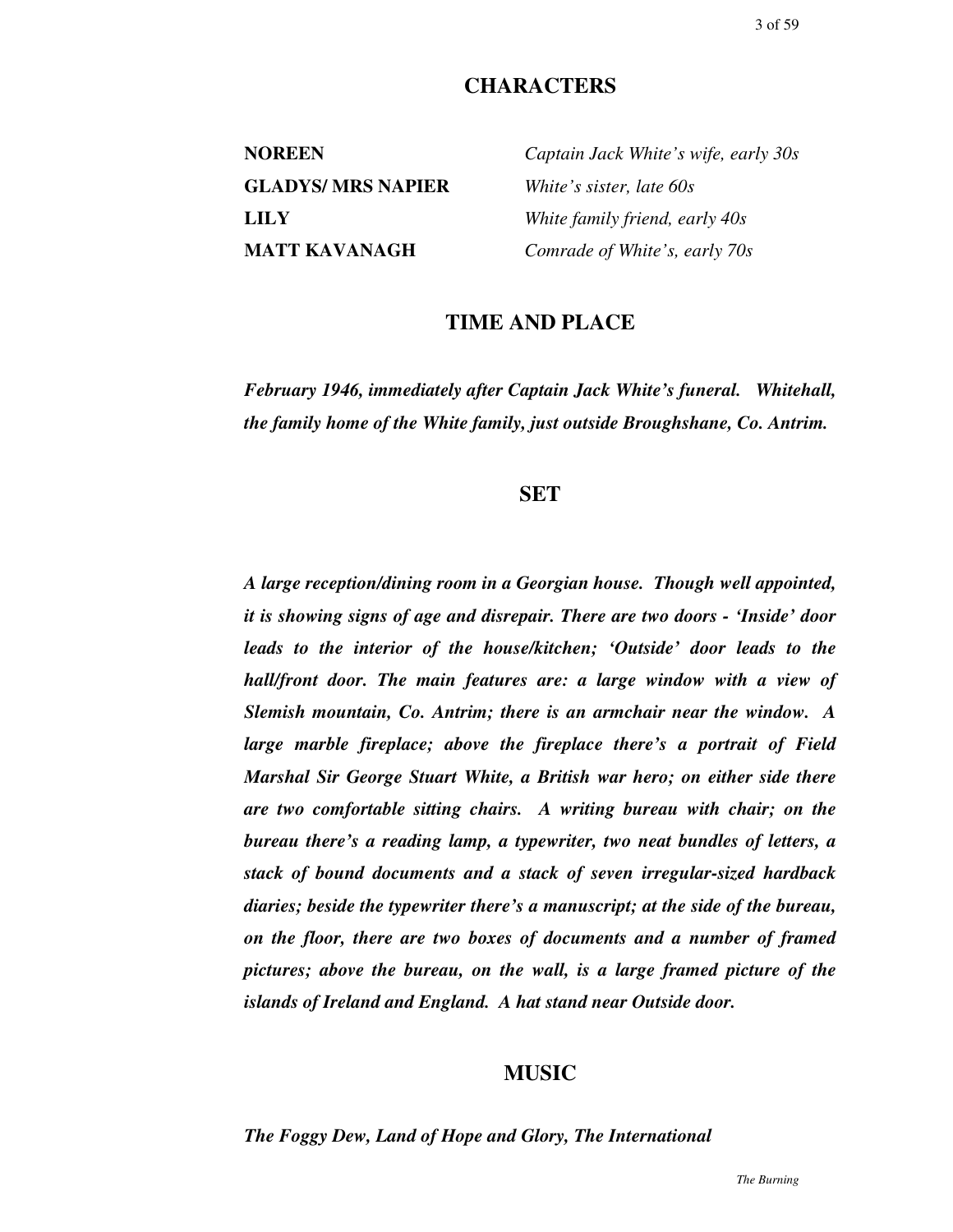### **ACT I**

### *SCENE 1*

*Around noon, after the funeral of CAPTAIN JACK WHITE. The action opens with two women entering the room by Outside door. The first woman to enter is NOREEN, wife of the deceased; she is followed by GLADYS, also known as LADY NAPIER, sister of the deceased. NOREEN is in her early 30s and is dressed in black. She is a cultured middle-class woman of south-County Dublin background. She is stricken with grief about her loss and predicament. GLADYS is in her late 60s and is also dressed in black. Though born in Antrim, GLADYS is an aristocratic English woman by upbringing and marriage; she speaks with a strong upper class accent. Despite the death of her brother she appears to be in good spirits; she is imperious in behaviour and somewhat disdainful of NOREEN, her deceased brother's young wife and of the general scene at Whitehall, her former family home.*

**NOREEN:** *(Taking off her hat and coat)* It's good to be back inside. What an awful day. And that wind. It comes down over the Glens this time of year and cuts through you.

**GLADYS:** *(Following)* I was sure the Vicar would join us. Jack was barely in the ground when he left. What's wrong with him?

**NOREEN:** There's another funeral to be done, out near Coreen. He was off to that, he said. At least that is what he told me… the few words that he did say.

**GLADYS:** *(Taking off her coat but then changing her mind)* It is as cold in here as outside. *(Goes over to the fireplace.)* Is no one looking after the fire? It's barely alive.

**NOREEN:** *(Goes to the Inside door, opens it and calls)* Lily, are you there? Are there any more blocks for the fire?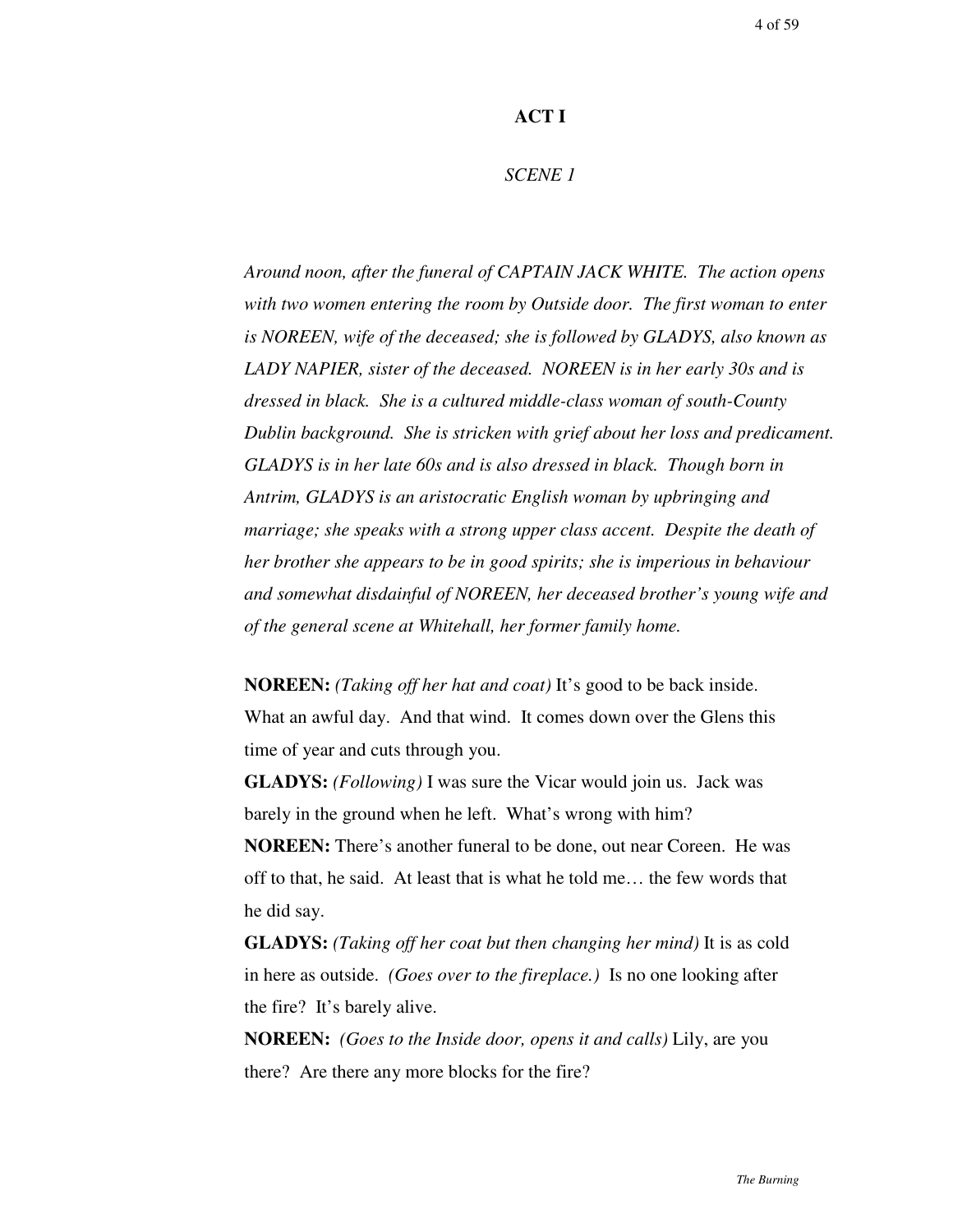**LILY:** *(Off stage; strong Belfast working-class accent)* Aye I'm with the boys, give me a minute. *(Fading sound of children's voices; Lily calling to them.)*

**NOREEN:** *(Puts her coat and scarf on the hat stand; sits by the fire)* I need to rest.

*(GLADYS takes off her hat carefully. She places it on the hat stand. Offstage there's a ruffling noise. Wooden blocks fall on the ground. Then there's more ruffling noise and LILY enters. LILY is in her early 40s. Although sensitive to the occasion, she is in positive spirits. She is well attired in a black dress and cardigan, white blouse.)*

**LILY:** *(Goes towards the fireplace, but stops away from the hearth)* These are all I could find. *(Puts the wooden blocks at her feet, side steps them and goes to NOREEN. Puts a hand on NOREEN's hand.)* What an awful time this is, so it is. *(Looks to GLADYS for support, but GLADYS has wandered over to the window and is looking out.)* You rest there Noreen and I'll see about a wee bite to eat.

**NOREEN:** I'm not hungry…but thanks. *(LILY is about to leave again, but NOREEN reaches out and holds onto her hand.)* Lily I don't know what I'd do without you.

**LILY:** *(Pats NOREEN's hand)* Now, now.

**NOREEN:** Are the boys okay?

**LILY:** As well as any children could be on the day that their beloved father is buried.

**NOREEN:** *(Looks towards GLADYS but GLADYS is deliberately paying no attention)* The children have no idea. When I took Anthony to see his father at the hospital for the last time, Anthony asked me when his father would be coming home... I didn't have the courage to tell him. Poor boy…

*(NOREEN cries and LILY consoles her.)*

**GLADYS:** *(At the window)* They should've been at the funeral. They would've made up the numbers at least.

**NOREEN:** *(Confused)* Numbers, what numbers? *(To LILY.)* What does she mean?

**LILY:** No matter now. It is over and done with, so it is.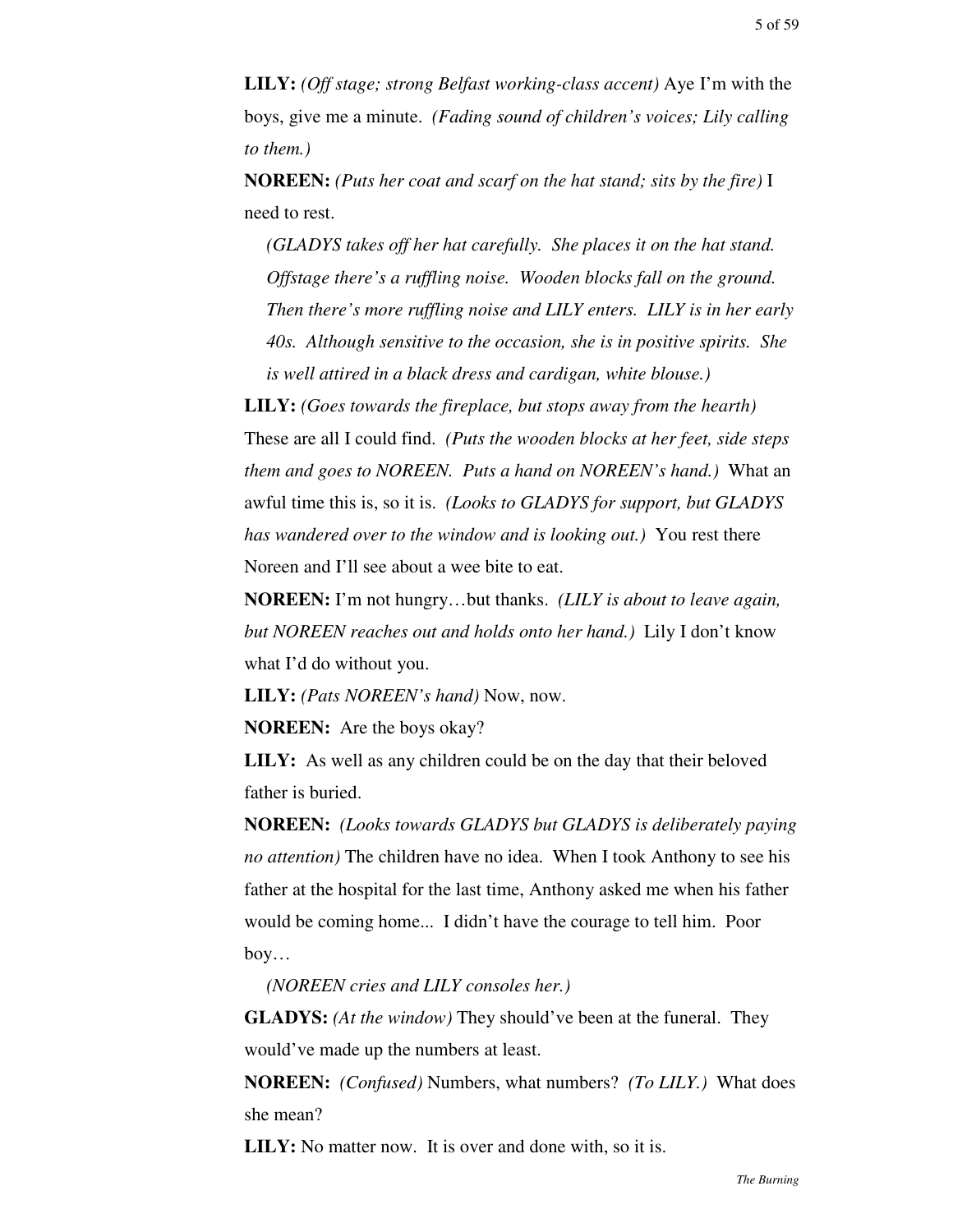**NOREEN:** *(Pathetically)* You understand don't you Lily? You understand why I didn't want them… *(Voice tails off.)* **GLADYS:** *(Coming to the fireplace; to NOREEN)* I am turning into ice. *(Looks at where the blocks are lying)* What are they doing there? Is anyone going to put those blocks on the fire? **LILY:** *(Not moving)* Help yourself, your ladyship. **NOREEN:** I'll do it. *(NOREEN rises from her chair)* **GLADYS:** *(To LILY)* What's wrong with you? **NOREEN:** *(Exchanges glances with LILY)* It's okay. I'll do it. *(She picks up two blocks and fixes them in the fire. She puts the other two near the hearth and sits again.)* **LILY:** *(To NOREEN)* How was Jack's funeral? Was it okay?

**NOREEN:** As well as could be expected. *(Pauses.)* I'm glad it's over with. Jack is laid to rest now.

**GLADYS:** *(To LILY)* It was small, a small funeral. I counted seven that were present or was it six? Six, if you don't include that vagabond, whoever he was?

**NOREEN:** Ah, he lives on the hill over there, on Slemish. He's a lost soul. Thinks he's St Patrick.

**GLADYS:** *(Indignantly)* St Patrick?

**LILY:** *(Proudly)* Yes. Patrick is said to have minded sheep on Slemish Mountain there. They say God spoke to him and then later when Patrick escaped back to England…

### **NOREEN:** Wales.

**LILY:** Yes, Wales! … He had a dream there that he had to covert Ireland to Christianity. So he came back and he did just that!

**GLADYS:** There was a most terrible smell from him. I never came across anything like it. Worse than horse manure. Terrible. I had to hold my nose. Trust my brother Jack to have someone like him around – even at his funeral.

**NOREEN:** *(Absentmindedly)* Jack got on well with that ol' devil. But then that was Jack – he got on well with anyone who didn't fit in. **GLADYS:** You needn't tell me! I know all about Jack and the sorts of people he befriended. Every oddball there was. And worse.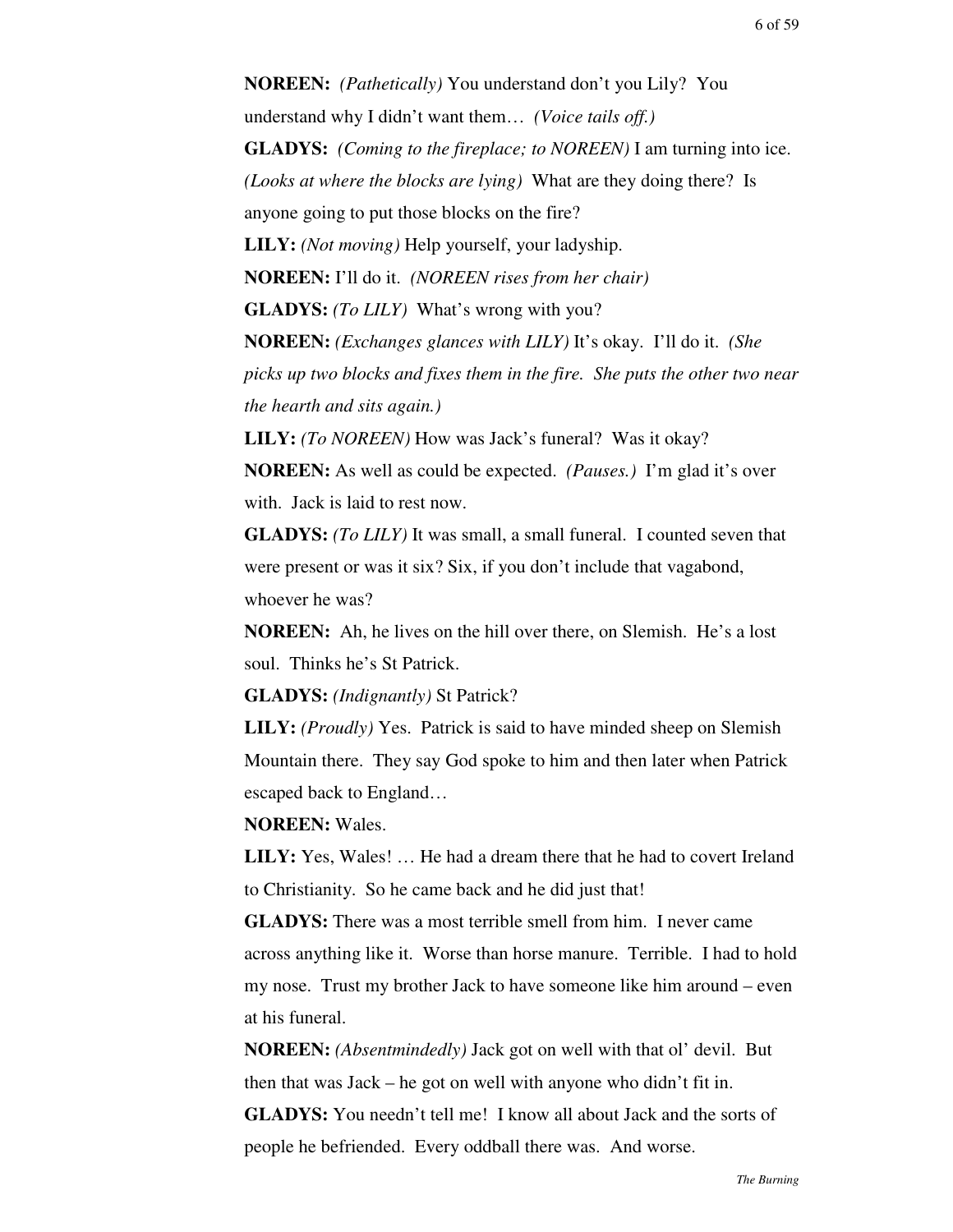**NOREEN:** *(Continuing in something of a trance)* They were of like mind about the church and God and religion too. Jack would say the only hope for Christianity was that the people would rise up and take it back from the priests, and Cadey there, the vagabond, he would swoon around like an old druid saying the message of St Patrick had been corrupted, and he was Patrick come back to Ireland to save us all. God knows what else… *(To LILY.)* I had to hunt him from the house a few times. He would say the most awful things to the children, telling them stories about the Glens and smuggling, and every other type of trickery.

*(Offstage, there is the shrill sound of a boy shouting.)*

**LILY:** *(To NOREEN)* I'll see what it is. *(Leaves by Inside door.)*

*(GLADYS removes her coat and joins NOREEN by the fire.)* **GLADYS:** What's wrong with that Lily? Dropping the blocks in the middle of the floor. In my house, a servant wouldn't dare.

**NOREEN:** Lily is not a servant. She came here to help. She knows Jack from way back. She's a friend.

**GLADYS:** Nevertheless, it was only a few steps to put into the fire. **NOREEN:** *(Determinedly)* It doesn't matter.

*(They sit quietly by the fire again for a moment.)*

**GLADYS:** Have you thought about what you will do with the boys? **NOREEN:** *(Alert)* What do you mean?

**GLADYS:** How can you raise three young boys and manage this place... on your own. The boys could be sent to boarding school. It would make things easier on you.

**NOREEN:** *(Shakes her head adamantly)* We'll stay together.

**GLADYS:** *(Surprised)* But…

**NOREEN:** I intend to sell the house Gladys and go back to Dublin.

**GLADYS:** *(In shock)* Sell the house?

**NOREEN:** What choice do I have?

*(GLADYS is upset by the news. She stands and goes to the bureau. She sits at the bureau seat and pushes aside some papers that are on the table. Pages flutter onto the floor. She leaves them there.)* **GLADYS:** The White family has lived here in Antrim for nearly three hundred years. *(Enigmatically.)* It is coming to an end.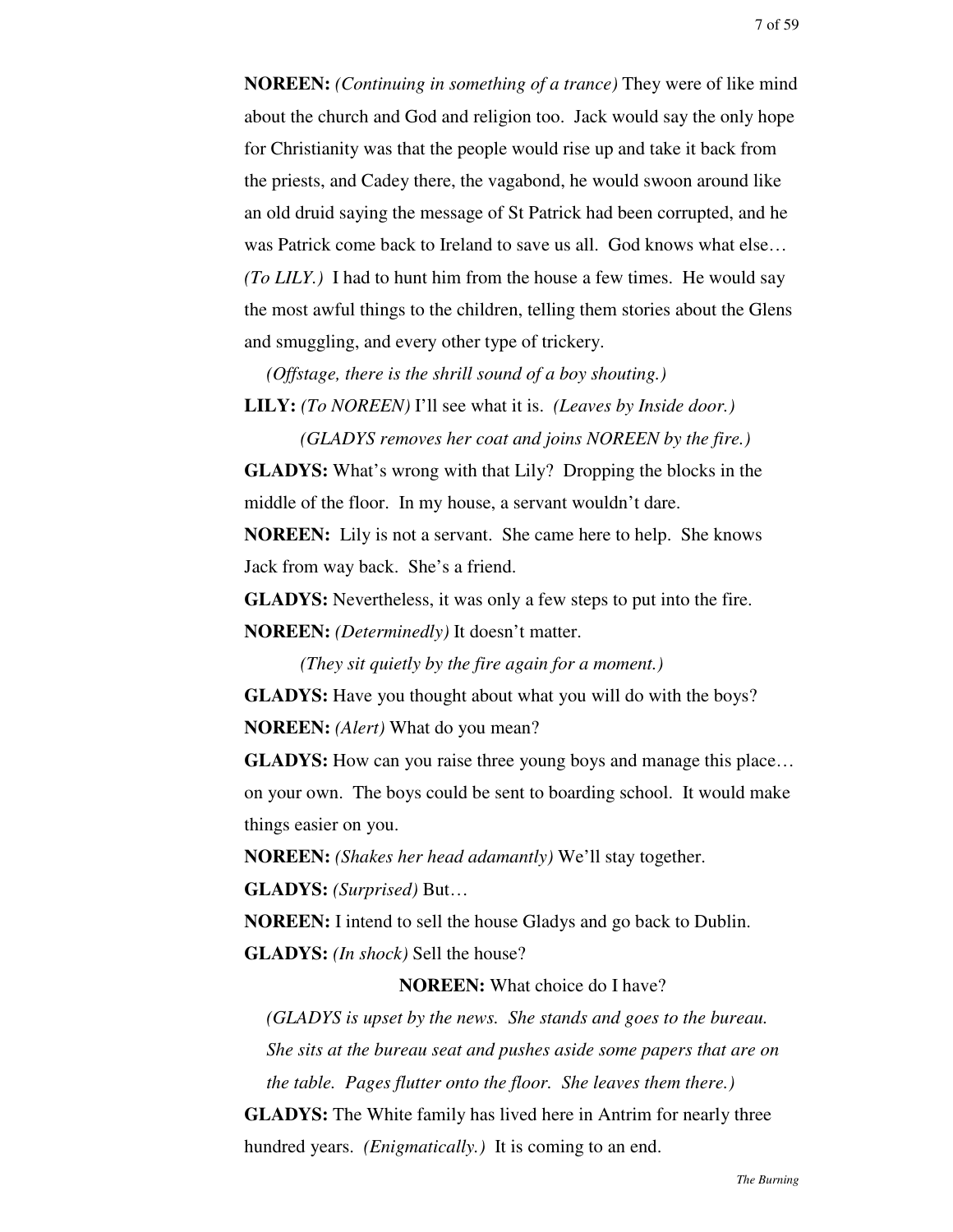**NOREEN:** You are welcome to buy this house Gladys and I'd put it your way. Jack would want that. He would want one of you sisters to have it. But you must realise I need the money. I have young children to support and what means do I have?

**GLADYS:** *(Ignoring NOREEN, speaks at audience)* I blame Jack! I blame him. He thought of no one but himself… just look at how he's left you all here. With hardly a farthing. And now… this! The family home and all that we had – to be sold off … to whom? To strangers probably. **NOREEN:** *(Diplomatically)* Is it out of the question that you would buy it? Surely one of you would consider it…

*(GLADYS goes stage front, near Outside door. Looks at the audience.)*

**GLADYS:** I lived in this house as a young girl. The grounds of the estate were kept as well as the gardens at Hampton Court. *(Points.)* Just there was a fine sloping lawn and from this window you could see down as far as the lake, and sometimes there were swans and moorhens at the edges. I loved this view. *(Happily.)* We had such fine times here. All of us. And whenever Father came home, from whatever far-flung part of the world he was soldiering in, there would be such festivity. One summer we had the most fabulous garden party here. He brought fireworks from China. No one had ever seen fireworks in these parts; it was the first time. Some of the men from Father's regiment came to fire them off. And we were all lined up along the front there; a beautiful summer's evening I remember it so well. So beautiful. And Mother and Father's friends. Kitchener, you know Kitchener don't you, and Buller, who had been in South Africa with Father, and there was a Russian prince too…*(Voice tails away.)* I have such fond memories. *(Her hand moves up to where a piece of wallpaper has separated itself from the wall and is dropping. She fingers it.)* I loved this place... *(She walks a few steps at stage front; she is still looking at the audience.)* But look at the grounds now. *(Angrily.)* Just look at them. Overgrown grass and nettles and cows threading their way back and forth without a care in the world. It is just a bog field now. *(Turns to look at NOREEN.)* You want me to buy this? Why would I? Now it's just a run down house and a bit of a farm.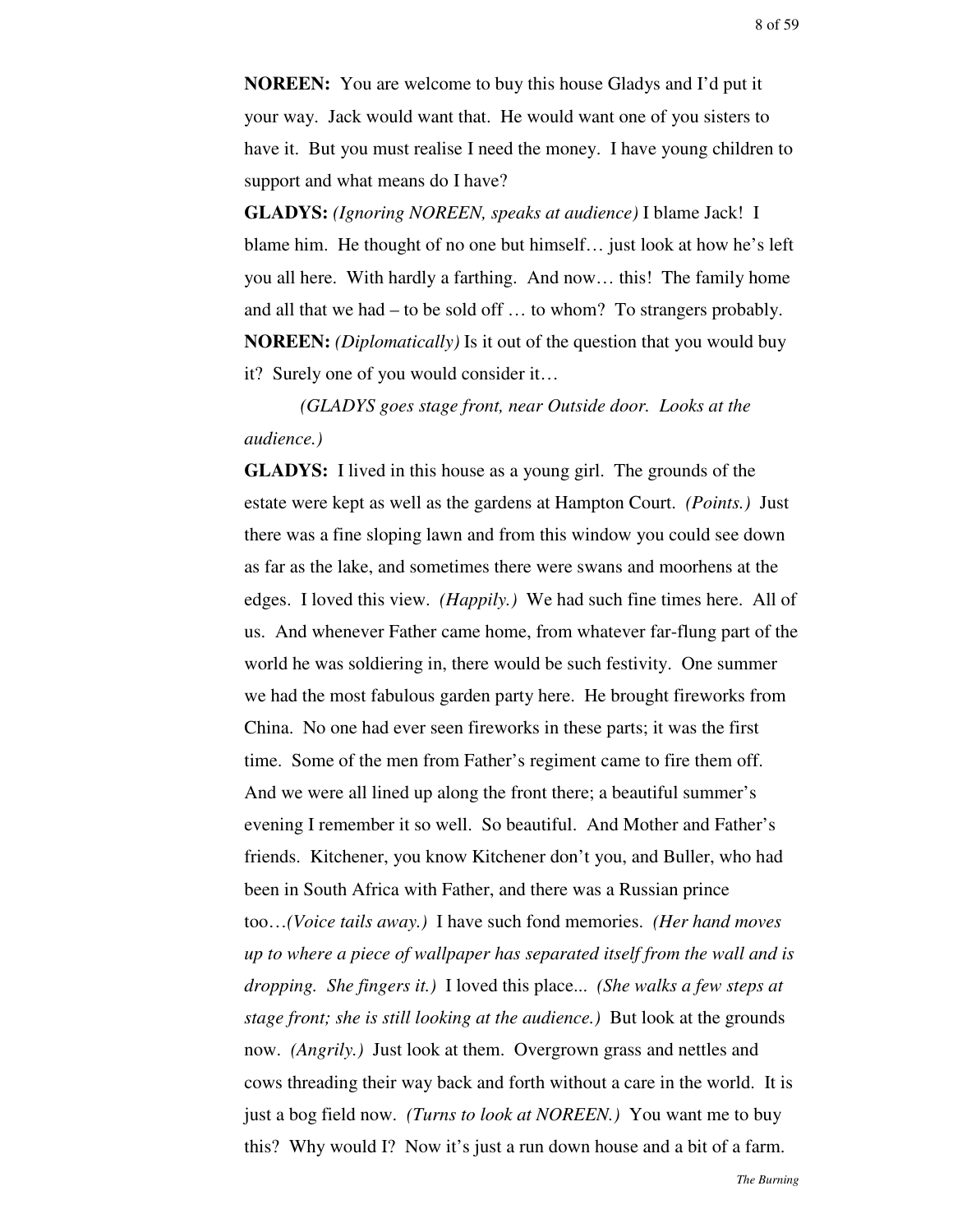*(Looks over at NOREEN. Bitterly.)* There is nothing here to be proud of…anymore.

*(Just then there's a knock on the door and LILY enters. She has a tray of tea. She comes over near the fire and puts the tray down on the small serving table. She moves the table near NOREEN.)*

**LILY:** *(About the fire)* That's a lot better now. *(To GLADYS, nodding at the free seat by the fire.)* Sit in there Mrs Napier. Warm your cockles.

*(Puts a hand on NOREEN's.)* Oh but you're still cold. Sit in, sit in close. *(NOREEN moves closer a little; she seems dejected. GLADYS comes over and sits opposite NOREEN. LILY ministers to the tea and leaves again.)*

**GLADYS:** The Prince of Wales had tea in this room. It was different then of course…*(Points towards the bureau area.)* There were portraits of all the kings and queens and of Queen Victoria, of course – wherever they've gone, I don't know. *(Thinks.)* In those days we had lots of servants. It seemed warmer, though maybe that's my imagination? Jack was there that day. It was before Jack became difficult. He was just a boy then, a spoiled cocksure boy. All the men went hunting along the Braid valley. Do you know the Braid Valley? It's beautiful.

## *(NOREEN nods.)*

They call it the breadbasket of Ulster. They would all go off and we girls would wait around until they returned. The boys would talk about everything and we'd be expected to listen. Oh I used to hate Jack then. He was such a loud mouth. He just wanted to hear his own voice. We listened but it was the Prince we were there to see. *(Takes a teacup and saucer in her hand. Sips in an over-delicate performance.)*

**NOREEN:** I won't be sorry to be leaving here Gladys. Jack loved this old place, but to me it's cold. *(Pauses.)* They don't like me here. They've made that plain enough. I'm tolerated only because I'm Jack White's wife…and Jack was tolerated only because of who he was – the son of a famous general, the Hero of Ladysmith. *(To GLADYS, more directly.)* But all that is over with now. Jack is dead and I cannot remain on here, for whatever worth a name has...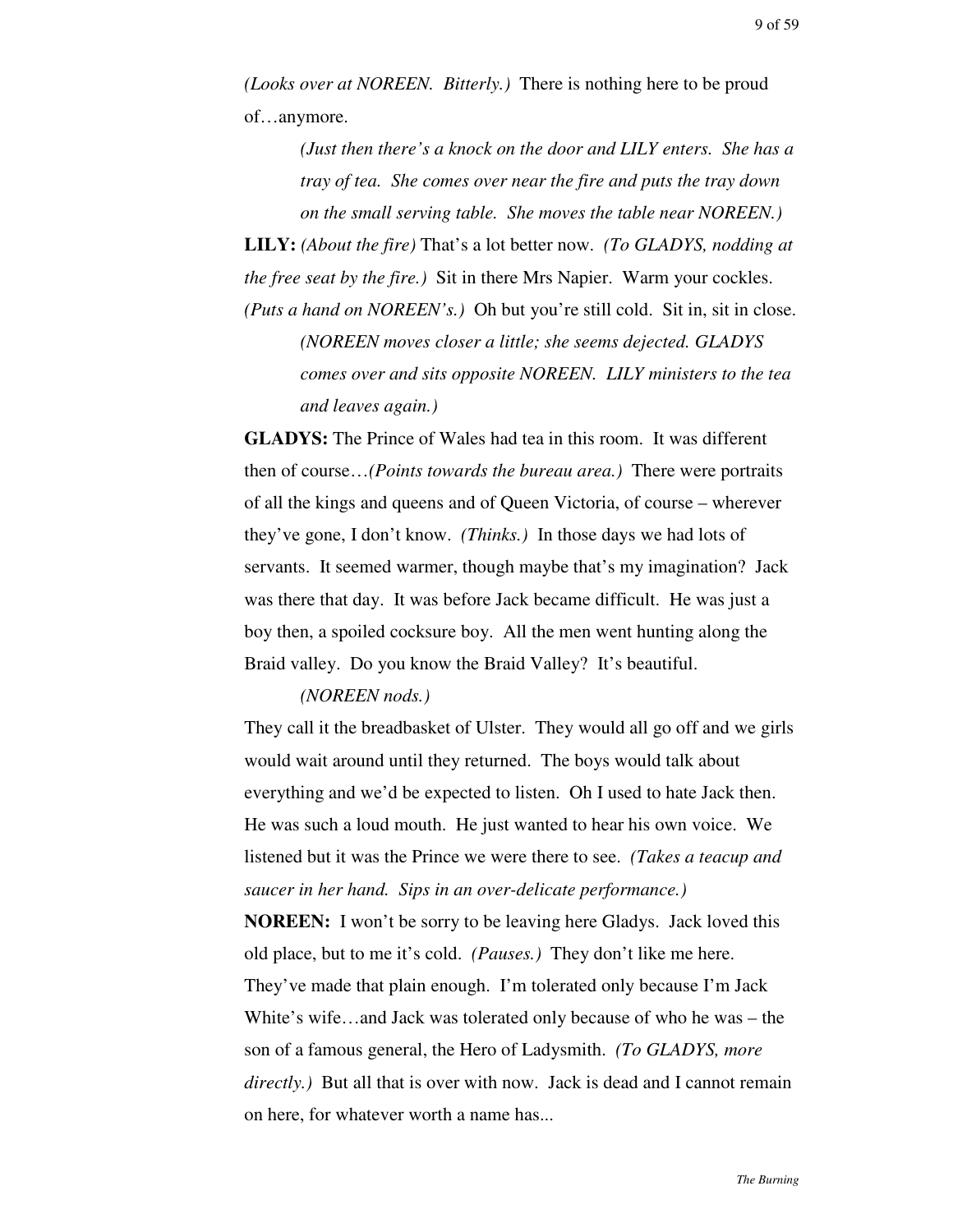**GLADYS:** *(Stirred by the mention of her father's name)* Father was buried on a day like this - a wintry wet day, but even so there were crowds everywhere. Between here and Ballymena, the people were two and three deep on either side of the road. It took four rail carriages to carry the wreaths and flowers that came from all over the Empire. India, Burma, Aden and South Africa - all the places where Father had served. The prettiest, I needn't remind you, from the King and Queen themselves. There was even one from the German Kaiser! I still remember a line of the sermon. *(Loudly.)* "He will be a beautiful likeness of the God that gave Him work to do, that he did so well." *(Thoughtful for a long moment.)*

**NOREEN:** You remember it well.

**GLADYS:** No, I had forgotten. I haven't thought of that day in so many years. *(She puts her tea down, and reaches over to where there's a poker. She stokes the fire roughly.)* But coming to this funeral of my brother has made me remember how different things were - once. *(Pauses.)* If the numbers at a funeral say anything, what do they say about my father and my brother? Six and a vagabond for Jack's last performance versus tens of thousands for Father.

**NOREEN:** Jack is hardly cold in the ground, Gladys…

**GLADYS:** *(Bitterly)* Your Jack broke his father's heart. The only son, heir to the estate and the name. We all expected Jack to carry on the tradition. Father sent him to Sandhurst for that very reason, and then Jack served in India and afterwards in South Africa, with distinction too. And it all seemed to be going well... but then he changed. Overnight it seemed. Jack came home one time and he was talking all sorts of nonsense. About how he hated the army and all the officers were idiots, and how it wasn't right what we were doing in India. When he told Father he was throwing in his commission in the army, Father didn't leave his office for days. They argued bitterly... I don't think Father ever recovered from the shock. *(Looks at NOREEN.)* Do you know what Jack said, do you know what reason he gave for wanting to end his career in the army?

**NOREEN:** *(Quietly)* No.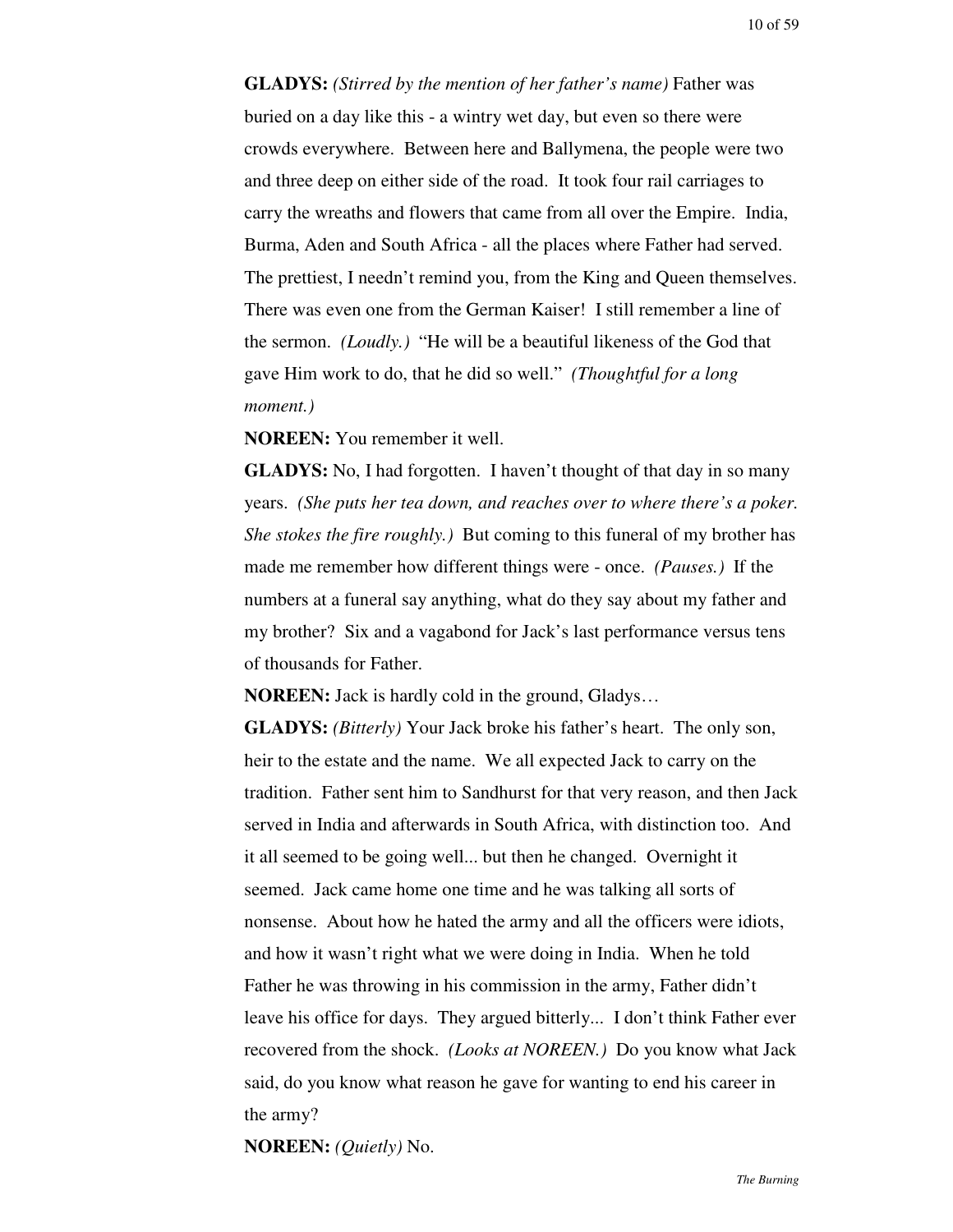**GLADYS:** *(Parodies)* 'I don't believe in invading other people's countries' – that's what he said. It was like a slap in the face to Father, Father who had risked his life all over the world. **NOREEN:** *(In a conciliatory tone)* Please Gladys. I don't… **GLADYS:** I cannot forgive Jack…

*STAGE GOES TO DARK*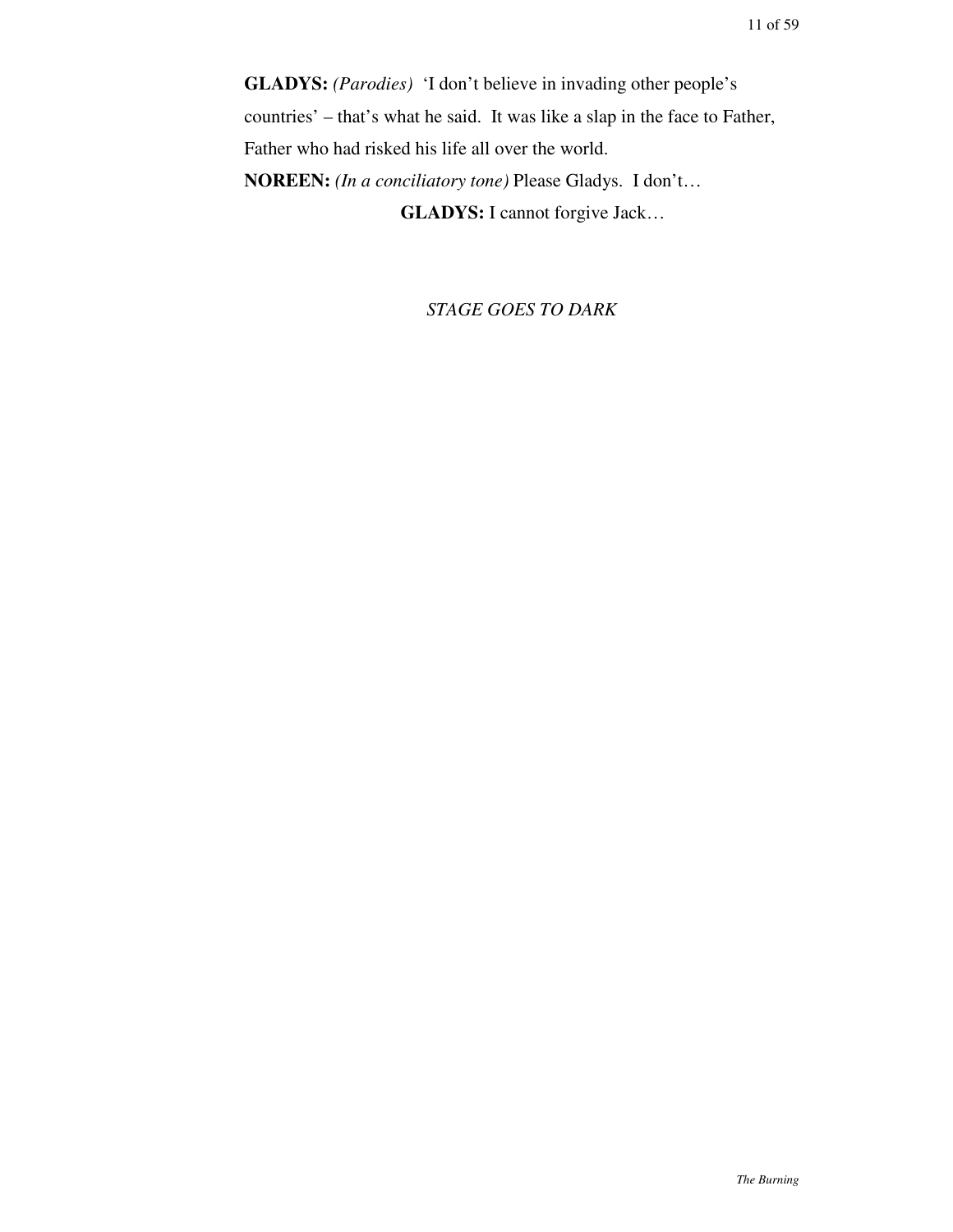#### **SCENE 2**

*A short while later. NOREEN is alone in the room. She is standing by the window, looking out at Slemish Mountain. LILY comes in.*

**LILY:** Mrs Napier, Gladys I mean, has gone to see the Vicar.

**NOREEN:** I'm glad. I need time, I need some time to be on my own.

**LILY:** She's very anxious to talk to that Vicar, whatever it is?

**NOREEN:** It's the headstone. She's concerned about the inscription for Jack. The Vicar is looking after it.

*(LILY joins NOREEN. She looks out the window but then tires of the view and sits on the arm of the nearby chair. She picks up a newspaper that is on the windowsill. She reads the front page.)*

**LILY:** *(Quietly)* Isn't that awful?

**NOREEN:** What?

**LILY:** Oh I'm sorry Noreen. What is wrong with me… on a day like this?

**NOREEN:** No, no tell me, what is it?

**LILY:** It says here, three young American soldiers were killed outside Belfast yesterday. The jeep they were driving went out of control and upturned. They were going home in a few days… back to California or maybe it was New York or one of those places anyway.

**NOREEN:** That is sad.

**LILY:** *(Puts down the paper)* What must it be like to die in a foreign country? *(Thinks.)* I imagine I'd think of home, no matter how sudden the event. I'd be thinking of my loved ones, so I would…I'd like to think that anyway.

*(Both women are silent for a moment.)*

**NOREEN:** It is a sad time for us all. *(Still looking out window, but then turns to LILY.)* You've been such a help Lily…and a friend, especially these last few weeks when I thought I'd go mad and I thought there's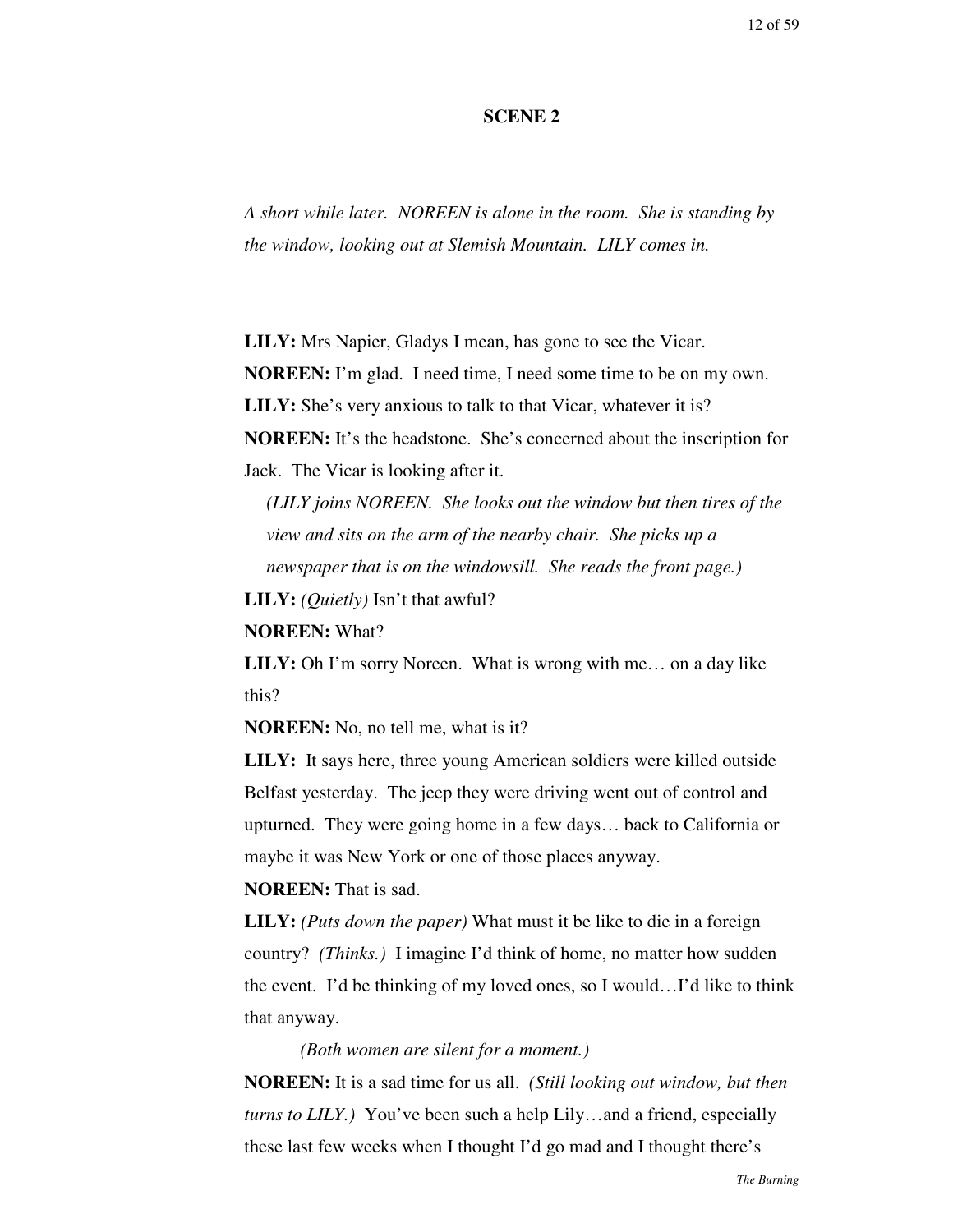wasn't one here who I could trust or talk to. At least Jack was right about you, at least about that. *(Puts her hand out to LILY. They hold hands.)* But I can't presume on it, not a moment longer. I can't pay you Lily. I don't have a penny to spare.

**LILY:** You know the money is not why I'm here. I came to help Jack and you and the children. I'll stay as long as you need me, as long as I can.

#### **NOREEN:** *(Begins to weep)* What am I going to do?

*(LILY stands and goes closer. NOREEN rests here head on her shoulder)*

**LILY:** Today is not the day to worry about the future. Jack is only buried and you need to rest… Things will be clearer in a few days.

**NOREEN:** *(Angrily)* But I can't put off what's on my mind and has been on my mind for months now, since the day I first heard Jack was sick. **LILY:** Noreen, don't…

**NOREEN:** Damn Jack! Oh I shouldn't say it. God forgive me on the day I buried him…but look at how he's left me. But for this run down house, I'm penniless. And I have three children and bills that I can't pay.

*(LILY looks sympathetically.)*

**LILY:** Did you say to Gladys about selling the house?

#### **NOREEN:** Yes.

**LILY:** And what did she say?

**NOREEN:** She's not happy that I'm here at all. I'm like some cuckoo in the nest to her. They think I trapped Jack into this marriage, they think I got myself pregnant so that I could get all this. *(Throws her hand at the room*) This! This bloody place. I never wanted to come here, I never wanted to have anything to do with it. *(Directly at LILY.)* I was happy on my own. I loved being in London. I had my own job. I was learning Italian and Greek, and now look at me. God help me, how did I end up here? In Co. Antrim, on my own, with three young children.

**LILY:** Still no matter what they think, this place is yours now. You sell it if you want to!

**NOREEN:** *(In a resigned tone)* Yes, I'm Jack's wife lawfully… *(Looks at LILY.)* But I don't want to fall out with Gladys or any of the Whites,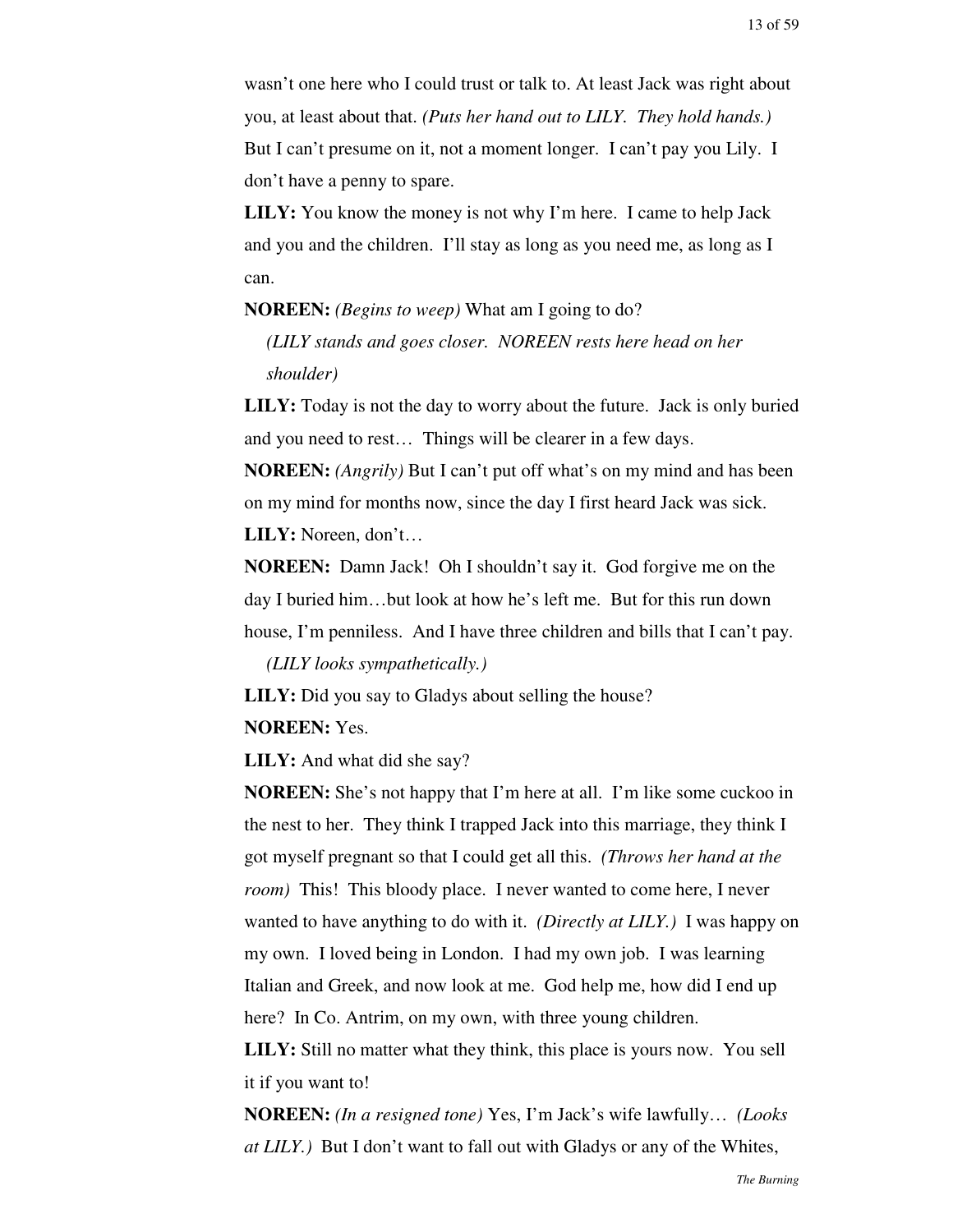Lily. With Jack gone, they're all that I have. Their name at least means something… *(Bitterly.)* More than Jack's that's for sure. **LILY:** Did Gladys say she would buy the place? **NOREEN:** No.

**LILY:** *(Surprised)* Will any of them buy it?

**NOREEN:** No… I don't think so. But Gladys is bothered by it. *(Looking directly at LILY.)* There was something about how she looked at me… she blames Jack of course.

**LILY:** You'll get a good price for it anyway. It'll tide you over until you can find your feet again. *(Puts hand to NOREEN's shoulder.)* And you will find your feet Noreen, you will! You're a strong woman.

**NOREEN:** *(After a pause. Looking out the window again)* My people call this place Black Protestant Ulster. When they heard I was coming up here to live with Jack, they were fearful for me. I laughed at them. I said how different could it be? It's Ireland isn't it, just a different part? But I was wrong, Lily, I was wrong. I was only here a few days when I realised how wrong I was. I wasn't welcome. They were suspicious of Jack anyhow, but me, a Catholic, coming into the big house, they didn't like that and they made sure I knew it. I just wanted us to live quietly here, Lily. It could've been okay, and with a bit of work and money it could've been made tolerable. But not Jack. Jack couldn't be quiet. Jack had to speak up and speak out. Jack had to take them all on, singlehanded if need be.

**LILY:** I have admiration for your Jack, Lord rest his soul. He helped William and me when we needed help... I won't ever forget that. **NOREEN:** *(Wearily)* He went too far. *(Looks at LILY.)* Even in the hospital, as he was dying he took time out to remind the doctors that there were some Protestants in Ulster who supported a united Ireland! **LILY:** Jack had no fear. But you know sometimes I wonder if that had more to do with who he was. You know, the son of the big house, the famous military background. His father's reputation. In some way it rubbed off on Jack, made him arrogant to the powers that be. He had no fear of the police, the RUC or the B-Specials - he'd run at 'em like a bull!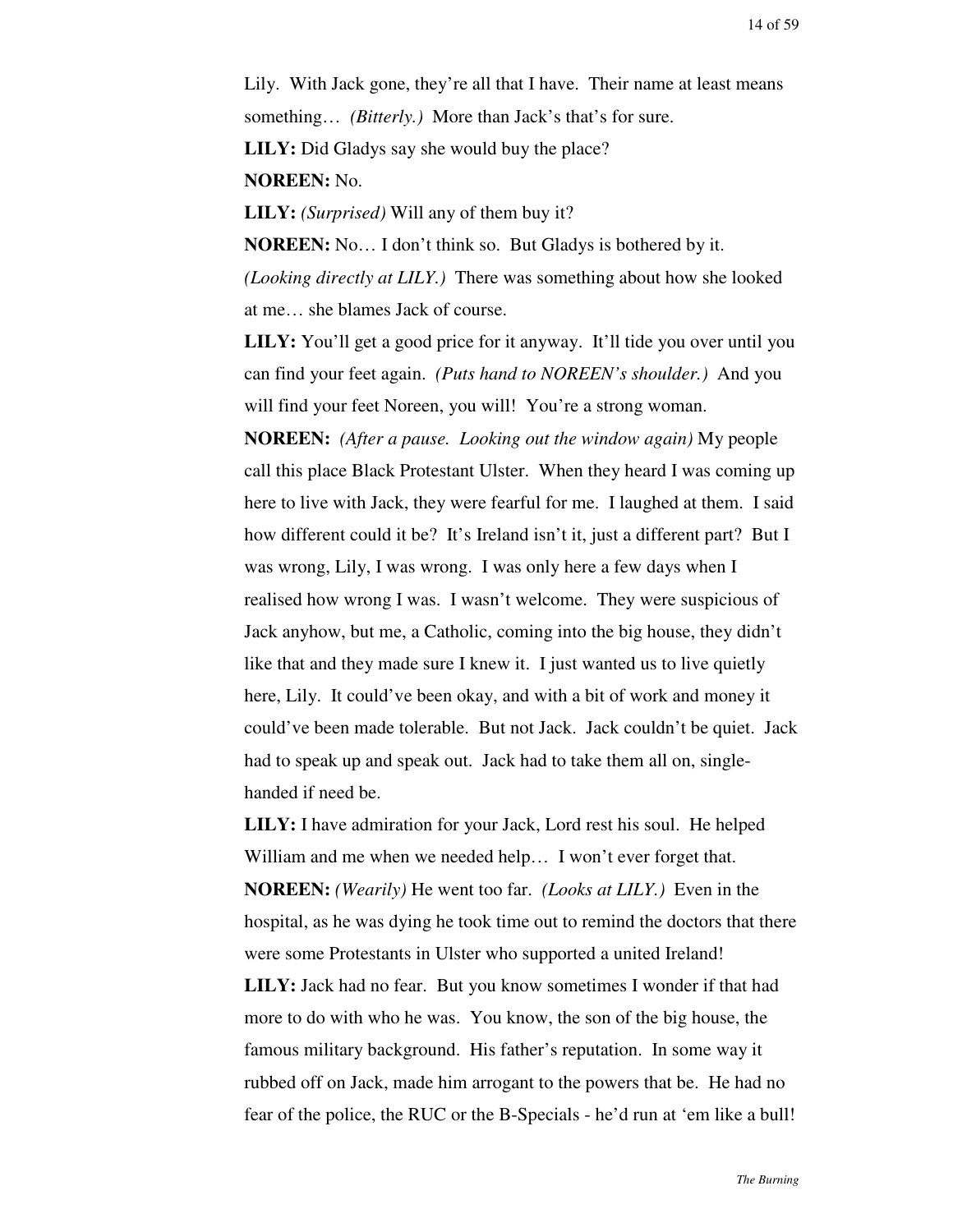**NOREEN:** I suppose I was lonely, I suppose I wanted someone of my own… but when I met Jack I didn't bank on getting pregnant. I didn't bank on being here on my own in Antrim, just 9 years later, with three children to raise and hardly a friend in the world.

**LILY:** The boys are a gift Noreen. In time they'll stand to you. **NOREEN:** Yes, I know that.

> *(NOREEN's gaze returns to the window. LILY wanders over to bureau table. There is a page in the typewriter. She scrutinises it. Then examines a bundle of papers.)*

**LILY:** There's so much stuff here, what will you do with it all? **NOREEN:** *(Looking)* With all that? What will I do with it? What can I do? It's rubbish, all of it.

*(LILY continues with her examination. Then she notices a portrait at the side of table. She holds it up. It's of Jack White with James Connolly when they were in the Citizen Army together.)*

**NOREEN:** *(Coming over, sees the portrait in LILY's hands)* Jack loved that picture.

**LILY:** What's it doing on the floor then?

**NOREEN:** Like everything, it just got left somewhere and no one bothered with it anymore.

**LILY:** You should hang it up Noreen – for the boys. They should have a picture of their father to look at now that he's gone. Something to remember him by. *(She looks over at the picture of Sir George Stuart White above the mantelpiece.)* Or else they'll think that old codger is their father. Don't fancy him at all.

**NOREEN:** *(Coming alongside NOREEN, looks at the Connolly-White picture)* Jack loved that picture for one reason and one reason only. Because he's standing next to Connolly, his hero.

**LILY:** James Connolly! Is that James Connolly?

**NOREEN:** That's him. Co-founder with Jack of the Irish Citizen Army. Leader of the 1916 rebellion. Republican, socialist. Shot by a British Army firing squad as he sat in his wheelchair.

**LILY:** Fine looking man too.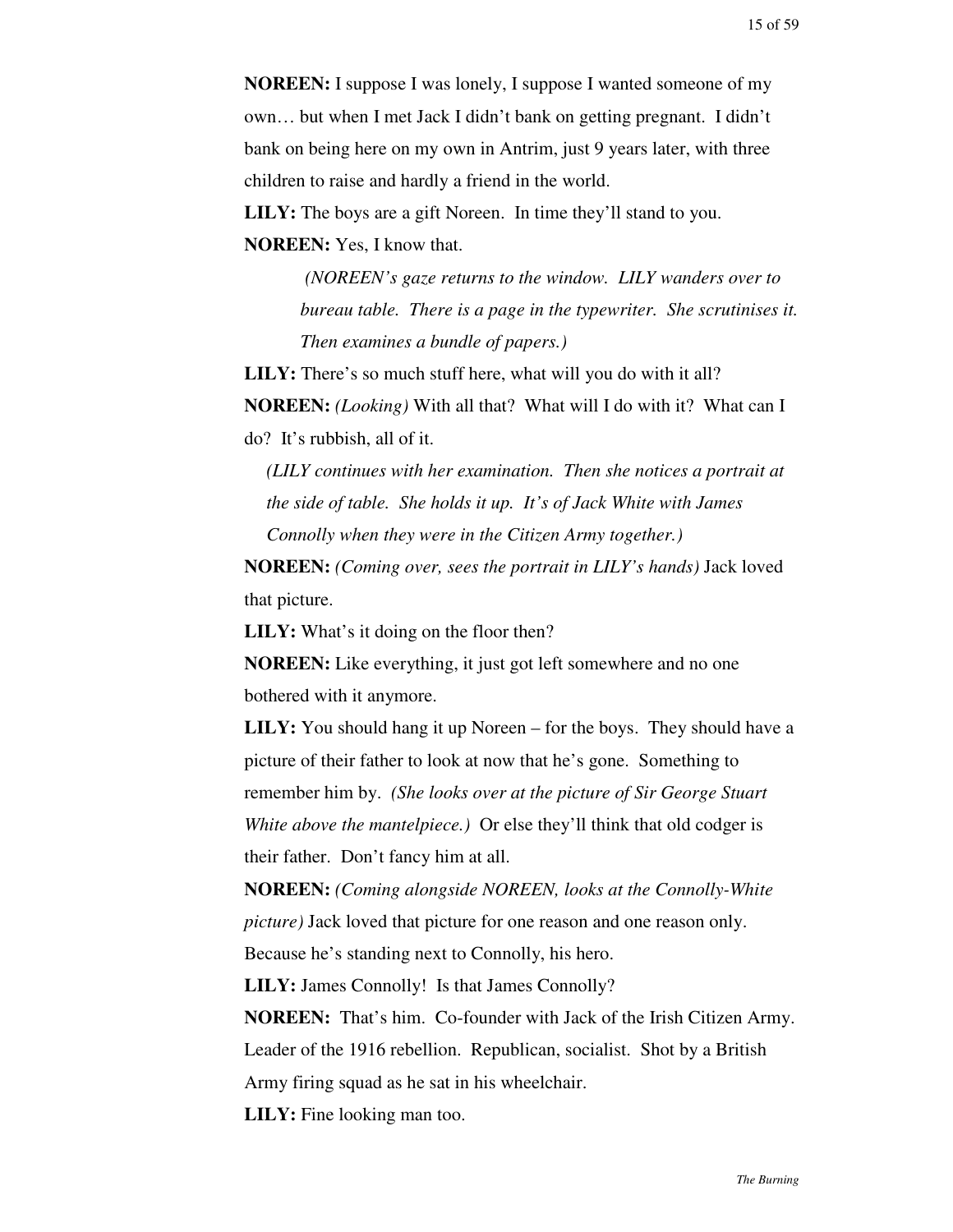**NOREEN:** Oh Jack had all the stories on them. You know I used to like listening to them once. The Countess Markieviez. Sheehy-Skeffington. Pearse and so on. But I tired of it. I tired of it when I saw this place and I saw what it would mean to go on talking about James Connolly. Lily, you don't talk about James Connolly around here and you certainly don't talk about a united Ireland, not in this part of Antrim, not if you want to have friends… any friends.

**LILY:** *(Matter-of-factly)* Some things have to be said Noreen. **NOREEN:** Not those things.

**LILY:** Oh they do. They have to be said! Say them! Aye, say them! I've had it with keeping shut, so I've had. Here in Northern Ireland, a Catholic is a second class citizen, is even worse than a second class citizen, he's a dog. You know that too Noreen. You've felt it since you came here, tell me you haven't?

**NOREEN:** There's so much hatred, I don't understand this place. **LILY:** You see the thing about Jack, the great thing about your Jack, was that he knew things could be different. He knew Protestants and Catholics could live together  $-$  it's what he fought for all his life and I say fair dues.

#### **NOREEN:** He didn't have much success!

**LILY:** It's easy to stir people to hatred when they have nothing and they're looking for a way out. What has the Protestant worker got here, not a blessed thing? I know, my own William, Lord rest his soul, was a Protestant and a worker. And we struggled all our lives in Belfast for just scraps. The workers are set against one another…. that is how it is. **NOREEN:** *(Wearily)* Ah, you remind me of Jack. But it's just all talk. Where has it got any of us? *(Looks at the portrait.)* And you forget Lily, Jack hated our church – Jack hated the Catholic religion and what it stood for. Scratch the surface with our Jack and you found a Protestant underneath, a real Protestant too. 'There's no Roman bishop is going to tell me how to talk with God,' that's what he used to say.

**LILY:** Aye, the Protestants are right about some things - the bishops particularly.

**NOREEN:** Lily!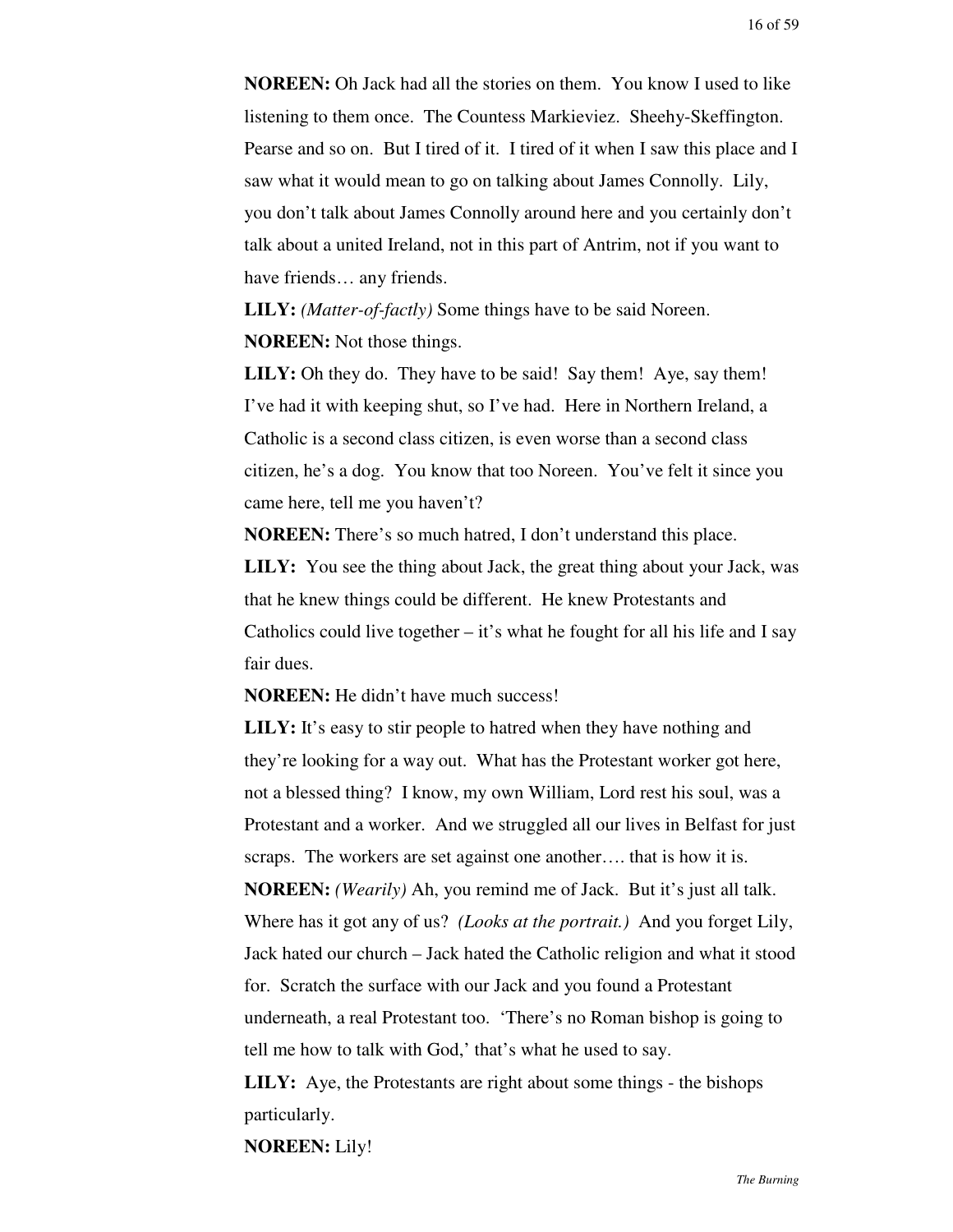**LILY:** Aye. God forgive me but I have no love for the bishops, for any bishop. They never came to us poor people. When we asked for more, they told us to be quiet. And when we walked together, they said stay in your place!

**NOREEN:** You must have faith Lily.

**LILY:** Faith I have, aye. But I'm not a sheep… I'll not do what I don't see sense in doing. Not anymore. I'll not. I'm done with it.

*(Abruptly, LILY puts down the portrait of Connolly and White. Takes NOREEN's hand. Determinedly.)*

Let's say a prayer, Noreen, you and me together. A Catholic prayer. Let's say it for Jack.

**NOREEN:** That's a good idea. It would make me feel better.

*(NOREEN takes a set of Rosary beads from her cardigan pocket and holds them.)*

**LILY:** It'll be a first for this house, so it will – a Catholic prayer.

**NOREEN:** I dare say.

*(The two women kneel close together and bless themselves. NOREEN leads.)*

**Noreen and LILY:** Hail Mary, full of grace, the Lord is with thee.

Blessed art thou amongst women and blessed is the fruit of thy womb, Jesus. Holy Mary, mother of God, pray for us sinners, now and at the hour of…

*(Suddenly, there's a loud knocking off stage. Both women look surprised. LILY blesses herself quickly and gets up. She tidies herself and goes to Outside door and offstage. Again a loud knocking is heard.)*

**NOREEN:** *(Blesses herself too and stands up)* Who could it be? *(She goes to the window to see.)*

**KAVANAGH:** *(Off stage; in an anxious tone)* My name is Matt Kavanagh. I'm an old friend of Jack's. I came for the funeral, but I was delayed. There was no sailing on the Irish Sea… because of the bad weather.

**LILY:** *(Offstage)* Come in! Mrs White is inside. Come in. You poor man, you're drenched.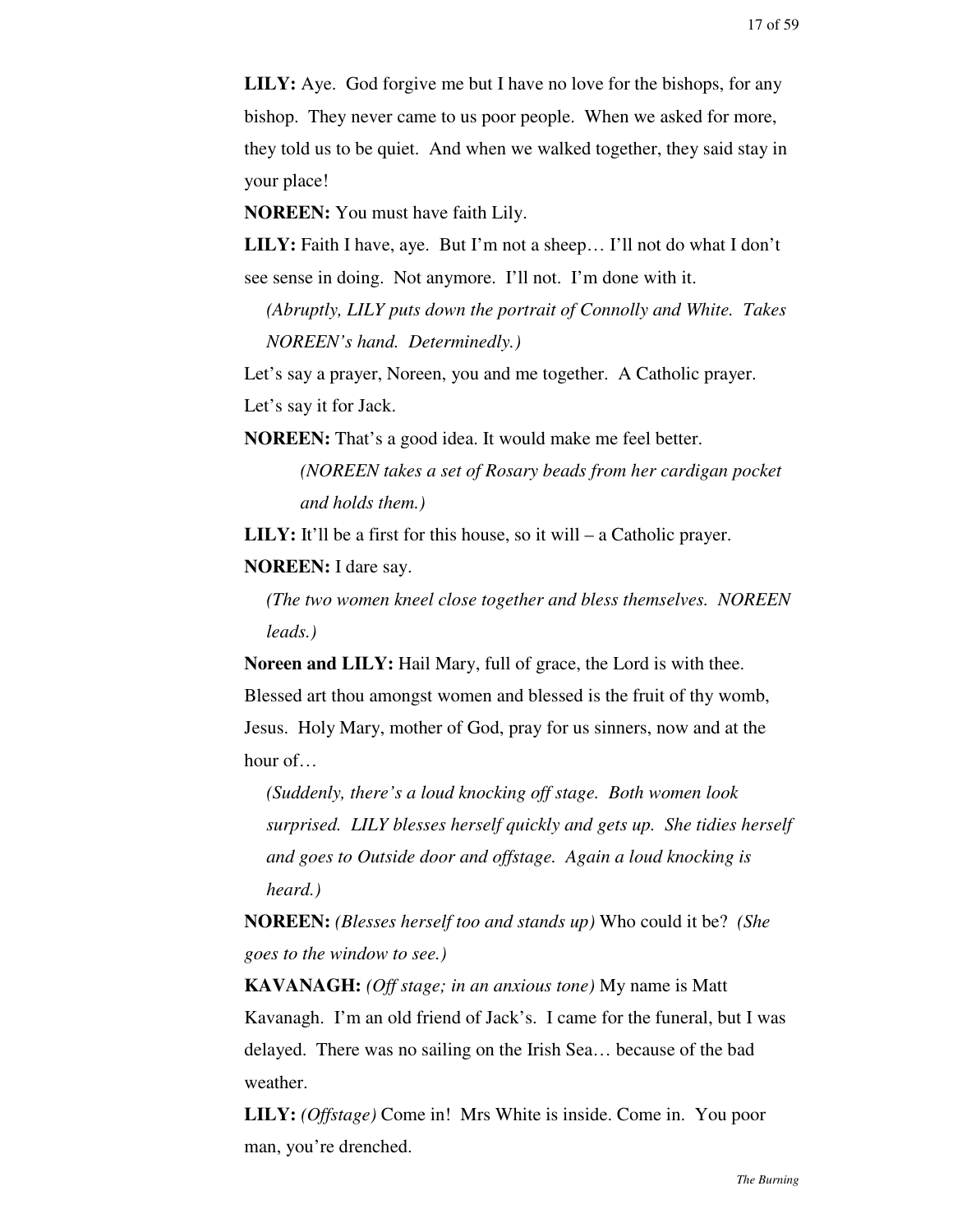**KAVANAGH:** *(Offstage)* To the bone and that was only during the last hike up here. *(Lily and Kavanagh enter by Outside door)* A good man gave me a lift all the ways from Larne. Only for that…

*(On seeing NOREEN by the window, KAVANAGH quietens immediately. LILY sidles ahead and goes to the centre of the room, between NOREEN and KAVANAGH. She beckons to KAVANAGH to proceed. KAVANAGH is an elderly grey-haired man, nimble of manner and touch; he has a very slight limp and uses a walking stick. Though well attired, his clothes are those of a working man. He speaks with a Liverpudlian accent.)*

**LILY:** *(Unsure, to Noreen)* This man was a friend of Jack's. Matt Kavanagh, is it you said your name was…?

*(KAVANAGH goes to NOREEN.)*

**KAVANAGH:** *(Puts hand out to NOREEN to shake, but NOREEN is reluctant)* I was very sorry to hear of your loss Mrs White. Dear Jack, he was such a fine man, a gem… *(Half turns to LILY to address her also.)* I so wanted to make it to the funeral. But there were heavy seas and I didn't think the boat would sail at all at one point. Look, I have this... *(Fumbles in his inside jack coat pocket; his walking stick falls with a clatter. Retrieves a small yellow envelope) This* came all the way from Spain, well the south of France to be correct. It's a message of condolence from the comrades there. Please, it is for you.

*(KAVANAGH holds the envelope out to NOREEN. She takes it but then moves away back across the room to the fireplace. KAVANAGH looks at LILY.)*

**LILY:** Let me take your coat Mr Kavanagh.

**KAVANAGH:** Please, Matt.

**LILY:** I'll have it dried in the kitchen.

*(KAVANAGH undoes his coat and scarf and takes them off. He hands them to LILY. He picks up his walking stick and ambles over near the fire, but NOREEN commands the area. KAVANAGH rubs his hands together.)*

**KAVANAGH:** A fire's the thing. I'm not able to take the cold like when I was a lad. *(To NOREEN.)* Before I came up, I looked around the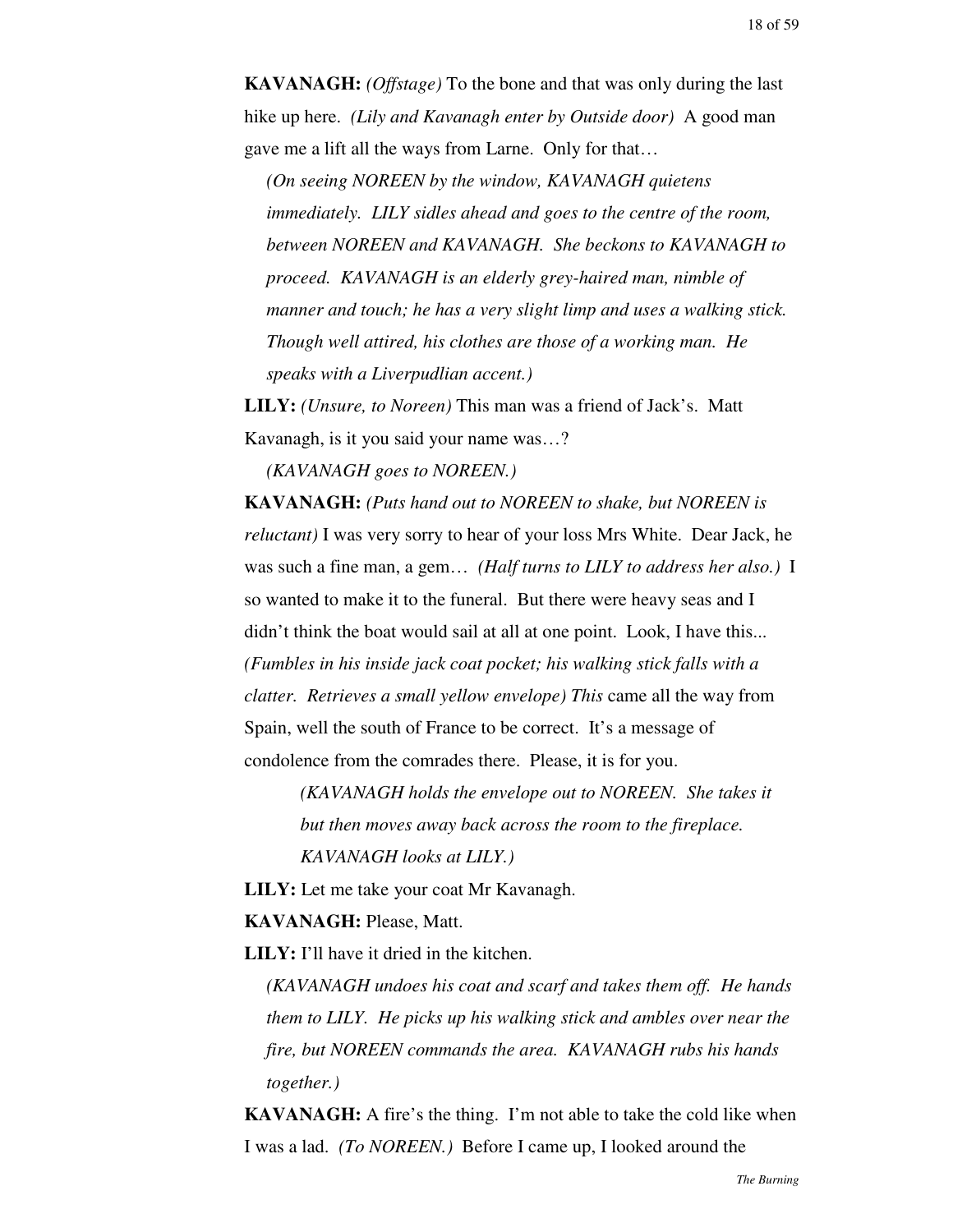village to see where Jack was being buried, but there was no one who could tell…

**NOREEN:** *(Officiously) It* was a private ceremony. Jack was buried in the family plot by the Presbyterian Service Hall.

**KAVANAGH:** *(Surprised)* Oh. *(Looks at LILY and then at NOREEN.)* Was that his wish? I thought Jack had said...

**NOREEN:** *(Coldly)* That is where he's buried – it's over and done with now.

**LILY:** *(Quickly)* I'll bring tea.

*(LILY leaves. There's an uncertain silence.)*

**KAVANAGH:** You don't remember me, do you Mrs White? **NOREEN:** I can't say that I do.

**KAVANAGH:** We met! Just before you and Jack were married, in London, in the summer of 1937. Remember? We met a few times. Once at the theatre. I would often be there with Alfred Rosenbaum, the Jewish man – he was a tailor and general repairer of things – *(Off-handedly)* Alfred would repair anything.

**NOREEN:** I don't recall, I'm afraid. It's a long time ago.

**KAVANAGH:** *(Thinks about this)* Only nine years! Nothing, nothing at all. Jack was only just back from Spain then... He was all fired up about the revolution. *(Morosely.)* Weren't we all? We thought this was it, we thought the Spanish workers were finally going to do it… *(Wistfully.)* The Revolution! That was all Jack could talk about… apart from you that is! *(Laughs gaily.)* Jack was in love with you for sure. You were the last run of his luck, that was how he described you to me.

**NOREEN:** "Oh how this spring of love resembleth/ the uncertain glory of an April day."

**KAVANAGH:** *(Smiles)* Shakespeare! *(With passion.)* Do you still love the theatre, Noreen? Jack said you adored it.

**NOREEN:** It has been many years since I was to anything. I listen on the radio sometimes.

**KAVANAGH:** I was to see Julius Caesar last month. At Covent Garden. A fine performance but I do not like Gerard Mailer – he was a very poor Caesar. Played him like an oaf! Caesar is not an oaf or a bumpkin.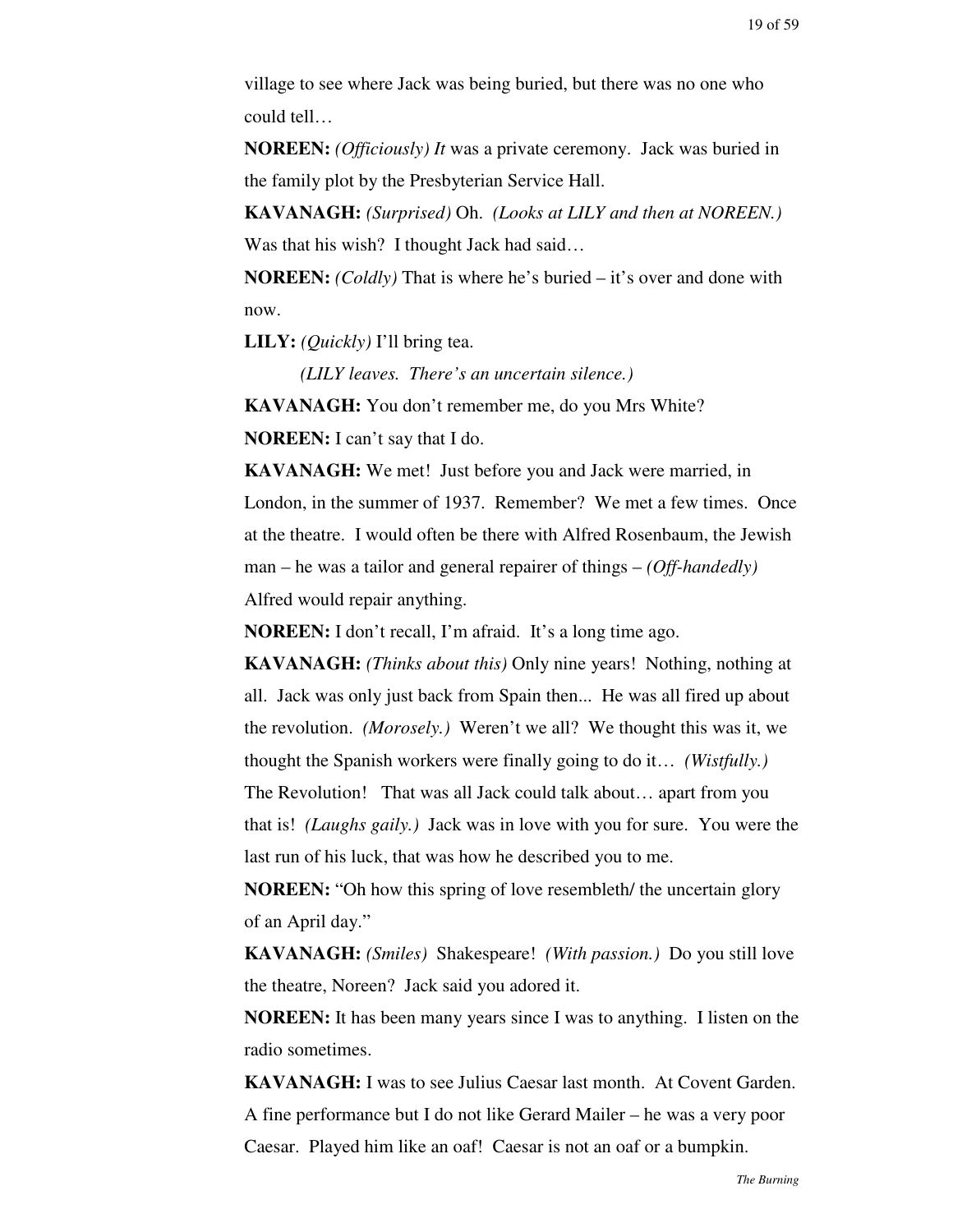Caesar had a gift for power, for administration… *(With a wave of a hand.)* I hate a bad Caesar!

**NOREEN:** We are far removed from such matters here in Antrim, Mr Kavanagh.

**KAVANAGH:** *(Matter-of-factly)* Yes, it does seem bleak.

**NOREEN:** Bleak is not the word I would use, Mr Kavanagh. I would use dour. And black. *(With venom.)* A dour, black place full of hatred.

> *(KAVANAGH stares at NOREEN for a moment, taken aback by the tone of her description.)*

**KAVANAGH:** *(Nods to the portrait over the fireplace. Attempts to lighten the mood)* That is not Jack?

**NOREEN:** That is Jack's father, the war hero.

**KAVANAGH:** Is it then. *(Goes closer to scrutinise the portrait; reads with feigned gravitas.)* "Field Marshall Sir George Stuart White, 1835- 1912, Hero of Ladysmith." *(Suddenly roots in his pocket for a pair of glasses. Pulls them out. They are held together with tape.)* What does that say? *(Puts on the specs. Scrutinises. Quotes.)* "Thank God I kept the Flag Flying. June 1901". *(Looking at NOREEN.)* What does that mean?

**NOREEN:** It was what he said when the siege of Ladysmith was relieved. During the Boer War! That date is Ladysmith Day.

**KAVANAGH:** Is it now? *(Steps back and looks at the portrait again.)* I can't say I see a likeness to Jack.

**NOREEN:** Then you must be blind, Mr Kavanagh.

**KAVANAGH:** Well he's a bit bald like Jack was. *(Takes off his specs carefully.)* My sight isn't what it used to be.

*(LILY enters with tea. She puts the tray on the small table.)* **NOREEN:** *(To LILY)* You shouldn't have.

**KAVANAGH:** *(Mock-seriously) Such* fine service. *(Bows.)* This is indeed what I need – a fire and some tea.

**LILY:** It must've been a hard journey for you, Mr Kavanagh, so it must. At your age and all?

*(LILY pours the tea and hands a cup to NOREEN and then to KAVANAGH.)*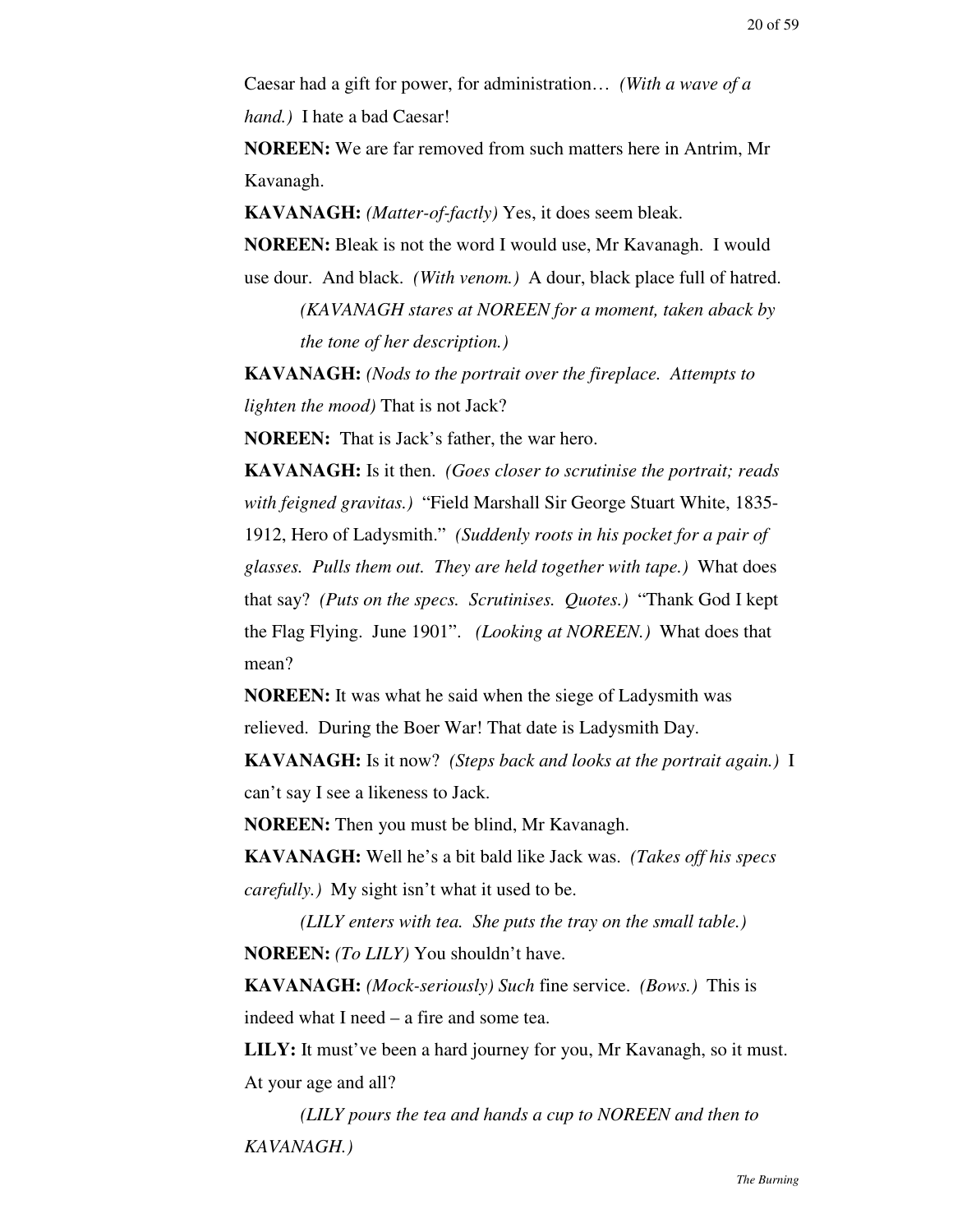**KAVANAGH:** It wasn't so much hard as sad. Poor Jack. Gone from us… and to where? No, I'm glad I could get here. I'm glad I'm still able. And I'm glad to finally see where it is Jack came from. I heard about this house many times. *(Looks around.)* A fine house and many fine things inside it too. *(To NOREEN.)* Did you read that note? **NOREEN:** *(Nods to the mantelpiece)* It's there.

**KAVANAGH:** But aren't you going to read it? *(To LILY, sensing he needs support.)* It is from the Spanish comrades, from the Confederación Nacional del Trabajo, the anarchist union of workers that fought against Franco during the Civil War. Jack was a member for a while. *(To NOREEN.)* It was something your husband was very proud of, that he could help the comrades in Spain. *(Suddenly in a sad tone.)* But that was another time. So many of the comrades are now dead. And those that aren't are languishing in the awful refugee camps in the south of France. *(Looks at NOREEN but she doesn't seem interested. To LILY.)* Jack ran guns for the comrades in Spain, you know. Damn fine guns too. German guns. The best… *(Morosely.)* As we've found to our cost.

**LILY:** *(To NOREEN)* Is that true? *(To KAVANAGH.)* How did Jack do that? I never knew that.

**KAVANAGH:** A fine trick it was. *(In a secretive tone.)* An order for rifles, machine-guns, and ammunition, was placed with a Czech arms company… by *(emphasis)* a very respectable arms agent in Soho in London – that was Jack, masquerading, acting pompous and terribly, terribly proper*. (Emphasis.)* The Nazis never suspected. The deal went through without a hitch and the order was shipped to Hamburg, from where it went by boat to Alicante in Spain. There was a British warship outside the harbour at the time, enforcing the blockade against the revolutionaries, but Jack had all the papers in order, and the fact that the arms had been shipped from Germany, inclined the British captain to believe they weren't going to the revolutionaries! Sure that blocade was only against our side! Anyway the British warship could not hold them up and the arms went through to Spain and the anarchists. A fine bit of work! *(Laughs loudly and shouts, putting a fist in the air.)* Viva la Revolución!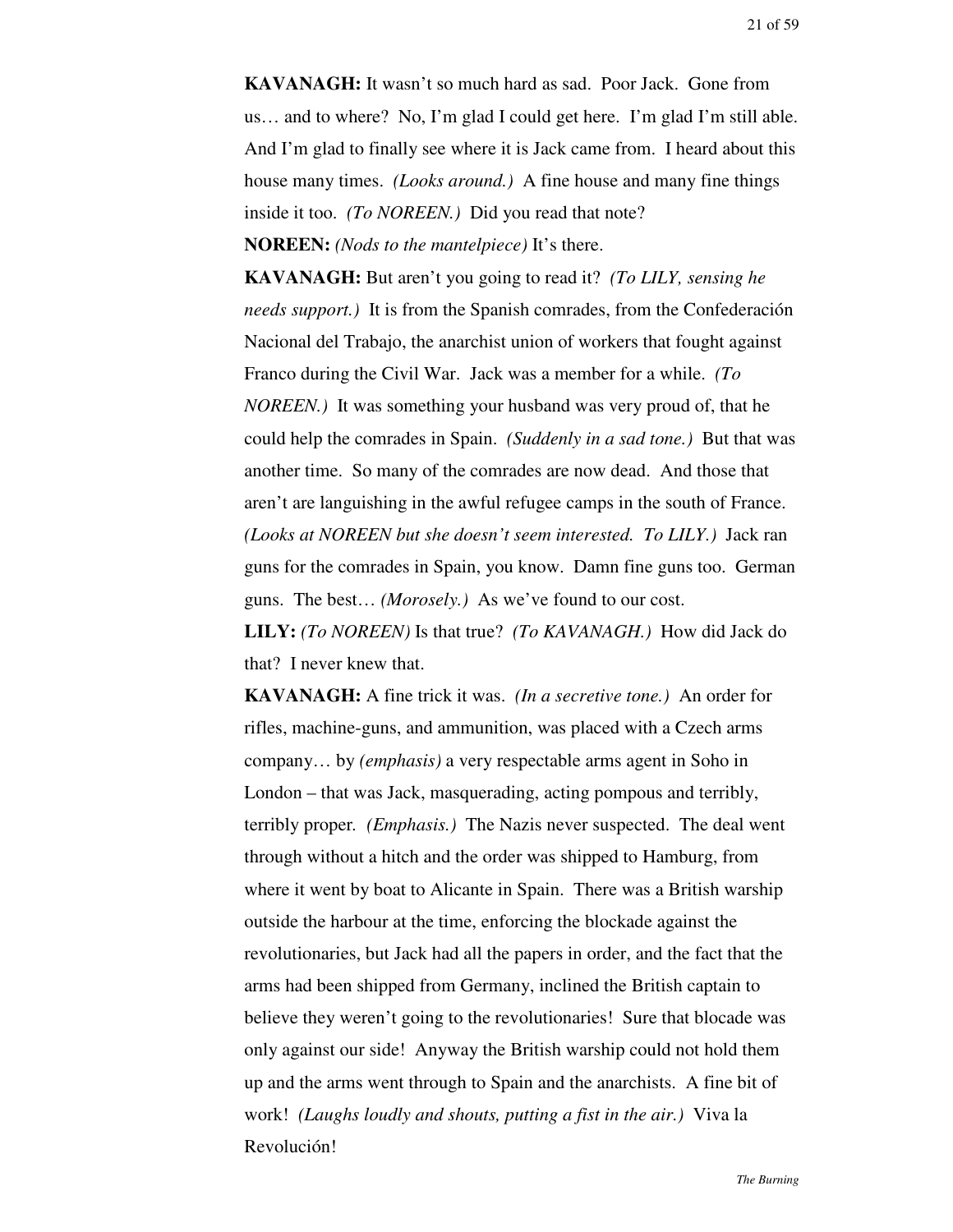**LILY:** Very smart of Jack.

**KAVANAGH:** Masterful.

**NOREEN:** *(Sullenly)* Where is it you're from Mr Kavanagh? **KAVANAGH:** Please, Matt.

**NOREEN:** There's a familiarity to the accent, but I can't place it. **KAVANAGH:** I was born in Dublin, in Irishtown, but raised in Liverpool.

**NOREEN:** Well Mr Kavanagh, Jack's exploits are fine stories indeed but it's a pity that you couldn't have been at the funeral... Because you would've seen for yourself how many people around here want to remember Jack. Apart from close family, there were only a few others… Oh, I mention the RUC, of course, checking to see who else might turn up.

**KAVANAGH:** *(Melodramatically. Looking around as if he was a flyby-night)* The RUC! I better watch out. Anarchist on the loose! *(To LILY. Pleading tone.)* You won't give me away, will you? **LILY:** *(Laughing)* You're safe with us, you brigand!

**KAVANAGH:** *(Goes to LILY. Puts a hand to each of her shoulders)* I knew I could rely on you, I knew that right away. *(With a swing of one hand to an imaginary troop of comrades following at his rear.)* On to the republic, the workers republic, I mean! On! On! On comrades.

**LILY:** You're half-mad, Matt Kavanagh… *(Noticing NOREEN's displeasure, discontinues.)*

**KAVANAGH:** *(Noticing NOREEN, as well)* You buried Jack in an awful hurry Mrs White. Perhaps there would've been more here if more notice had been given. I myself tried my damnedest to get here but I was too late...

**NOREEN:** *(Shakes her head sourly)* If we had waited a year there wouldn't have been any more, apart from you that is.

**KAVANAGH:** I know of plenty in Belfast and Dublin and London who would've come… *(To LILY, unsure.)* Do you mind me asking, but why was it a private ceremony?

**LILY:** Oh that was Gladys…

**NOREEN:** *(Sternly)* Lily!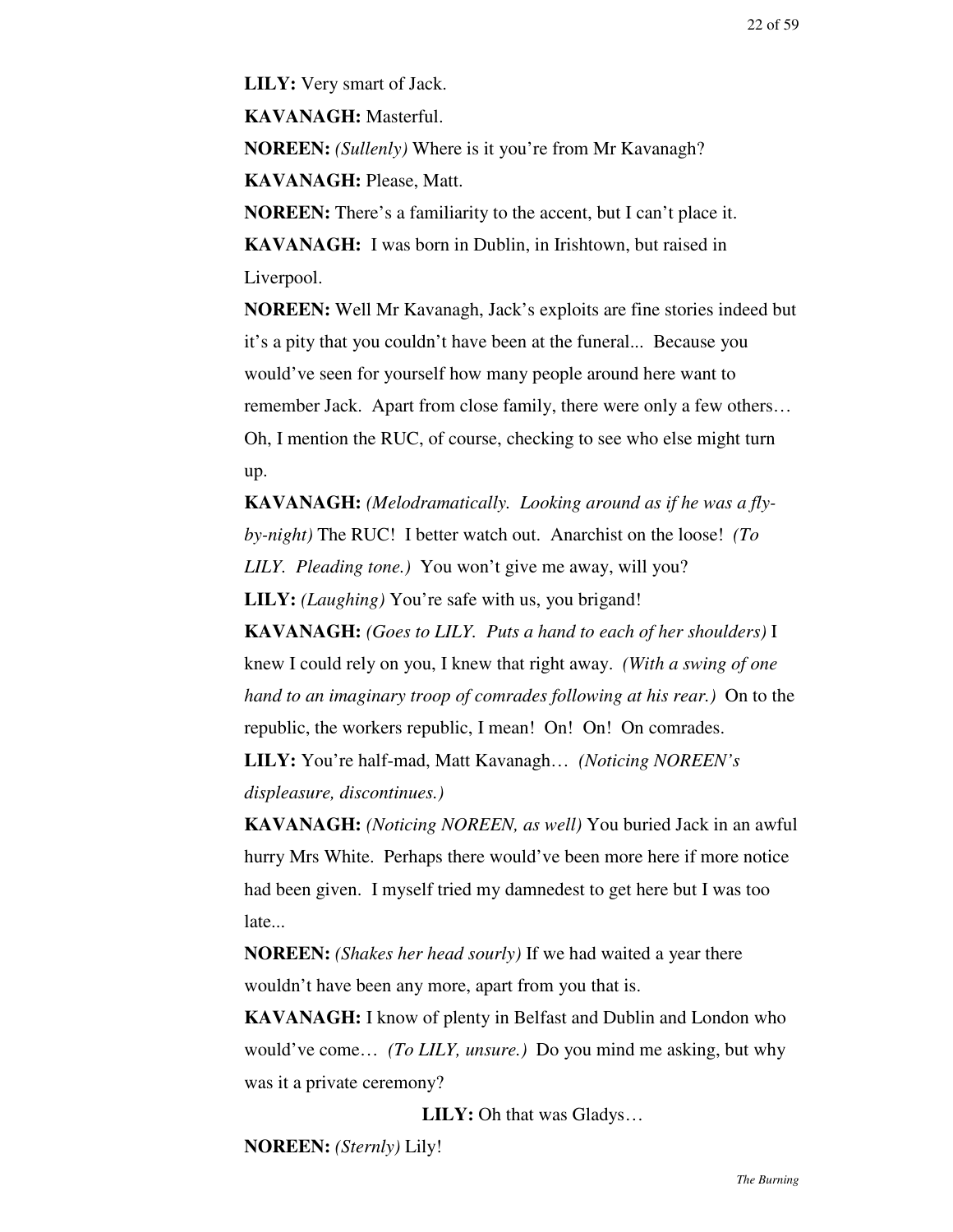*(LILY steps back. She has broken a confidence. NOREEN is*

*annoyed.)*

**KAVANAGH:** Who is Gladys?

**LILY:** *(Going over to the window, looks out)* The rain has stopped.

Maybe I'll take the boys outside for awhile. We'll collect some kindling; they'd like that.

**NOREEN:** Wrap them well, Lily, or they'll catch their death.

*(LILY leaves, shooting a quick smile to KAVANAGH as she exits by Inside door.)*

**KAVANAGH:** Mrs White, I'm sorry, I've upset you. I didn't mean that. **NOREEN:** We're all upset Mr Kavanagh.

**KAVANAGH:** It's a terrible blow. And with the children and all.

*(Delicately.)* Do you think they understand?

**NOREEN:** Maybe Anthony, he's old enough, but the other two... *(NOREEN turns away to keep her composure.)*

**KAVANAGH:** Jack was so happy to have children again, so late in his life. He wrote me many times about them, what a joy they were. *(After a brief silence.)* Perhaps I shouldn't ask Mrs White, I know it's a difficult time, but do you have means, did Jack leave you something?

**NOREEN:** *(A brief silence)* The house and the land, nothing else. **KAVANAGH:** The land is good.

**NOREEN:** I don't know anything about land, I'm a city woman.

**KAVANAGH:** Well you must get help then, you must get someone who knows about these things.

**NOREEN:** You don't understand Mr Kavanagh. There's isn't anyone who'll help me. I'm Jack White's wife. Jack White, republican and anarchist. And I'm a Dublin woman, and a Catholic to boot. I have nothing going for me. There's no one who'll help. Not around here. **KAVANAGH:** There must be someone?

*(KAVANAGH sips at his tea.)*

**NOREEN:** *(Shaking her head)* I don't know if you know anything about this part of Ireland, Mr Kavanagh, but this is a place apart from Dublin. I'm a Dublin woman… but this is Antrim, Northern Ireland and here Jack had very few friends. *(Pauses.)* Do you know why, Mr Kavanagh?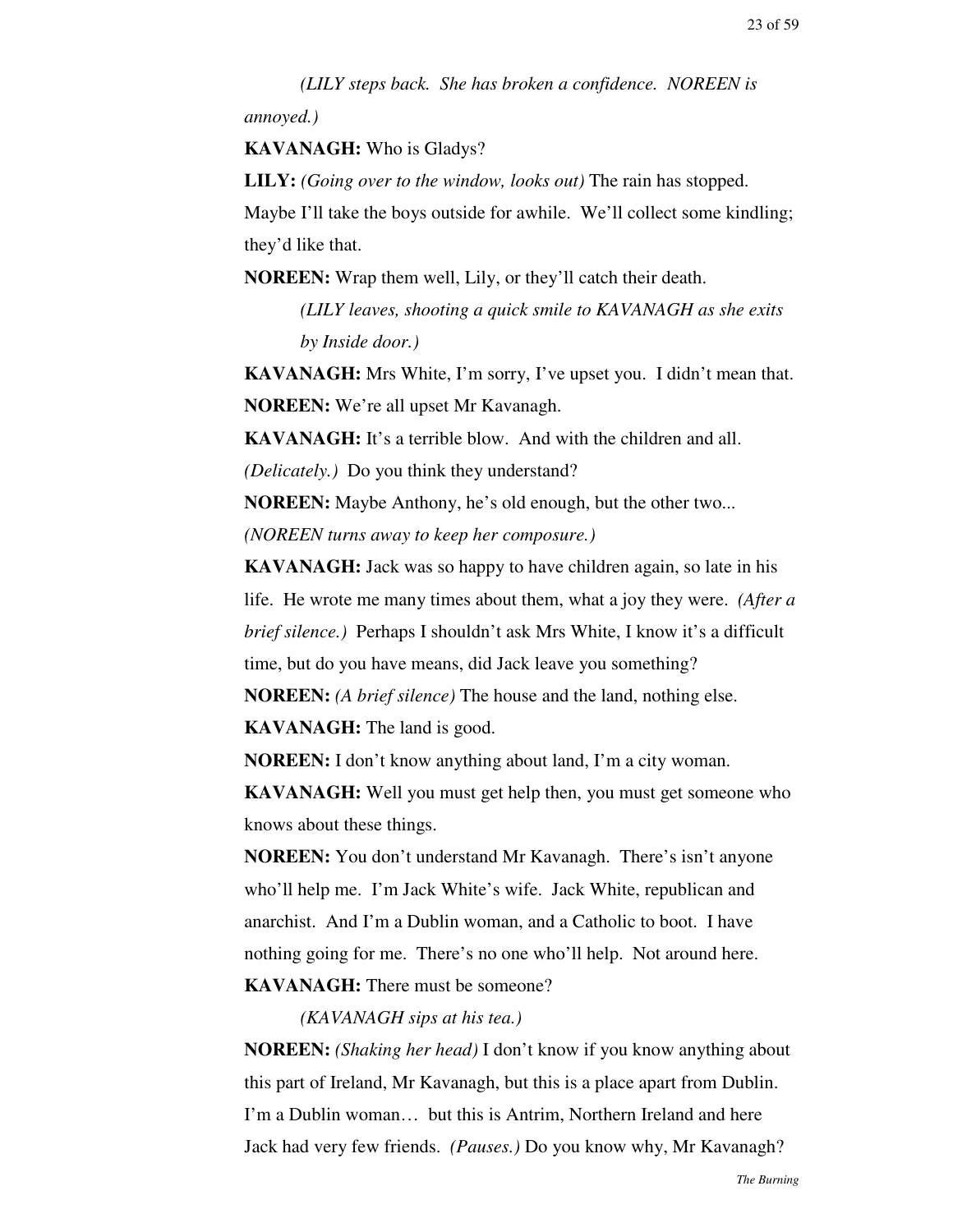#### **KAVANAGH:** I can guess.

**NOREEN:** *(Severely)* Because Jack couldn't live here but for berating his neighbours about who and what they stood for. It's that simple.

**KAVANAGH:** If Jack made enemies because of who he was and what he stood for, then he's no different to any of us.

**NOREEN:** There's a time and a place Mr Kavanagh. But Jack never seemed to realise that. He never knew when to shut up.

**KAVANAGH:** *(Thoughtfully, looking at the fire)* Perhaps I am odd, but that's what I loved about Jack. He was just plain outspoken, wasn't he, and in the right sort of way too. Maybe too headstrong for his own good sometimes. No patience, I mean, but he could tell between right and wrong…

**NOREEN:** *(Bitterly)* Damn your right and wrong.

 *(KAVANAGH is taken aback. Looks at NOREEN and gets up. He ambles around the room looking at the wall pictures.)*

**KAVANAGH:** They led a squire's life, didn't they? I often said it to Jack, it's never the same making your way in the world once you have connections. *(Looks at NOREEN.)* When I first met Jack, it was… *(Thinks.)* 1933, I think. At an anti-fascist meeting in London. Jack was in the audience and he got up and made this fiery speech about fighting fascism… I couldn't get over the accent for a while. *(Mimics a toffee-type British accent, quotes.)* "We'll have to fight them hand to hand." In our circle there were many who didn't believe it: someone with Jack's background and privilege – what was he doing with us, hapless revolutionaries?

**NOREEN:** I couldn't have put it better myself, Mr Kavanagh.

*(KAVANAGH moves further along the room. He is now at the bureau. He stops.)*

**KAVANAGH:** Jack's papers. *(Looks to read the page that is sitting in the typewriter. Then looks at the manuscript that's lying to one side. Sits at the desk and examines the stack of diary books at other side. Then the letters.)* Jack wrote that he had finished the remaining part of his autobiography. *(Turns to look at NOREEN.)* Was that so?

**NOREEN:** Yes. *(Disinterestedly)* I think so. I never paid much attention. *(Indicates cursorily to the desk where KAVANAGH is.)* When he started to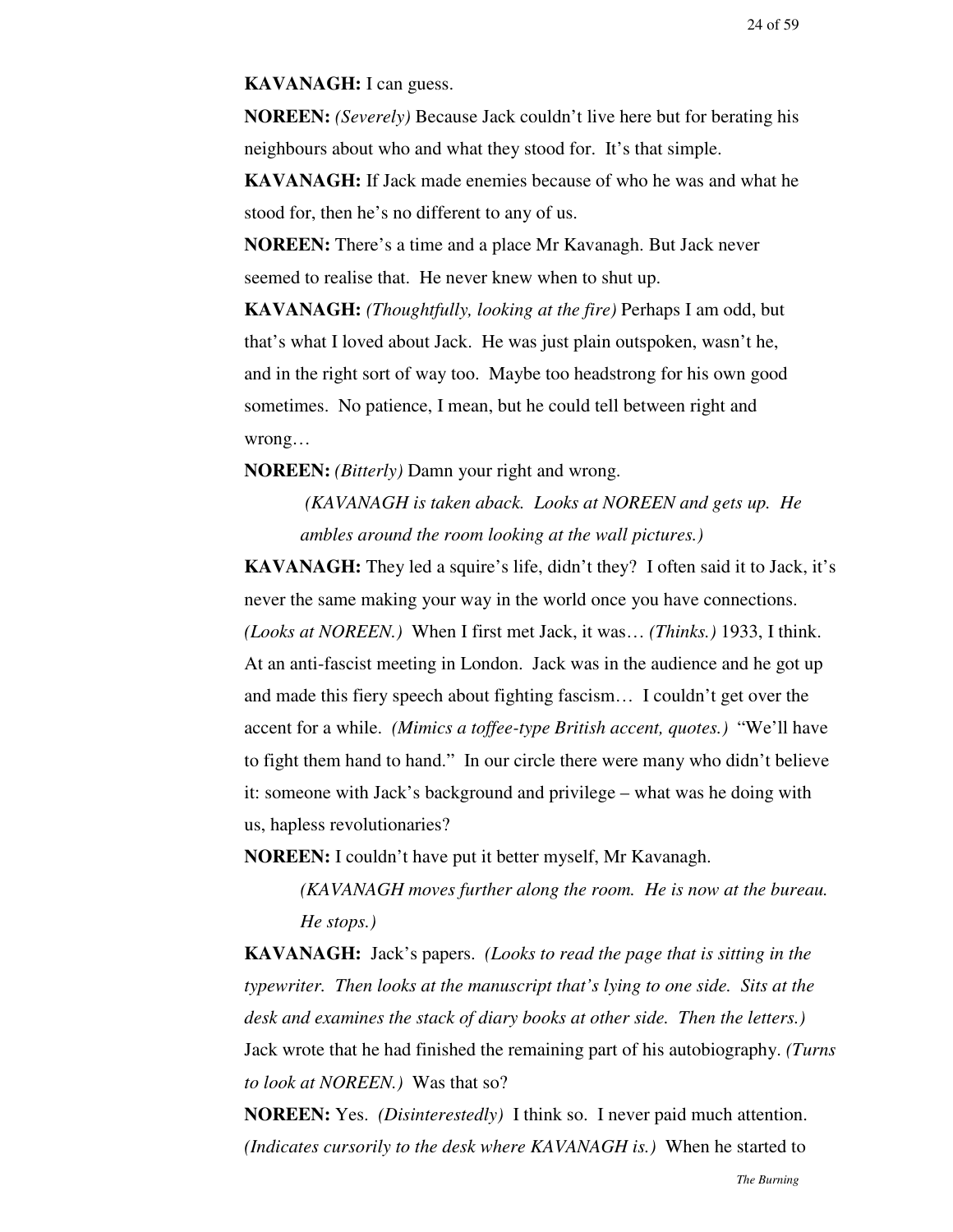feel unwell, he spent a lot of time there.

**KAVANAGH:** *(Pounces on an old worn official document, laughs loudly)* Aagh. Look at this! *(Turns to NOREEN with a page in his hand. Reads piously.)*

#### **"ORDER**

# CIVIL AUTHORITIES (SPECIAL POWERS) ACT (NORTHERN IRELAND)

WHEREAS CAPTAIN JAMES ROBERT WHITE, DSO of Dublin is suspected of being about to act in a manner prejudicial to the preservation of the peace and the maintenance of order in Northern Ireland:

I, THE RIGHT HONOURABLE SIR RICHARD DAWSON BATES, Minister of Home Affairs for Northern Ireland, by virtue of the powers vested in me, as Civil Authority, by the CIVIL AUTHORITIES (SPECIAL POWERS) ACT (NORTHERN IRELAND), 1922…"

La-di-da-da-da

"…do hereby prohibit the aforesaid James White from residing in or entering the following area, that is to say, the Counties of Armagh, Down, Fermanagh, Tyrone, Antrim, the County of the City of Belfast, the County of the City of Londonderry."

*(Thinks. Looks over at NOREEN.)* That's the whole damn area of Northern Ireland.

**NOREEN:** *(Looking up from the fire)* What was that Mr Kavanagh?

**KAVANAGH:** Have you not seen it Mrs White? It's the Order, the exclusion order that was served on Jack. It is here, the document itself. Signed by Sir Richard Dawson-Bates, none other. Date 1931. Prohibited Jack from residing in any part of Northern Ireland. *(Puts a finger to his head as if he's thinking.)* 1931, 1931…that was the time of the unemployed riots, wasn't it?

**NOREEN:** I have no idea really Mr Kavanagh.

**KAVANAGH:** They cut the relief payment to the unemployed forcing them into the poor houses. But the workers in Belfast fought back. Catholics and Protestants fighting together… for once. And Jack was in the thick of it…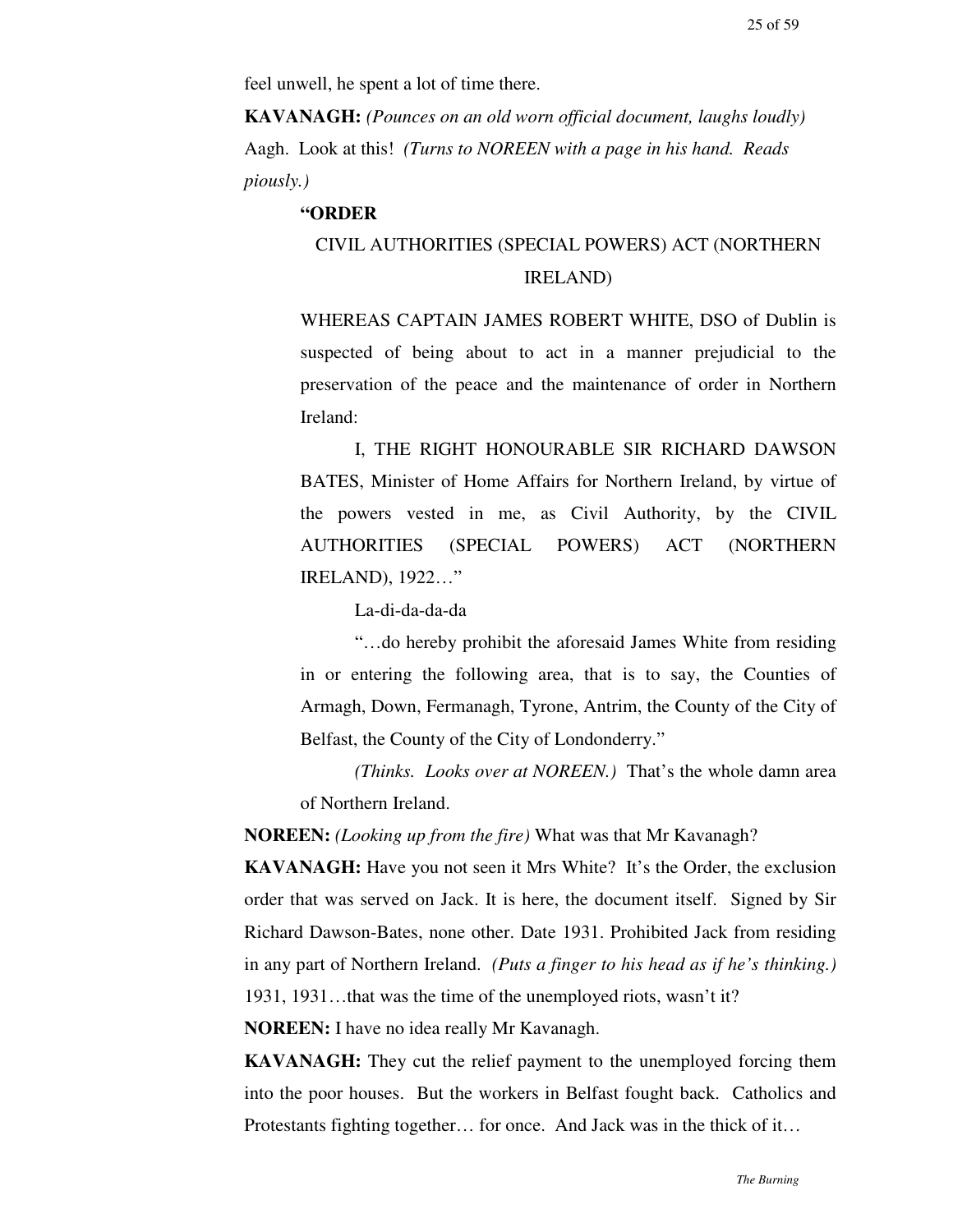*(KAVANAGH goes to the front of the stage with his walking stick. Holding it about his head as if it is a flagstaff, he waves it back and forth.)*

Can you imagine? The workers of Belfast, Catholics and Protestants all, marching up the Newtownards Road, the cranes of the shipyards in the background. Red banner unfurled. Up the workers republic. Get rid of capitalism. Solidarity forever. *(Stares distantly out over the audience. Begins to hum The International. Stops after a verse. Holds up the Order document.)* That is what all this is about.

*(NOREEN continues to look into the fire.)*

**KAVANAGH:** *(Continues reading from page piously)*

"AND IF the aforesaid Captain White subsequently to the service of this order upon him, resides in or enters the area hereinbefore specified, he shall be guilty of an offence against the said Regulations.

*Given under my hand at Belfast this 6 TH. Day of OCTOBER, 1931 (KAVANAGH POUNDS ON THE TABLE FOR EFFECT.)*

*R. DAWSON-BATES Minister of Home Affairs for Northern Ireland*

## CIVIL AUTHORITY"

### *(KAVANAGH puts the page down.)*

**KAVANAGH:** I can still hear Jack. *(Speaks in a mildly upper class British accent.)* Exiled from own country, how dare they! Those Unionist bigots. **NOREEN:** *(Suddenly)* Who is this Dawson-Bates?

**KAVANAGH:** *(Dramatically)* Famous! The first Minister for Home Affairs in Northern Ireland. Responsible for the Special Powers act… One of most draconian pieces of legislation known. Reputed to have said once that he didn't even want the most menial jobs in his Ministry given to Catholics lest it give the Papacy a toe-hold in the Government of Northern Ireland.

*(KAVANAGH moves his seat closer to the bureau and begins to look through more stuff. Turns to NOREEN.*) Is it okay if I look, Mrs White?

**NOREEN:** Yes, do as you wish. I have no interest.

*(NOREEN gets up and goes to the window and looks out.)* **KAVANAGH:** *(Picks up the diaries)* These are Jack's diaries. *(Sifts through*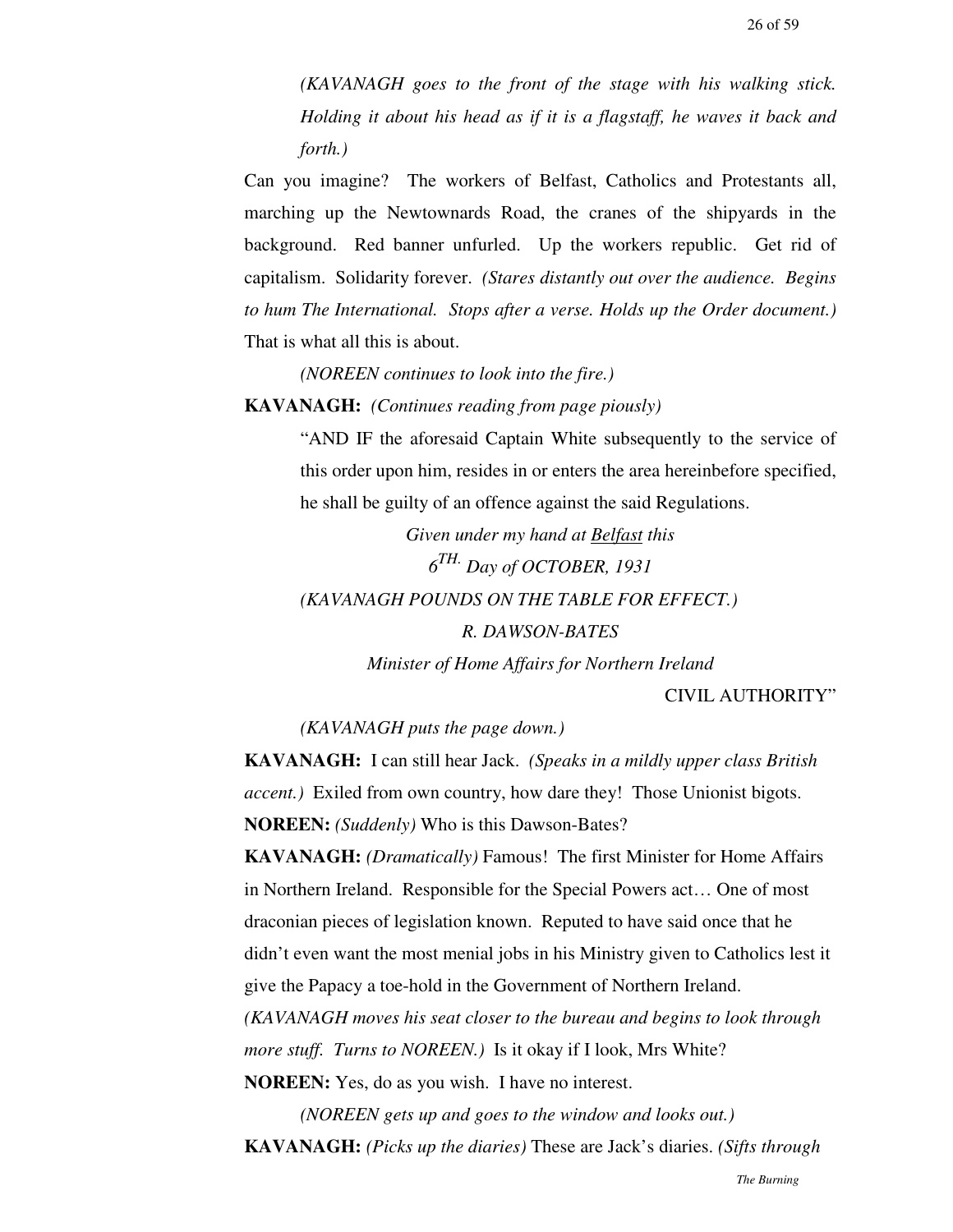*the books.)* From Spain and before that. *(Examines a diary, then put it down and picks up a bunch of letters. Sift through the letters.)* Here's one from me, September 1935. *(After a while, excitedly.)* There's a letter here from Roger Casement. *(Holds it up.)* It's on prison notepaper. Pentoville Prison, June  $6<sup>th</sup>$ 1916…*(Turns to look at NOREEN; she is still looking out the window.)* Written just before Casement was executed.

*(KAVANAGH begins to read. In the background, the Foggy Dew is heard, playing at a slow tempo.)*

"Dear Jack, You cannot imagine my surprise when I heard you were here in the same prison as I. What an odd and fitting coincidence? Sadly it doesn't seem as if we will get the opportunity to meet. Time is running out for me, as I'm sure you know. The British Government is determined to execute me and I have long lost any hope in the idea of a reprieve. This despite the fact that I know that many people out there are trying to help me, doing all they can.

Jack, it seems such a long time since we spoke together at that meeting in Ballymoney. October 1913, wasn't it? We were so hopeful that night, that we could fight Carson. Little did either of us know what was ahead? Little did either of us know about the passions and anger that there are in Ulster and about the great dilemma it is for our beloved Ireland. But we did the right thing Jack. Not all the Protestants of Ulster are against Home Rule, and Carson and his lot had better realise that. We spoke out and that is a good thing.

They find it strange here Jack, that I, a Protestant by birth, should ally myself with Ireland and the cause of freedom. But the Protestant was first to say no to Papal authority and the corruption of absolute power. I am a lover of freedom and that if anything is the explanation for why I am in this awful predicament. But enough of me and of that, Jack. About you, I hear that you have taken up with the workers' cause. That it was to help poor James Connolly that you ended up in your cell. They won't tell much else, Jack, about what you are trying to do except to say that you are a belligerent prisoner. Well, what can I say about that, dear Jack, except that no man should be in prison! It is the most cruel of places. Go on rebelling Jack and when I'm gone,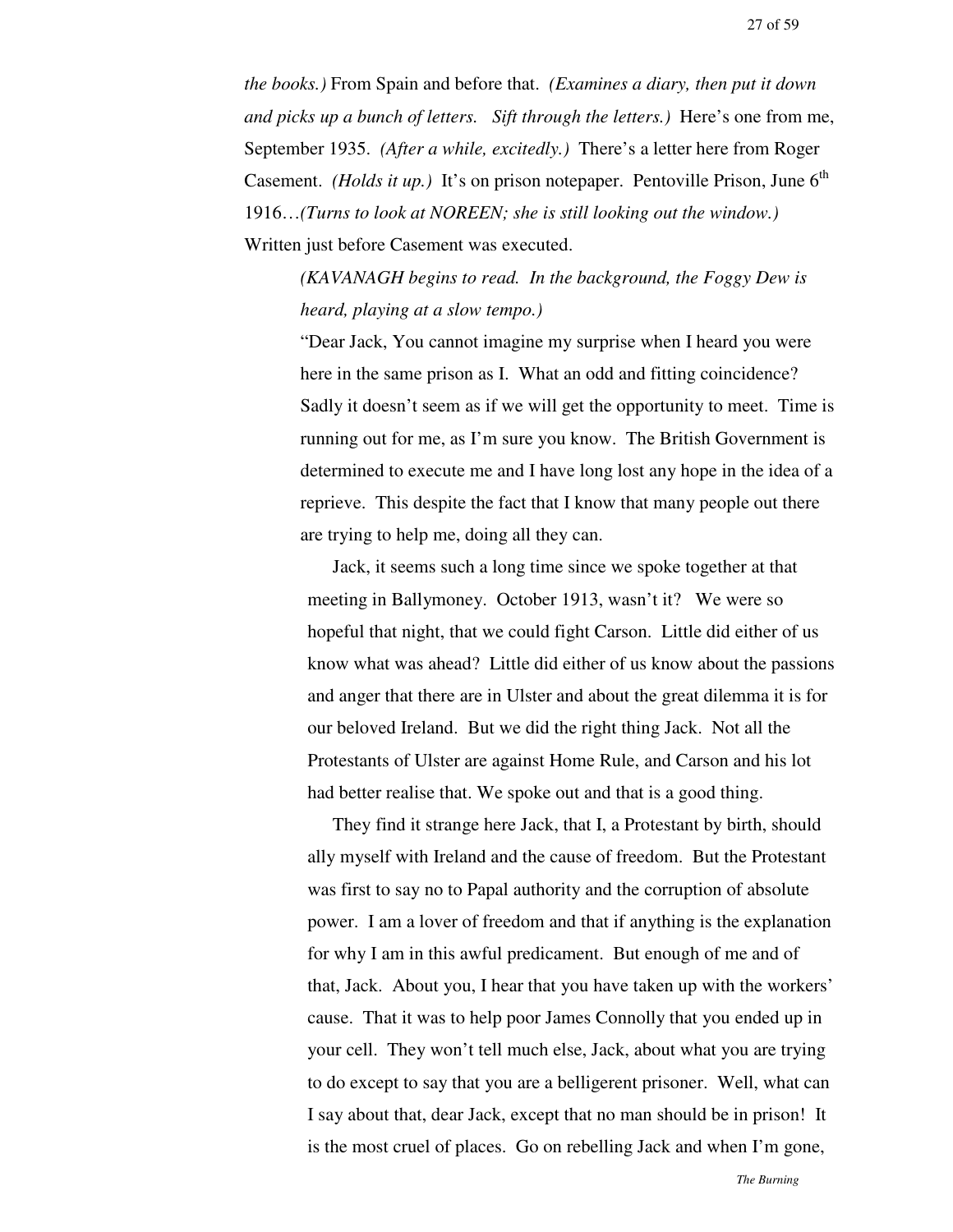think of me.

Yours sincerely.

Roger Casement."

*(As the letter is being read, NOREEN goes to Inside door and leaves the room to KAVANAGH. As KAVANAGH finishes the letter, the stage goes to dark.)*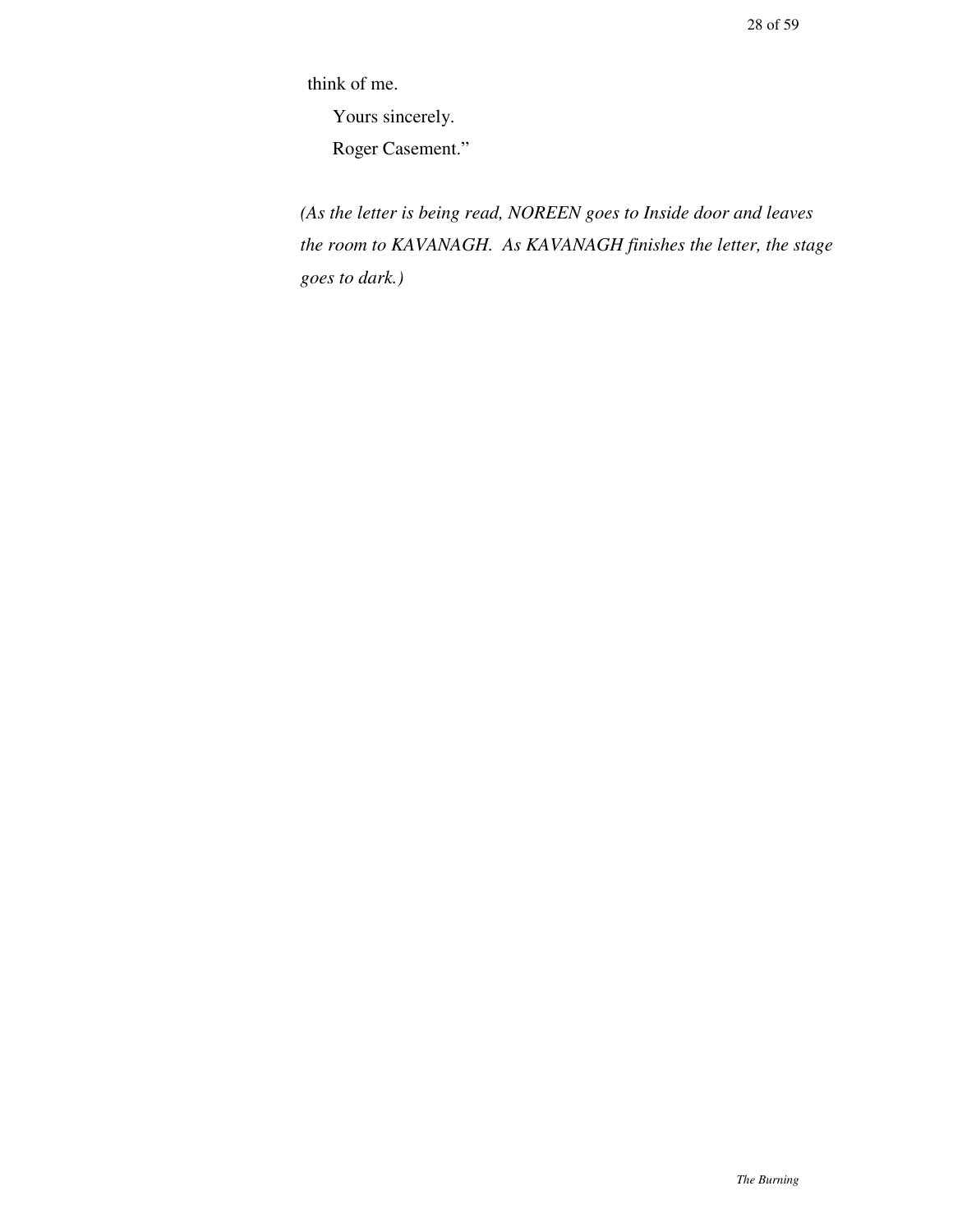# **ACT II**

*Later the same day.*

### *SCENE 1*

*Dusk. The room is poorly lit, as there are only candles and oil lamps for light. The fire is blazing.*

*LILY is alone, tidying the bureau. She notices the portrait of Jack White and James Connolly. She examines it again, standing it on the table. She goes over to the mantelpiece with the portrait and leans it in front of that of Sir George. There is a knock on Outside door; KAVANAGH looks in. Seeing LILY, he enters.*

**KAVANAGH:** *(Rubbing his hands together)* **It's** bitter. (*Goes to the fire and stands as near as possible. Puts walking stick to one side and rubs his hands together.)* Where's Mrs White?

**LILY:** She went into Broughshane with the boys. There was some business... **KAVANAGH:** It's not a day to be out with young children, poor things. **LILY:** She needed to get out, so she did, if only to be away from the memories – for a while anyway.

(*KAVANAGH removes his coat and scarf, and puts them across one of the fireside chairs.)*

**KAVANAGH:** At least it has stopped raining.

**LILY:** *(Nodding to the portrait of White and Connolly)* What d'ye think? **KAVANAGH:** Spot on! *(Stands back to look)* An improvement on the old fella, I'd say.

*(LILY backs away to obtain a better perspective on the portrait.)* **LILY:** I like it.

**KAVANAGH:** *(After a pause)* I was to the grave… Poor Jack, buried in the family plot. That wasn't his wish.

**LILY:** *(Quietly, in something of a whisper)* Gladys insisted.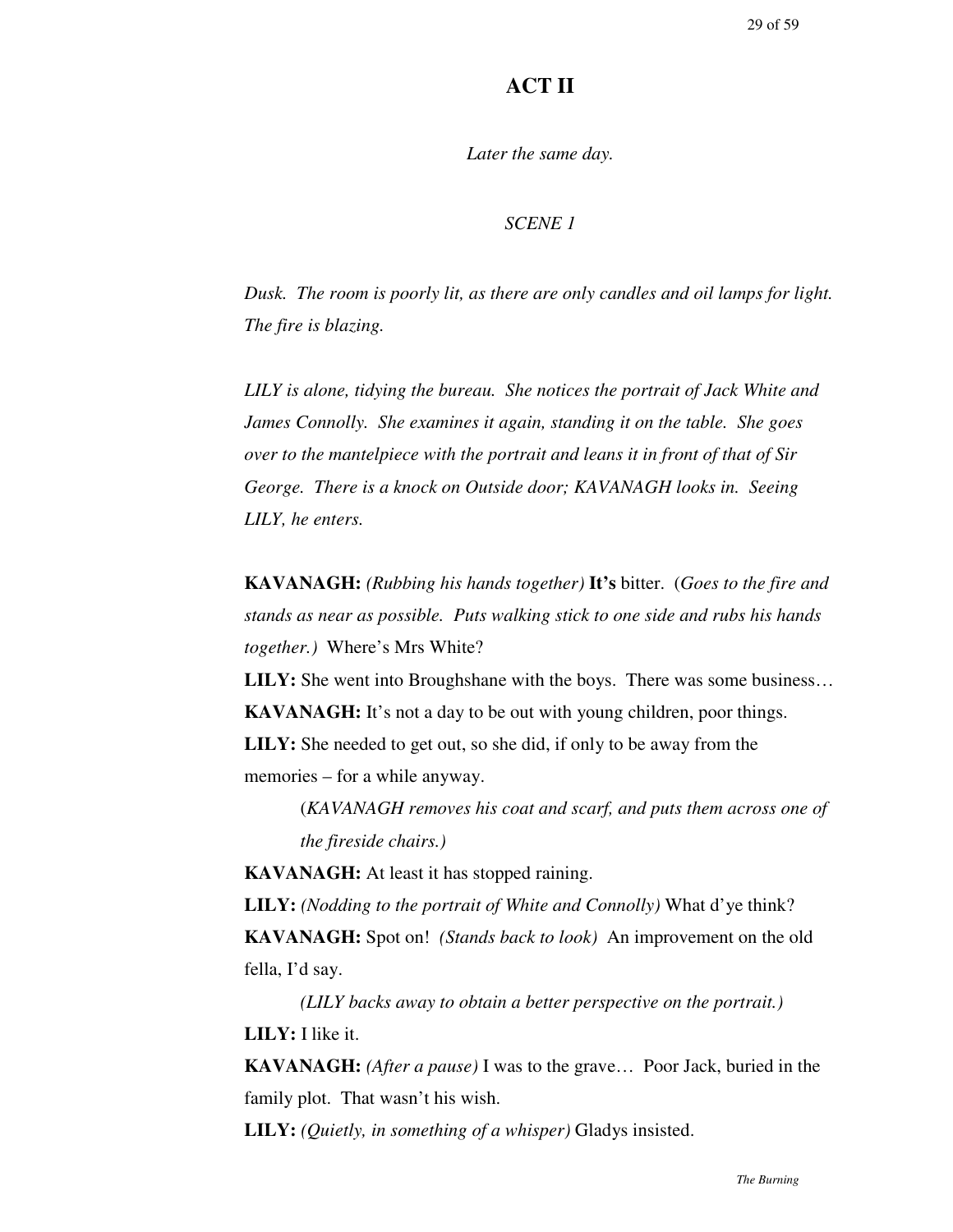#### **KAVANAGH:** Gladys?

**LILY:** Jack's sister, Lady Napier, Lord Napier's wife. She's here. She was the only one of *them* to come for the funeral.

**KAVANAGH:** Jack never mentioned her.

**LILY:** They weren't close. Like chalk and cheese I'd say. But she came anyway. **KAVANAGH:** Jack did not want to be buried in the family plot. He wrote me about it.

**LILY:** At least he's with his own kin.

**KAVANAGH:** His own kin indeed! They did everything they could to silence him. You know he told me once that his family tried to put him in a mental hospital. After he resigned his commission in the army. They just couldn't conceive of the idea that maybe, just maybe, there was something not quite right about the British Army and what it was doing in the world. They thought Jack was mad, mad to be giving up his grand future in the officer's corps, mad to be saying what he was saying about Britain and its Empire. Oh they had it all arranged – a doctor on standby and a hospital for him to go to, just sign there Jack! A period of convalescence and rest so he could *reconsider* his decision*.* Oh they were a fine family in that way, and now they're back ordaining where and with whom he should be buried. I thought Noreen would be better than that. I thought she, at least, would respect his wishes.

LILY: Noreen's in no state to be taking on Gladys... poor thing. And there's the issue of money too… I don't know if Noreen could afford an alternative. **KAVANAGH:** Of course she could. She's sitting on a fortune. This place and all the land, make no mistake. A lot of people would be plenty glad of what she has.

**LILY:** She doesn't see it like that.

**KAVANAGH:** She was born with a silver spoon in her mouth.

*(KAVANAGH goes to a chair and sits. He looks into the fire.)* **LILY:** (*LILY puts a pillow behind him.*) You must be tired after all your gallivanting. Rest for a while.

**KAVANAGH:** *(Looking into the fire)* "Of what a quality is courage made/That he who gently walked our city streets/Talking of poetry or philosophy /Spinoza, Keats. / Should lie like any martyred soldier/ His brave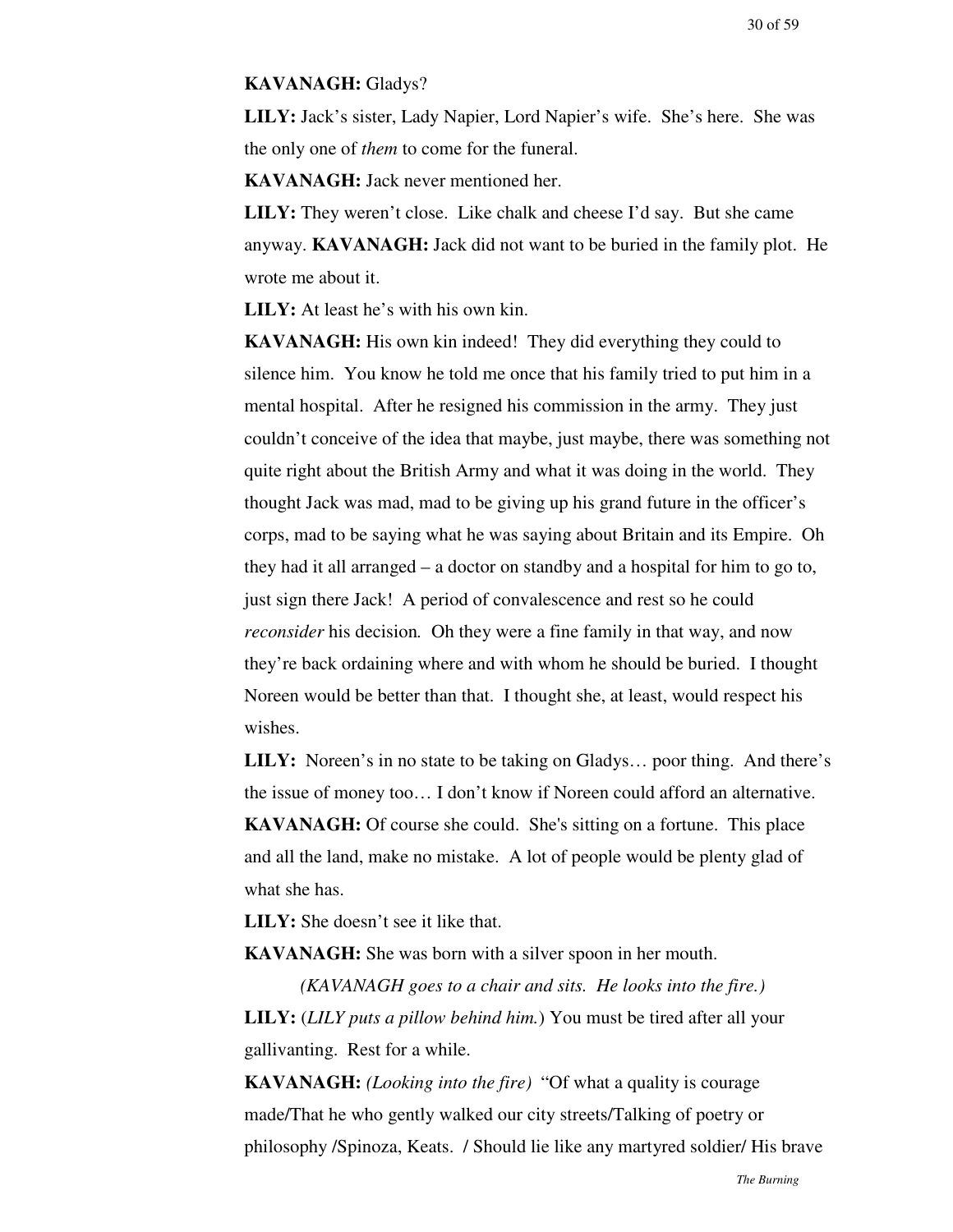and fertile brain dried quite away/And the limbs that carried him from cradle to death's outpost/ Growing down into a foreign soil."

**LILY:** Who is that now you're talking about?

**KAVANAGH:** Charlie Donnelly, it was written for. An International Brigader. Jack knew him well. A young lad, died in Spain fighting the Franco and the fascists.

**LILY:** Death and dying is all I hear about these days. Are you a man of letters then Mr Kavanagh?

**KAVANAGH:** *(Touching LILY's knee)* No, a working man. Can't you tell? *(Winks.)* I know some love poetry too, if that interests you?

**LILY:** Oh go on now.

**KAVANAGH:** I'm beyond it all, sadly. My own time won't be long now. *(Leans over and knocks his stick against the foot of LILY's chair.)* Can you guess my age?

**LILY:** Late 30s!

**KAVANAGH:** Double it and add eleven.

**LILY:** You're well maintained!

**KAVANAGH:** "So we'll go no more a roving/ So late into the night, /Though heart be still as loving, / And the moon be still as bright. /For the sword outwears its sheath, /And the sheath wears out the breast, /And the heart must pause to breathe, /And love itself have rest."

**LILY:** You have a verse for every occasion.

**KAVANAGH:** *(Knocks on his knee with his fist)* Before this happened, I spent my life on the building sites of Liverpool and London … And there seemed nothing better for it sometimes but to recite poetry. I know some bawdy ones as well?

**LILY:** I've heard them all. I worked the bars of Belfast and I heard one or two there, so I did. *(Indicates to KAVANAGH's bad leg.)* What was it that happened?

**KAVANAGH:** I fell from a roof. Badly. Broke my leg in a hundred different places. It was never right since. And they had no use for me after that. The worker's no good if he can't make his boss a shilling… I was thrown to the knacker's yard.

**LILY:** What did you do?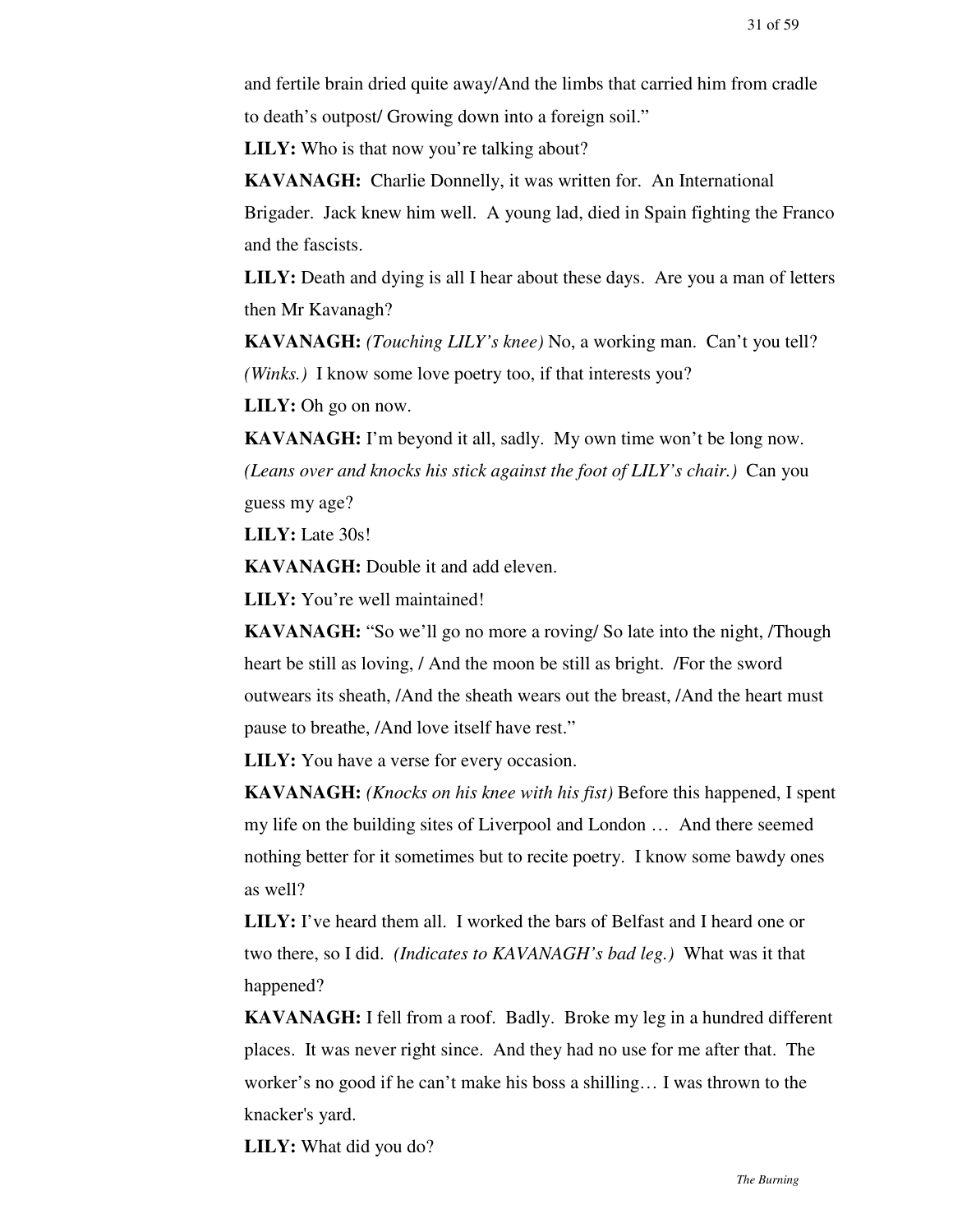**KAVANAGH:** A comrade helped me. He was a hairdresser and he convinced me to come and work with him. *(Puts his hand on LILY's knee.)* On a cooperative basis of course. The exploitation of labour is wrong!

**LILY:** You're right there.

**KAVANAGH:** So if you want a haircut? I'm good value. But why would you, you have beautiful hair Lily.

**LILY:** Aaght not anymore. *(Feels her hair. Laughs.)* But maybe I'll do just that, for a change.

*(They sit in silence for a moment.)*

**KAVANAGH:** I only did it a bit… the haircutting I mean. The truth is, I am interested in letters and that sort. I collect information now. I don't like things to be forgotten. *(Pauses.)* If you don't mind me asking, how is it you knew Jack?

**LILY:** My husband Billy, the Lord have mercy on his soul, was a radical too, like Jack. *(Laughs a little.)* I suppose I was too. Around the time the Outdoor Relief Strike, 1931 that was, Billy was threatened a number of times. Billy used to think it was because of his politics, because he was a union man, but I'll tell you why he was threatened – it was because of me, because he was married to a Catholic… mind you my Billy never saw it like that, he didn't even see himself as a Protestant anymore. He was an atheist when anyone asked. He was on the side of the workers, Billy was, no matter what their background or religion, that was all that mattered to him. Well anyway things got serious, so they did. *(Stops, holds her crook arm subconsciously, like she was cradling a baby.)* They tried to force us out of our home.

#### **KAVANAGH:** Who did?

**LILY:** The Orangemen. They came for us. They weren't having any of this Catholics and Protestants getting together across the Falls and Shankill… *(Gets upset.)* They were drunk with hatred.

**KAVANAGH:** I'm sorry… I've upset you now with my questions … I didn't realise.

**LILY:** *(Puts her hand out to touch KAVANAGH's)* No, no. It's not that. It's just, it all reminds me of my Billy, so it does. *(Regains her composure. Continues in a more optimistic tone.)* See that night, after what happened, after what they did, Billy made a vow to me… that we'd be together always.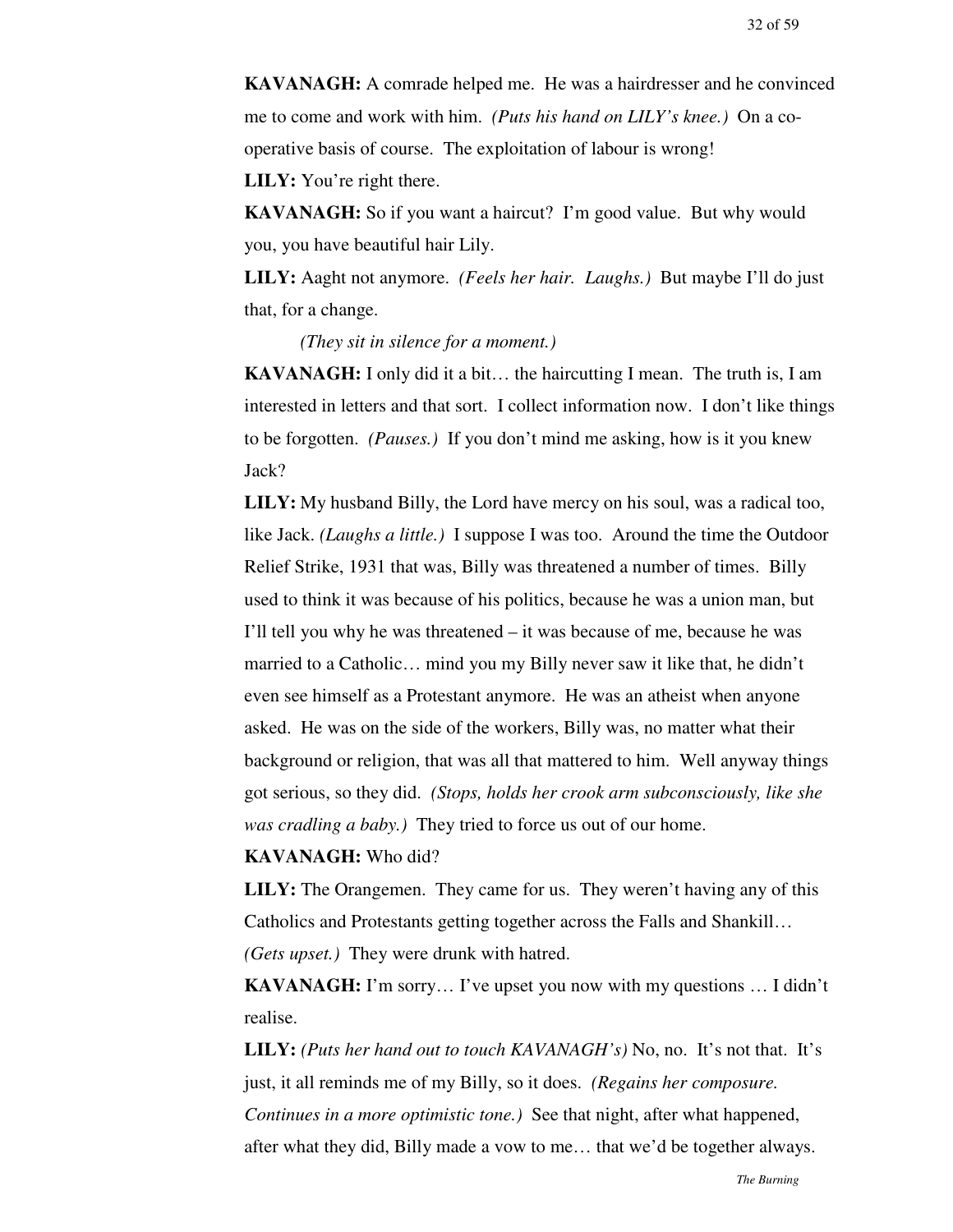And we were too, Matt, we were, but Billy went off to the war, I suppose he had to. *(Resigned.)* He wanted to. Billy was killed on D-day. *(LILY stares into the fire. There's a long pause.)* Anyway, after they attacked the house, I wanted to go away, go anywhere, but we couldn't, could we? What did we have? Nothing, we were just working people. We hadn't a penny, just what Billy could earn on the boats some morning. We had to stay put! To help us over the worst of the period, Billy got some of the men from the strike to come and stay in the house with us… and one of those men was Jack. That's how I came to meet Jack White. Of course the word went around quickly. *(Speaks in a whisper, secretive tone.)* "That's *the* Jack White, of the Citizen Army, son of the big war hero." But Jack was a lovely man, I thought, a straight talker that's true, but strong, sure of where he stood. The sort of man you needed when you were in trouble… that's what I always thought. I admired Jack. And the Orangemen, they hated him. Something about Jack and his background, you see he was one them in a way – he unnerved them. **KAVANAGH:** He was a figure of a man, wasn't he, our Jack. Not many

would take him on, one on one.

**LILY:** When Jack knew he was dying he wanted someone to come here to help Noreen, just for a few weeks or so, and he asked me if I'd be able. As I'm on my own now, I thought why not? It's a way of repaying a debt. **KAVANAGH:** Noreen is glad of you.

**LILY:** Aye she is. And we've got on fine. But she's bitter, more than I can understand. And she's found it hard, here. They haven't taken to her and it isn't only because of Jack. She's a Catholic…

**KAVANAGH:** What was it about Jack and Catholics! He had a thing for Catholics. His first wife was a Catholic too. Seems to me he was trying to make up for all the divisions in this country, single-handed.

**LILY:** *(Smiles)* A man would look at it like that.

**KAVANAGH:** But it was a mistake to come back here, to Antrim, into the thick of it all.

**LILY:** Jack loved this old place, Antrim and Slemish and the Glens of course. He loved it - like a mother's lap he called it. But I suppose he was being practical too. With a new wife and young Anthony on the way, they needed a house and roof over their heads. Somewhere to raise the children.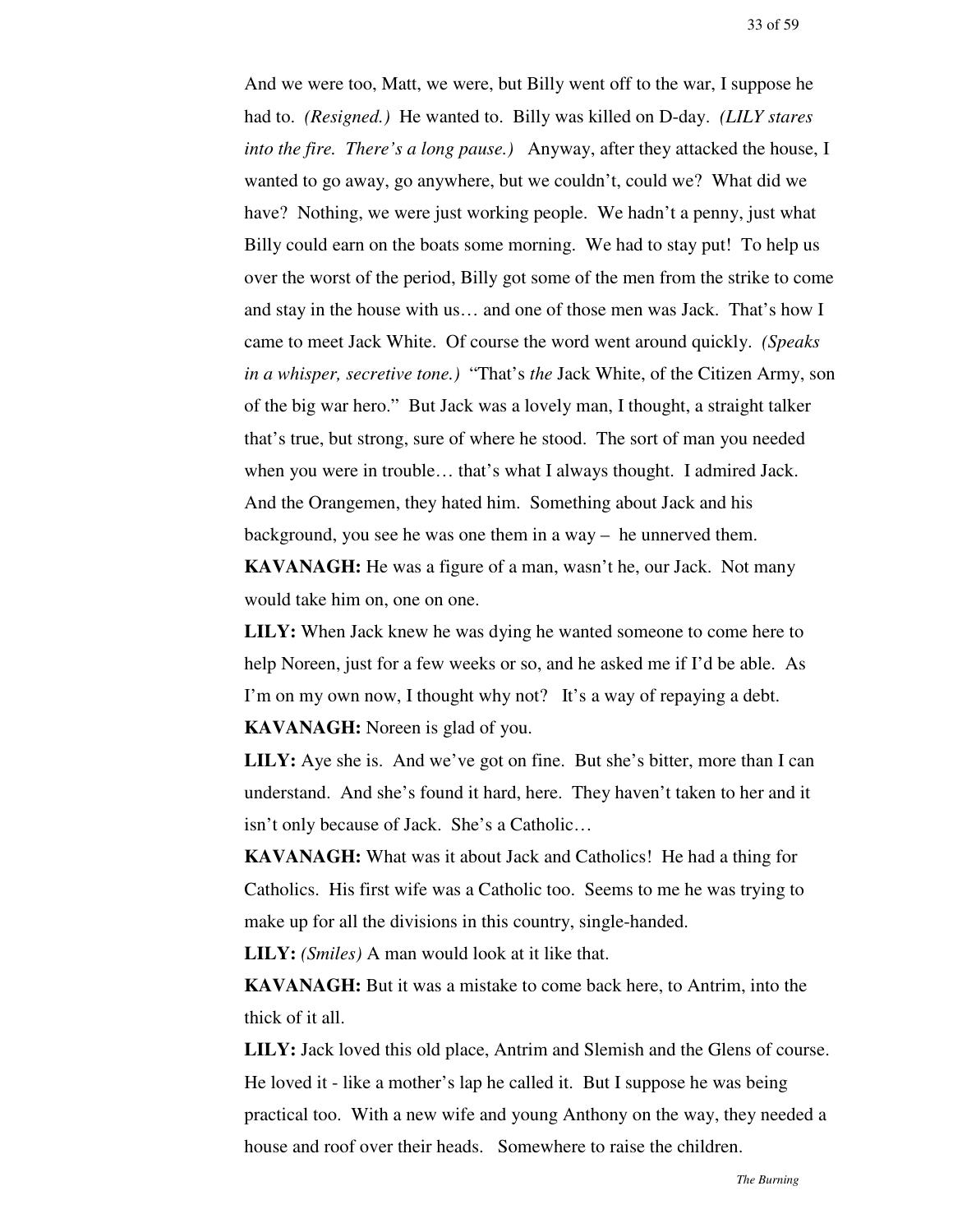#### **KAVANAGH:** But here!

*(Inside door opens and GLADYS enters. She is holding a fancy display box, like a jewellery box. She's surprised to see LILY, and then KAVANAGH cosy by the fire.*

**GLADYS:** *(In a pained, imperious tone*.) Where is Noreen? *(KAVANAGH stands, supporting himself with his stick; waits to be introduced.)*

**LILY:** *(Standing too)* Lady Napier, this is Matt Kavanagh, an old friend of Jack's. He came for the funeral but was delayed because of the weather. He only got here this afternoon.

**KAVANAGH:** *(Goes forward stiffly and puts his hand out)* My condolences, Mrs Napier. Your brother was such a fine…

**GLADYS:** Yes, yes. *(Avoids shaking KAVANAGH's hand. To LILY.)* Where is Noreen?

**LILY:** She went into Broughshane. She'll be back soon, any minute.

*(GLADYS goes to the bureau table. She pushes the papers to one side, along with the typewriter. She sets the box down and opens it carefully.)*

**GLADYS:** *(Proudly)* Father's war medals. I found them. I knew they were here somewhere.

**LILY:** *(Coming over. Looks closely)* Oh they're lovely.

**GLADYS:** Father left the medals to all his children, but as the only son, Jack was left the best ones. I feared he might have sold these on – they're quite valuable you know… *(Picking out one of the medals, delicately. Proudly holds it up.)* The Victoria Cross!

**LILY:** *(Excited)* I've never seen a Victoria Cross before.

(*KAVANAGH also moves nearer but does not join them at the table. He looks distastefully at the scene.)*

**GLADYS:** *(Holding up another medal)* And this is the Knight Commander of the Order of Bath. It is a beautiful medal, isn't it? Father won this for the Burma campaign. It was one of his most successful commands.

**KAVANAGH:** And the most brutal too from what I have read.

**GLADYS:** *(Turns, looks at KAVANAGH)* I beg your pardon.

**KAVANAGH:** *(Coming nearer)* If my memory serves me right, the Burma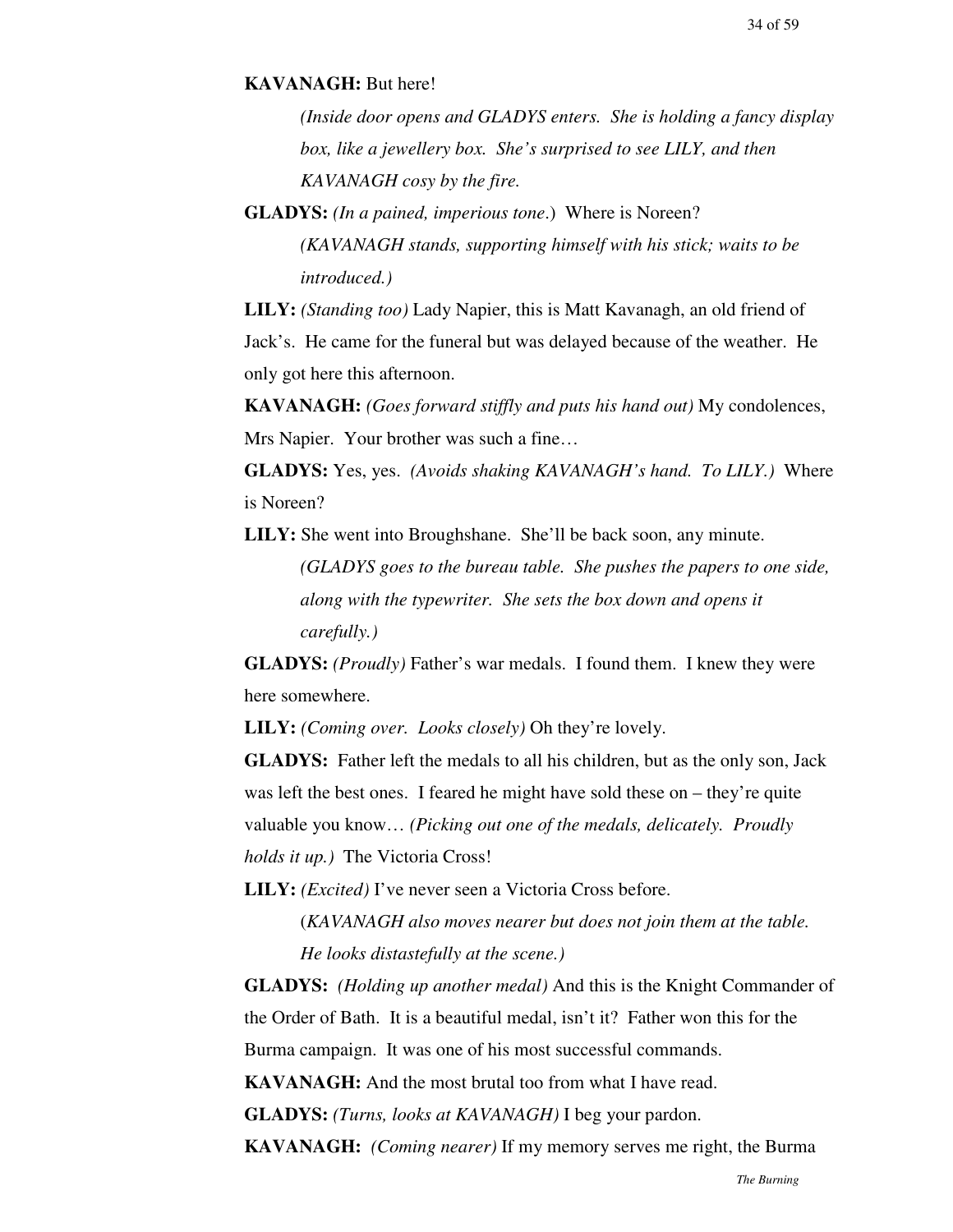campaign was one of the more brutal in the annals of British history. Isn't that true?

**GLADYS:** What do you mean, brutal? Father was a solider, an officer in Her Majesty's service.

**KAVANAGH:** *(In a school-mannerish tone; he is clearly talking about something he knows a lot about.)* The Burma Campaign… properly speaking, the annexation of upper Burma by Britain, am I not right? *(To LILY.)* The British manufactured a simple way of humiliating the Burmese Royal Family. When the Burmese reacted defiantly, the British marched their troops in and took over the whole country. They banished the Royal Family and conducted a five year campaign of terror on the natives. For that they gave medals. For that George Stuart White was made a Knight Commander of the Order of Bath.

**GLADYS:** How dare you! Father was a gallant soldier, in the best traditions of the British Army.

**KAVANAGH:** Mam, I was in the British army. I fought in the First World War and I saw the best traditions of the British Army all around me, dead! **GLADYS:** That is hardly the point Mr Kavanagh. My father was a good man and he saw great advantage in bringing the benefits of a prosperous empire to a backward and uncivilised territory. The Burmese Royal Family were despots. And heathens. They murdered one another and their people without second thought. They had to be civilised.

**KAVANAGH:** Reminds me of what they say about us. *(To LILY.)* Do you know the British came here to civilise the Irish?

**LILY:** *(LILY smiles)* Now Mr Kavanagh. *(To GLADYS.)* Where were the medals, where did you find them?

**GLADYS:** They were on top of the wardrobe, in the children's room. *(Examines the medals anew.)*

**KAVANAGH:** *(Leaning on his stick. Recites in a melancholy, droll way)*

By the old Moulmein Pagoda, lookin' lazy at the sea,

There's a Burma girl a-settin', and I know she thinks o' me;

For the wind is in the palm-trees, and the temple-bells they say;

"Come you back, you British Soldier; come you back to Mandalay!" Come you back to Mandalay,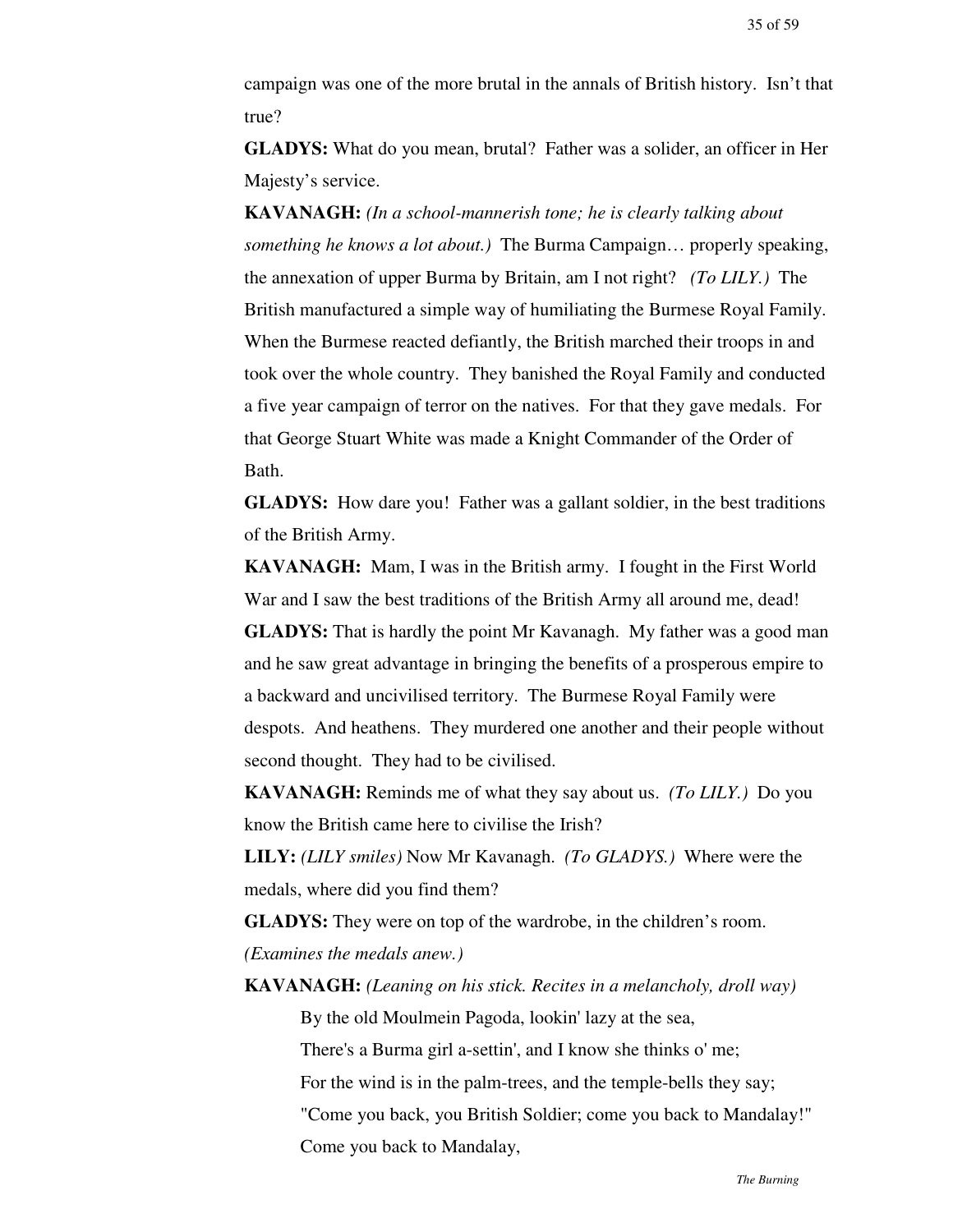Where the old Flotilla lay;

Can't you 'ear their paddles clunkin' from Rangoon to Mandalay? On the road to Mandalay,

Where the flyin'-fishes play,

An' the dawn comes up like thunder outer China 'crost the Bay! *(GLADYS and LILY are drawn to KAVANAGH's rendition – they both watch and listen.)*

Ship me somewheres east of Suez, where the best is like the worst, Where there ain't no Ten Commandments an' a man can raise a thirst; For the temple-bells are callin', and it's there that I would be By the old Moulmein Pagoda, looking lazy at the sea;

On the road to Mandalay,

Where the old Flotilla lay,

With our sick beneath the awnings when we went to Mandalay!

O the road to Mandalay,

Where the flyin'-fishes play,

An' the dawn comes up like thunder outer China 'crost the Bay! **GLADYS:** You like Kipling, do you Mr Kavanagh?

**KAVANAGH:** Rudyard Kipling, yes. *(To LILY in pious tone.)* Eighteen sixty five to nineteen thirty six, English writer and Nobel laureate. Wrote novels, poems, and short stories, most of them set in India and Burma. Glorified the Empire and British rule. Coined the phrase, "The White Man's Burden."

**GLADYS:** Thank you for the history lesson, Mr Kavanagh.

**KAVANAGH:** *(Bowing)* My pleasure. *(Comes closer to the box of medals.)* And the Victoria Cross, Mrs Napier, what did your dear father do to earn that? **GLADYS:** *(Proudly again)* The Battle of Charasia. The Afghan War, 1879. Father led a platoon of troops into the Sang-I-mawishta gorge, infested with natives, and cleared the way for the advance of the main army. Father was commended for his great personal gallantry.

**KAVANAGH:** I see. *(Thinks.)* The gorge you say was infested with natives. *(Parodies.)* How dreadful of them? In their own country too, what? The blighters! And how brave of Sir George too, to root them out. The ungrateful wretches. Resisting the advance of the Great Empire. *(To LILY.)* I imagine a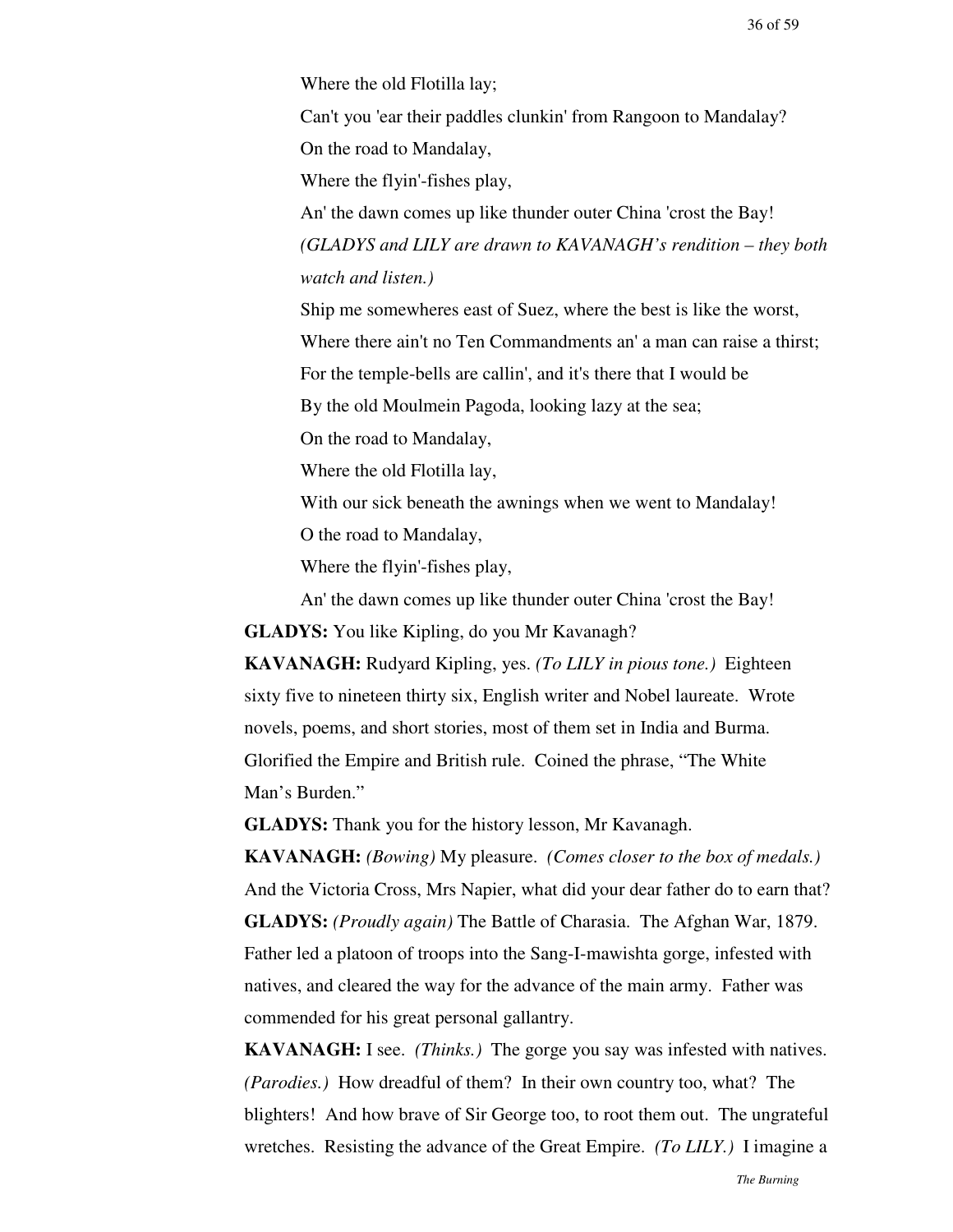fair share of them were slaughtered in the process… but what of it?

*(There is the loud sound of a door banging.)*

**GLADYS:** Who is that?

**LILY:** *(Goes to Outside door)* It must be Mrs White. *(To GLADYS.)* I**'**m going to see about getting dinner ready. *(To KAVANAGH.)* Mr Kavanagh will you be staying for something to eat?

**KAVANAGH:** Thank you, no. I want to speak to Mrs White, but I'll be on my way then. I am going into Ballymena, if I can find someone to take me.

*(LILY leaves. KAVANAGH goes over near the window while GLADYS continues to examine the other medals in the box.)*

**KAVANAGH:** What is that strange looking rock, that outcrop?

**GLADYS:** *(Looking up)* What was that?

**KAVANAGH:** *(Points)* There, that mountain… what is it called?

**GLADYS:** That is Slemish mountain, Mr Kavanagh. Legend has it that St Patrick herded sheep and spoke to God up there.

**KAVANAGH:** *(Derisively)* The mountain that brought religion to Ireland. *(Laughs.)* It has a lot to answer for. *(Turns to look at GLADYS.)* Are you a religious woman, Mrs Napier?

**GLADYS:** I believe in God and an afterlife, if that's what you mean? **KAVANAGH:** And your father, Sir George, he was religious too, I suppose? **GLADYS:** The first Whites to have settled in these parts were preachers – they fled the persecution of Charles 1. And our mother, Lady White, was the daughter of the Archdeacon of Bombay. Father met her when he was stationed in India. Father always said if he hadn't been a military man he would've liked to serve God.

**KAVANAGH:** He had a lofty disposition.

**GLADYS:** That's what we're like here, Mr Kavanagh. The White name is revered in these parts and not without good reason. At one time we owned all the land between here and the coast. The estate was one of the biggest and most important in this part of Ireland. On the other hand, Jack, my brother and your friend, was the undoing of all that. In the span of his own lifetime he undid generations of achievement.

**KAVANAGH:** I don't think Jack saw it quite like that. He was happy with his life, or so he told me when he wrote. He would've wanted to see more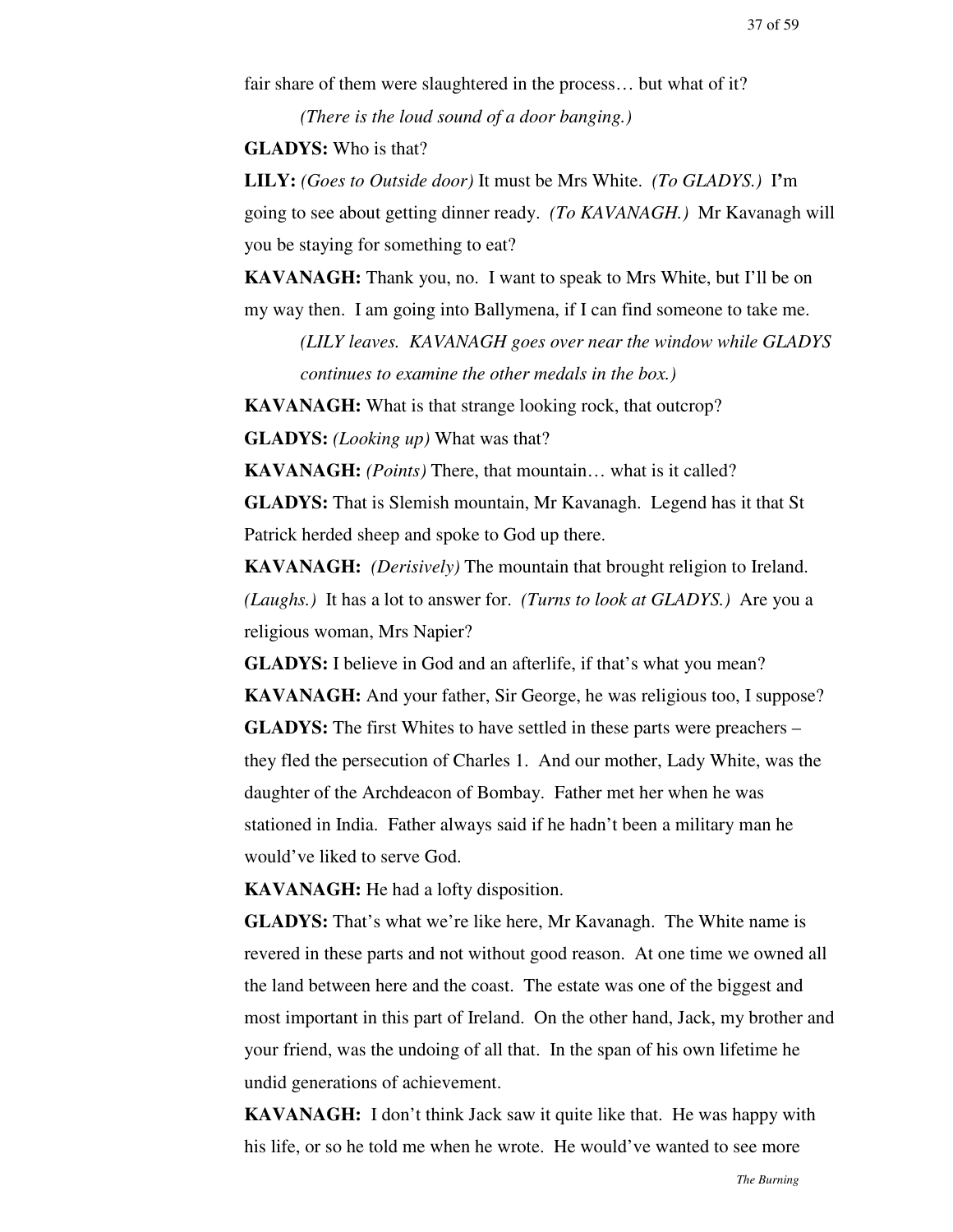change here in Ireland – who wouldn't? – but he always maintained, he had done what he could.

**GLADYS:** Jack was a damn fool, Mr Kavanagh, and no more to it. He threw up a great future, a chance to be someone… like his father. And all because of oddness, something he was hardly able to explain himself. I asked him once, you know, I asked him, why are you doing what you are doing Jack, bringing the family and all what my father stood for into such disrepute? Do you know what he answered?

**KAVANAGH:** I'm intrigued.

**GLADYS:** He said, "Because I'm Irish".

**KAVANAGH:** Jack was proud of where he came from.

**GLADYS:** What does that mean? I am Irish. *(Dismissively.)* What does it mean?

**KAVANAGH:** You're Irish yourself, Mrs Napier, aren't you? You were born here in Antrim? You answer the question.

**GLADYS:** Yes, I was born here…but I'm British, Mr Kavanagh, first and foremost. When I was born Antrim was part of the Empire, and it still is.

**KAVANAGH:** And I was born in Dublin when it was part of the Empire. But I have lived most of my life in Liverpool.

**GLADYS:** And what does that make you?

**KAVANAGH:** *(Thinks)* I'm Irish. I've always felt Irish, I suppose. *(Looks at GLADYS.)* Though to be truthful it doesn't matter a great deal to me anymore. What is nationality anyway when it comes to putting food on your table? *(Hits his stick against his knee.)* This crook leg of mine was given to me on a building site…why? Because there was no proper protection, because my safety cost money, because the man who exploited me was greedy. *(Pauses.)* What nationality do you think he was Mrs Napier?

**GLADYS:** I have no idea.

**KAVANAGH:** And neither do I. Why? Because it doesn't matter. He was a businessman, an employer, that is all I need to know. *(Sighs. Sit down at the chair by the window.)* But going back to what you say about Jack, I think I know why he said to you *I am Irish*.

**GLADYS:** *(Cynically)* At last I will have an explanation!

**KAVANAGH:** Ireland's history is something you can draw upon Mrs Napier.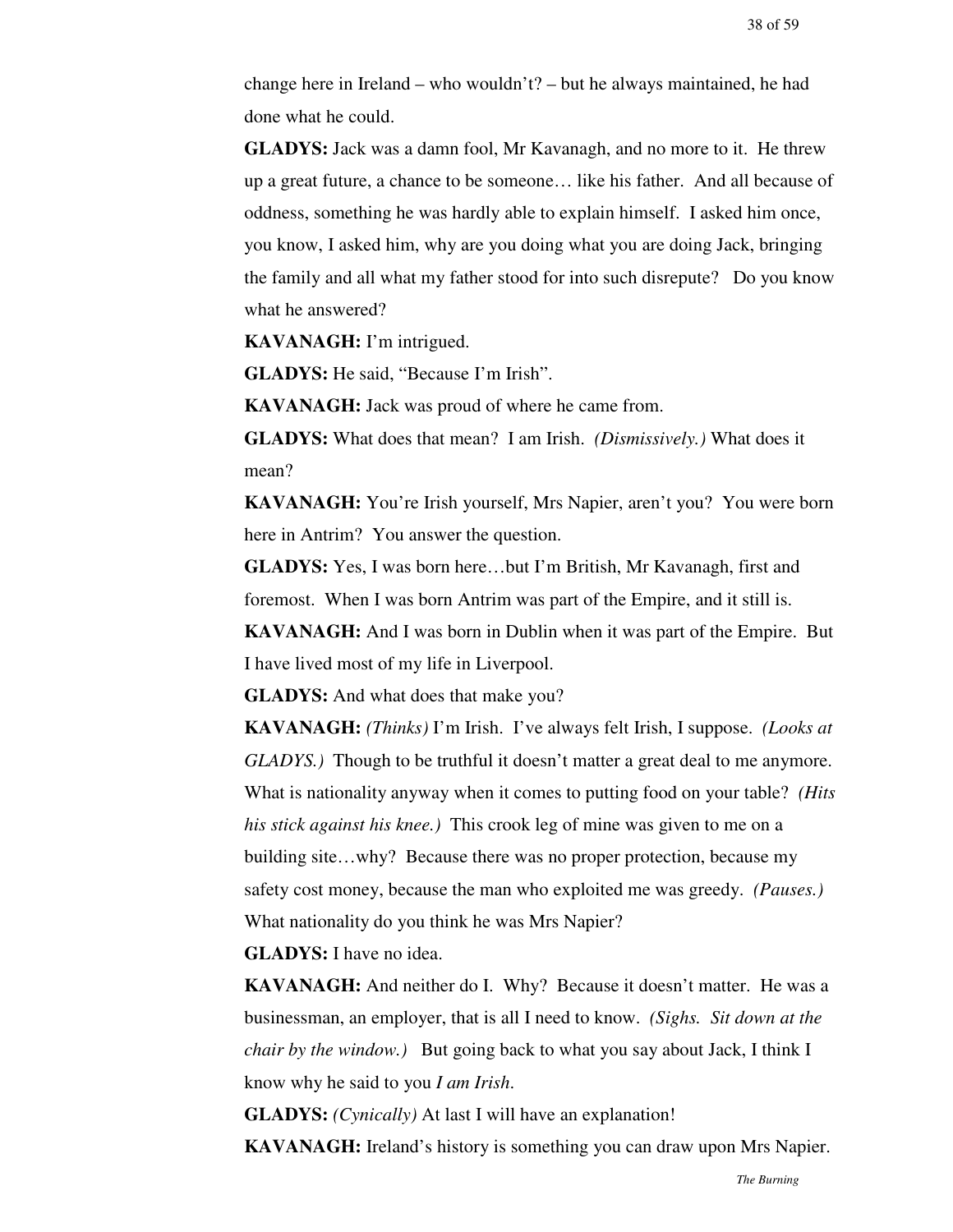It is energy. And it helped Jack to be able to pull away from you, from who and what your family represented – the very best of the British Empire is that not right? Is that not what the Whites are?

**GLADYS:** If you say so.

**KAVANAGH:** Nationality, family - these are elemental forces and it is difficult to leave them behind. But sometimes you can use one against the other.

*(There is silence for a moment.)*

Jack told me once that he had paid a high price for being himself. When I asked him, what he meant, he said "I have no family anymore… they have disowned me."

**GLADYS:** There was nothing else that we could do. We had to disown Jack. He was at war… the truth is he went to war against his own family.

**KAVANAGH:** No, I don't believe that. *(Looks at GLADYS.)* He went to war against what you stood for… the Empire, privilege, injustice. He held a mirror up to all of you … you could've looked too, Gladys, but I think you decided not to…

**GLADYS:** I don't need to look in any mirrors Mr Kavanagh. You forget that our family have served royalty in one way or another for hundreds of years. Do you honestly think that Jack, as the dissenter, was going to turn all that on its head. *(Pauses.)* He was silly boy, that's all. I'll pray for him…but no more.

**KAVANAGH:** *(Looks out at Slemish again)* Slemish is such an odd looking mountain isn't it? *(Turns to GLADYS.)* The man who brought me here today from Larne wanted to know if I knew anything about the Atom Bomb. He said the end of the world was coming, that it was foretold in the bible. What do you think of the Atom Bomb Mrs Napier?

**GLADYS:** I am glad we have it. It is something to hold over Mr Stalin. God knows he would march on Whitehall itself…

**KAVANAGH:** They say the Americans have enough atom bombs to wipe out the whole of Russia… And the world. What a world we've become.

*(A pause.)*

**GLADYS:** How is it you knew my brother, Mr Kavanagh?

**KAVANAGH:** The Spanish Civil War. We were both helping the anarchist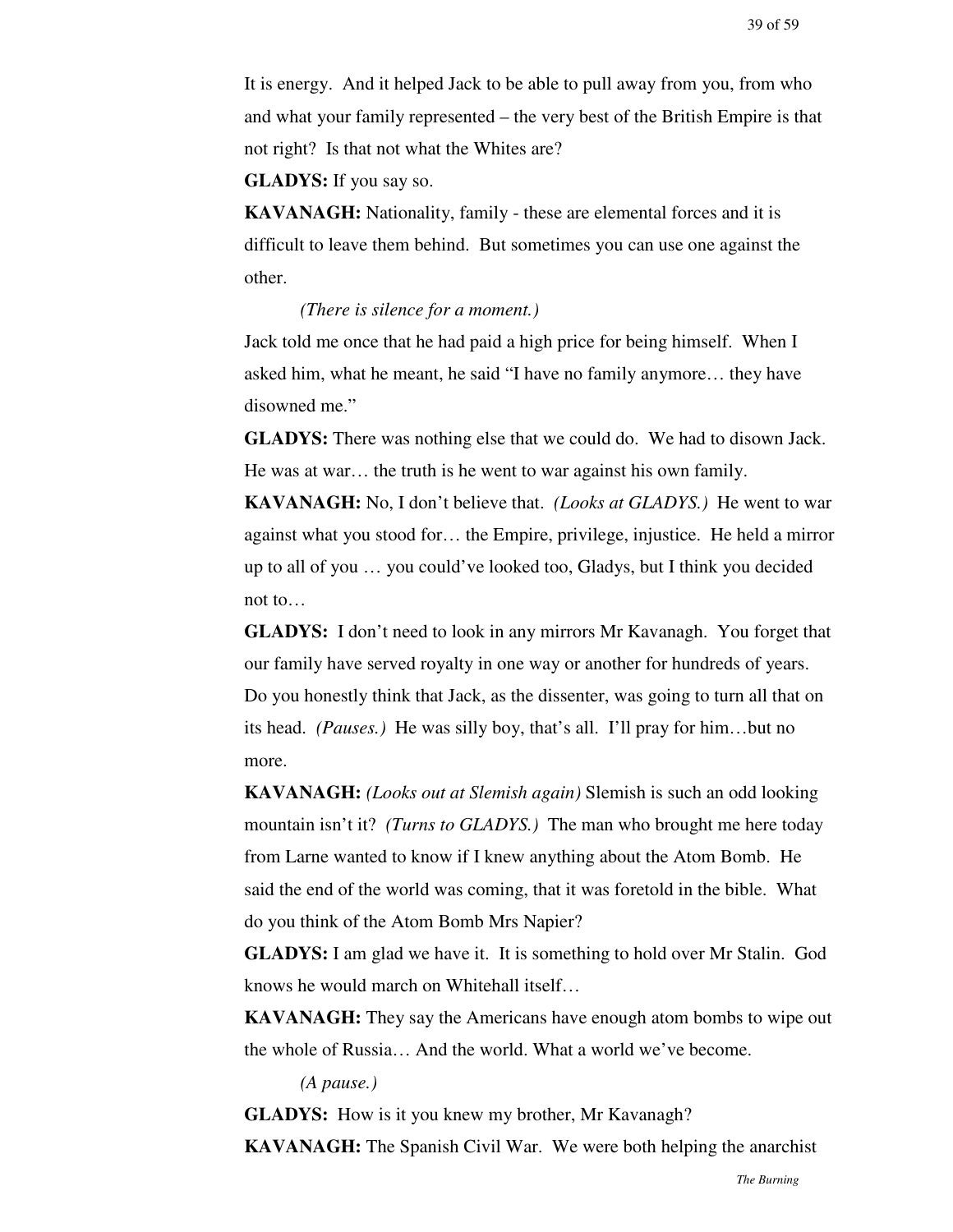workers union – the Confederación National del Trabajo.

**GLADYS:** Is that what Jack became then – an anarchist?

**KAVANAGH:** Yes I suppose that is what he *became*. I'm sure he always had sympathies in that direction, but when he went to Spain in '36 he saw something real for the very first time *(Looks at GLADYS.)* – a society run by workers for workers. That's what the Spanish Civil War was about, you know – whether that ideal would live or die.

**GLADYS:** A society of workers, run by workers! That must've been something indeed. How long did it last, Mr Kavanagh? Five minutes? **KAVANAGH:** Despite what you might imagine Mrs Napier, it was quite successful. Of course the likes of you can't imagine workers doing anything else other than working, and taking orders. But we anarchists see things

different. We are workers, and we know what we're capable of. We have a new world in our hearts.

**GLADYS:** A new world in your hearts. Poppycock!

*(NOREEN enters. She looks as if she's been crying. GLADYS goes to NOREEN.)*

Look Noreen, I found some of Father's medals, the one's Jack had. They were above the wardrobe in the back room. *(Shows NOREEN the medals before NOREEN can do anything else.)* That one there is the Victoria Cross. *(Holds up the medal.)* You don't want these, do you Noreen? Because I'd like to bring them back with me to London and put them with the others that we have. We have decided to gather all of the medals and memorabilia of Father's life in one place, in honour of his achievements and so he can be remembered. We have his uniforms and his sword of honour… *(Pauses.)* But these medals are the most important.

**NOREEN:** You take them Gladys, they're rightfully yours anyway. (*Looks at KAVANAGH. He is ignoring proceedings.)* You are still here, Mr Kavanagh? **KAVANAGH:** I went to see the grave… *(Long Pause.)* And then when I was there it occurred to me, there's something I want to ask you.

**NOREEN:** What is that?

*(KAVANAGH looks at GLADYS. He goes over near the fireplace to where NOREEN is.)*

**GLADYS:** (*Suddenly noticing the portrait of Connolly and White above the*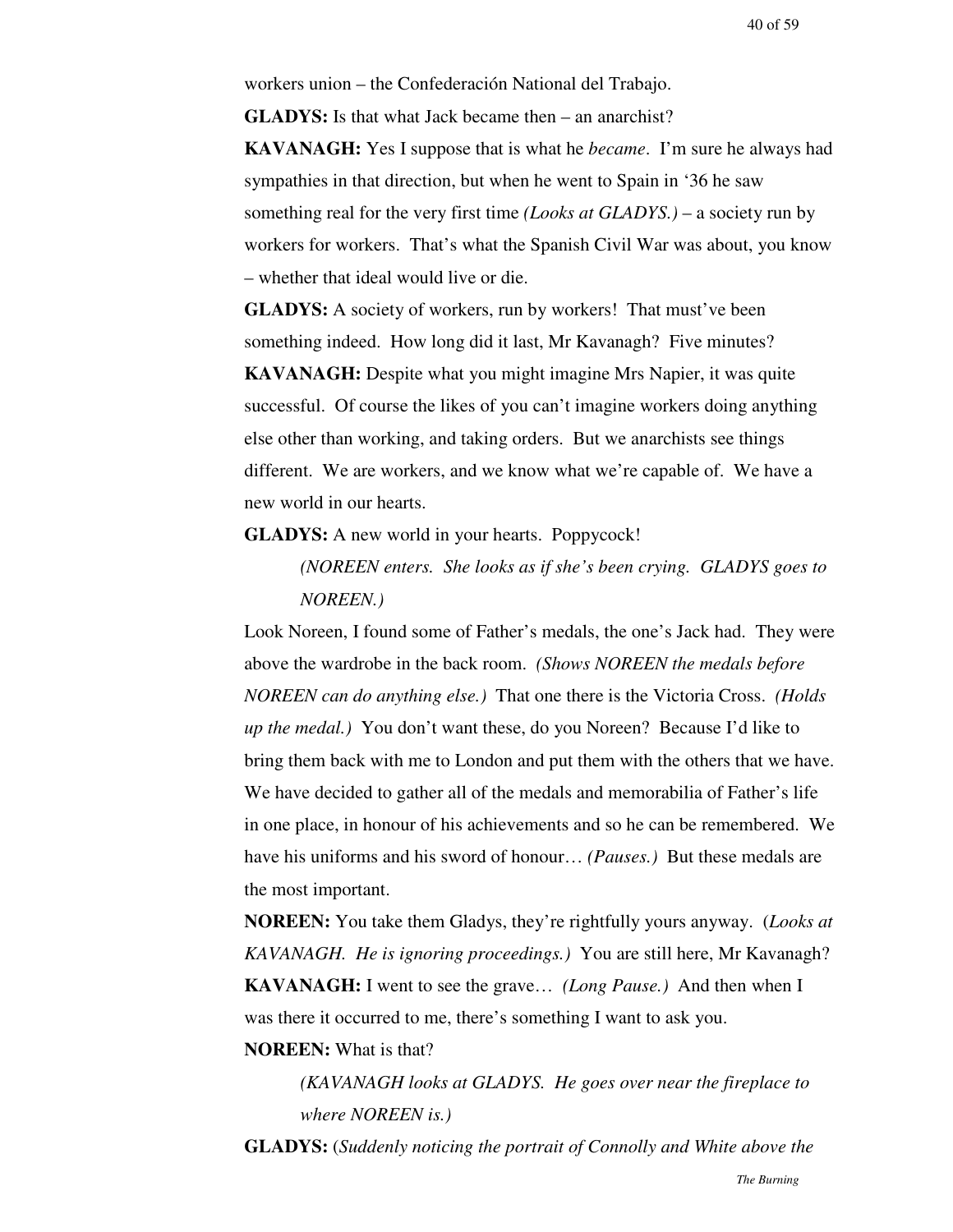*mantelpiece. Points.)* Who put that there?

**NOREEN:** *(Surprised)* I have no idea. *(Looks at KAVANAGH.)*

**KAVANAGH:** *(Feigns shock)* It's hardly me Mrs White, I'm only a visitor and in any case I've only just arrived. *(To GLADYS.)* Maybe it was Jack's ghost!

**GLADYS:** Father's picture has always had pride of place in this house. Even Jack accepted that. *(Moving closer.)* Who is that anyway?

**NOREEN:** That is Jack on the left.

**GLADYS:** But who is the other man?

**KAVANAGH:** That Mrs Napier is a gentleman called James Connolly. He's dead now. Don't you know the British shot him when he was sitting in his wheelchair. No doubt another one of those grand traditions that you were talking about earlier Mrs Napier.

*(NOREEN goes to the mantelpiece and lifts the picture of Jack and Connolly.)*

**NOREEN:** We will find some place else for it. *(Puts the portrait on the ground at the side of fireplace.)*

**KAVANAGH:** *(Loudly)* Briefly in the limelight - that's the story of Jack's life.

**NOREEN:** You wanted to ask me something, Mr Kavanagh?

**KAVANAGH:** *(In a level business like tone) The* papers Mrs White. What's to become of Jack's papers? *(Looks at the bureau.)* Have you thought about it, what you'll do with them?

**NOREEN:** I've had other things on my mind. The truth is I haven't thought about it at all.

**KAVANAGH:** It's just... when I looked through them earlier, I only realised for the first time myself that there's a wealth of material there.

**NOREEN:** Well, I don't know about that Mr Kavanagh. I didn't spend a lot of time talking to Jack about what he was writing about. There were the children to look after and plenty of other things besides.

**KAVANAGH:** I understand Mrs White, and please I don't wish to cause offence... *(Looks at GLADYS. She is listening attentively to the exchange.)* But what is there is valuable, you know that, don't you?

**NOREEN:** Valuable! *(Laughs.)* You're deluding yourself Mr Kavanagh.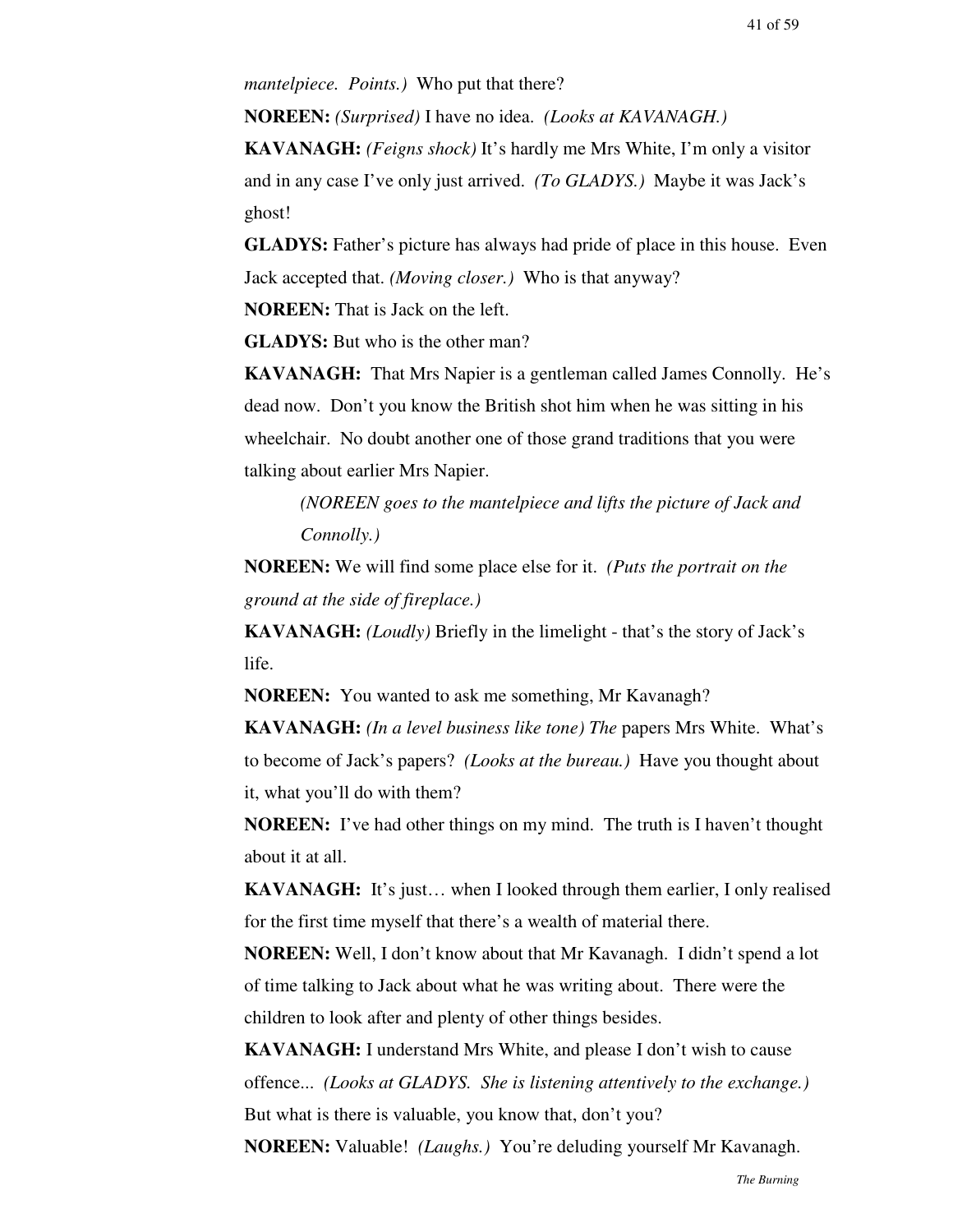**KAVANAGH:** I don't mean in terms of money. Don't misunderstand me. It's just they're a record of your husband's life, but also of the period… **NOREEN:** My husband's life…*(Laughs.)* The man was an outcast, can't you

see that? Who would ever be interested in him?

**KAVANAGH:** No, I'm serious. I've looked at the material that is there, very quickly mind, but there's quite a number of letters between Jack and a variety of people, some of them quite prominent now. And there're his diaries, very meticulous they are too. *(Hesitates.)* And of course there's the manuscript of his autobiography. *(Goes to the table. Picks up a thick bundle.)* It's finished. I've looked through it…

**GLADYS:** So have I, Mr Kavanagh.

**KAVANAGH:** *(Ignores GLADYS)* It's just… I'm interested to know what is to become of all this material?

**NOREEN:** *(Unsure, glances quickly at GLADYS)* I'll have to think about it

Mr Kavanagh. I don't know.

**GLADYS:** What would you do with it, Mr Kavanagh?

**KAVANAGH:** Keep it safe.

**GLADYS:** *(Surprised)* That is all?

**KAVANAGH:** Yes.

**GLADYS:** And what about the autobiography… have you ideas for it? **KAVANAGH:** Ideas? What do you mean, ideas?'

**GLADYS:** Could it be published, I'm asking?

**KAVANAGH:** Who's to say? There was interest in the first part of Jack's autobiography, I don't see why there wouldn't be something similar with this.

*(KAVANAGH and GLADYS look at one another for a long moment.)* **GLADYS:** *(Walking away towards the window)* I too am concerned about Jack's papers, Mr Kavanagh. I have looked through them…and I do not like what I have read.

**KAVANAGH:** *(Irked)* Surely this is not a matter of liking or disliking what Jack had to say… *(To NOREEN.)* These are *Jack's* papers. They're what he collected over a long period of time. They represent him now, as does the autobiography… he worked on that even when he was quite sick. *(Indicates to the bureau.)* In honour of Jack we must look after these papers… surely that is a reasonable course?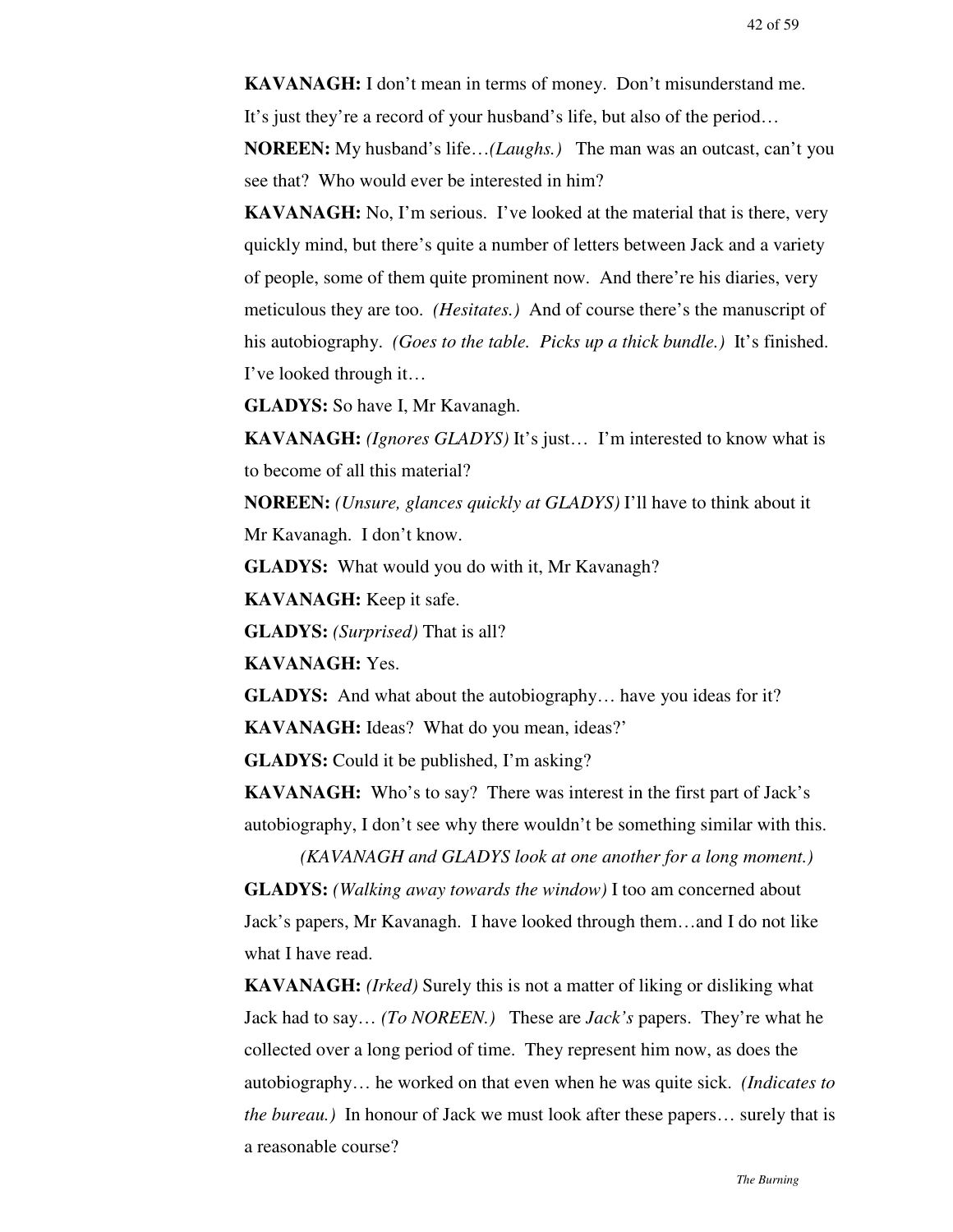#### **GLADYS:** *(Mockingly)* You are high minded.

*(LILY enters.)*

**LILY:** Excuse me, Mr Kavanagh, did you say you want to go to Ballymena tonight?

**KAVANAGH:** That's right.

**LILY:** There's a fella, he's drawing wood outside. He will be going by there shortly. You could go with him.

**KAVANAGH:** That would be excellent. Thank you Lily.

**LILY:** *(Leaving by Inside door)* I will call you when he right.

**KAVANAGH:** *(To GLADYS)* Where was I?

**GLADYS:** We were saying how high-minded you were… but never mind that. Jack is dead now, Mr Kavanagh, and these… *(Indicates cursorily to the bureau) musings* now belong to Noreen. Just as this house and its contents are hers.

**KAVANAGH:** *(After a pause)* Yes… I accept that of course. But *(Looks at NOREEN.)*… Noreen is only the custodian of these records, surely. *(Goes to the bureau, takes up some sheets.)* Surely you accept that.

# *(GLADYS doesn't reply.)*

Mrs Napier, your brother like it or not led an extraordinary life, and he saw many things. I don't hesitate to say he had an unusual outlook on it all. Certainly, it is an outlook I shared and that does make me predisposed to value these writings. But that aside, surely you would agree that he is entitled to his viewpoint… even in death.

**GLADYS:** It is as simple as that, is it?

**KAVANAGH:** To me, yes. *(To NOREEN.)* Mrs White… Noreen, I only came here to ask and to raise my concerns, that is all. If the papers will be kept intact and minded here by you, then that is perfectly fine with me. Perhaps at some time in the future I might be able to come and look through them more thoroughly… that's if I still have the strength!

*(NOREEN turns away and looks at the fire.)*

On the other hand, if you have no interest in them, and they're a burden, why not give them to me? *(Goes to the fireplace to where NOREEN is standing.)* I'll make you this promise: I'll look after the papers and put them into some sort of order. But if you ever wish to have them returned at some later stage,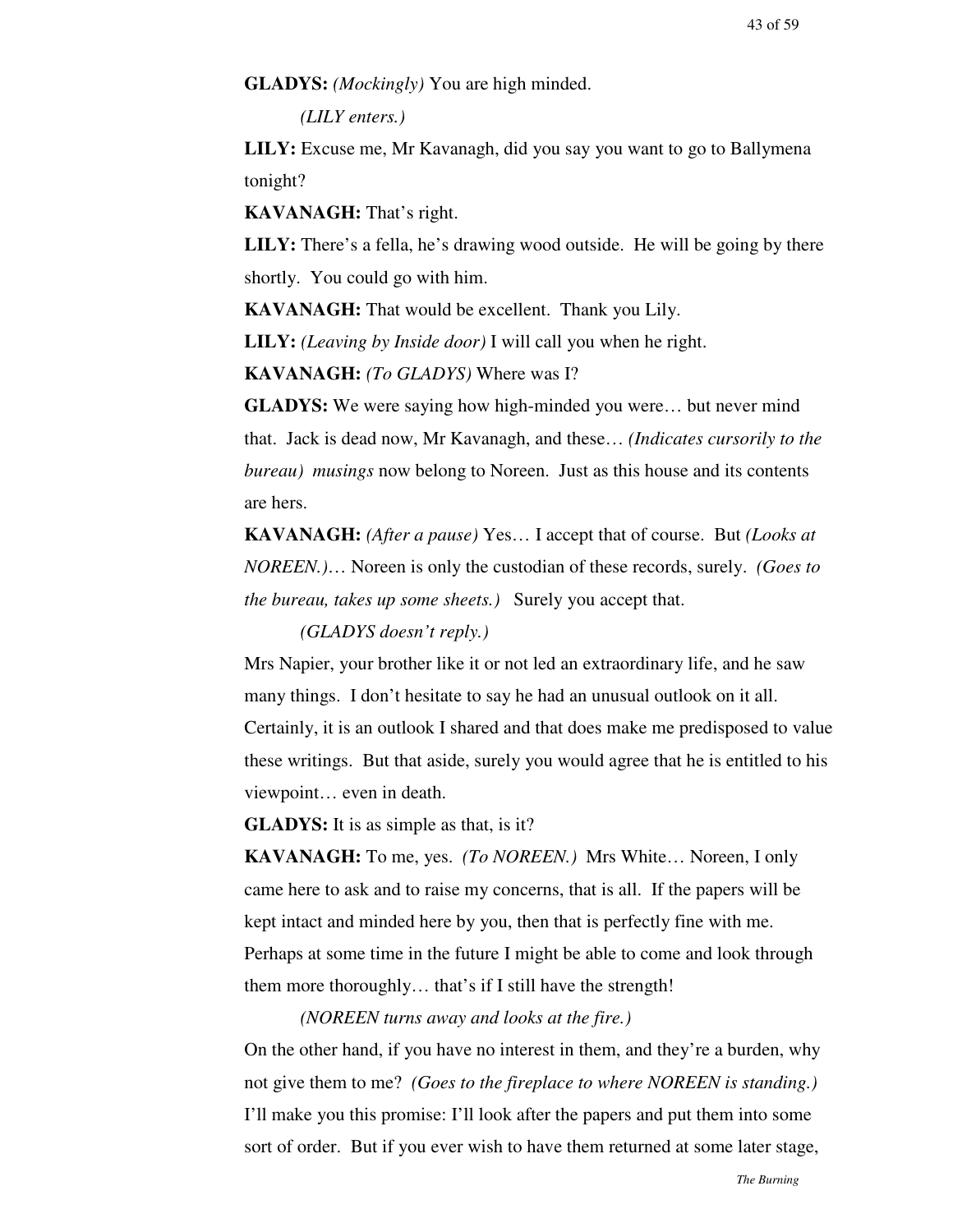then I give you my word, you can have them. They'll remain your property. **NOREEN:** *(Flustered)* It is not something I can decide on right now, Mr Kavanagh…

**LILY:** *(At Outside door)* The fella is going now, Mr Kavanagh. If you want to go to Ballymena, please come.

*(KAVANAGH looks at GLADYS and then NOREEN. He doesn't want to leave at that moment. Reluctantly he puts on his coat and scarf. Picks up his walking stick.)*

**KAVANAGH:** *(Going to NOREEN. Takes hand)* You will think about it Mrs White? *(Waits for an answer.)*

**GLADYS:** *(Sternly)* Good night Mr Kavanagh.

*(KAVANAGH continues to hold NOREEN's hand.)*

**LILY:** He is waiting Mr Kavanagh.

**NOREEN:** Goodnight Mr Kavanagh.

*(KAVANAGH leaves by Ouside door. NOREEN sits immediately on the fireside chair and looks at the fire. GLADYS goes to the window and looks out.)*

**KAVANAGH:** *(Calls)* Good night, good night!

*(The front door bangs shut. Stage goes dark.)*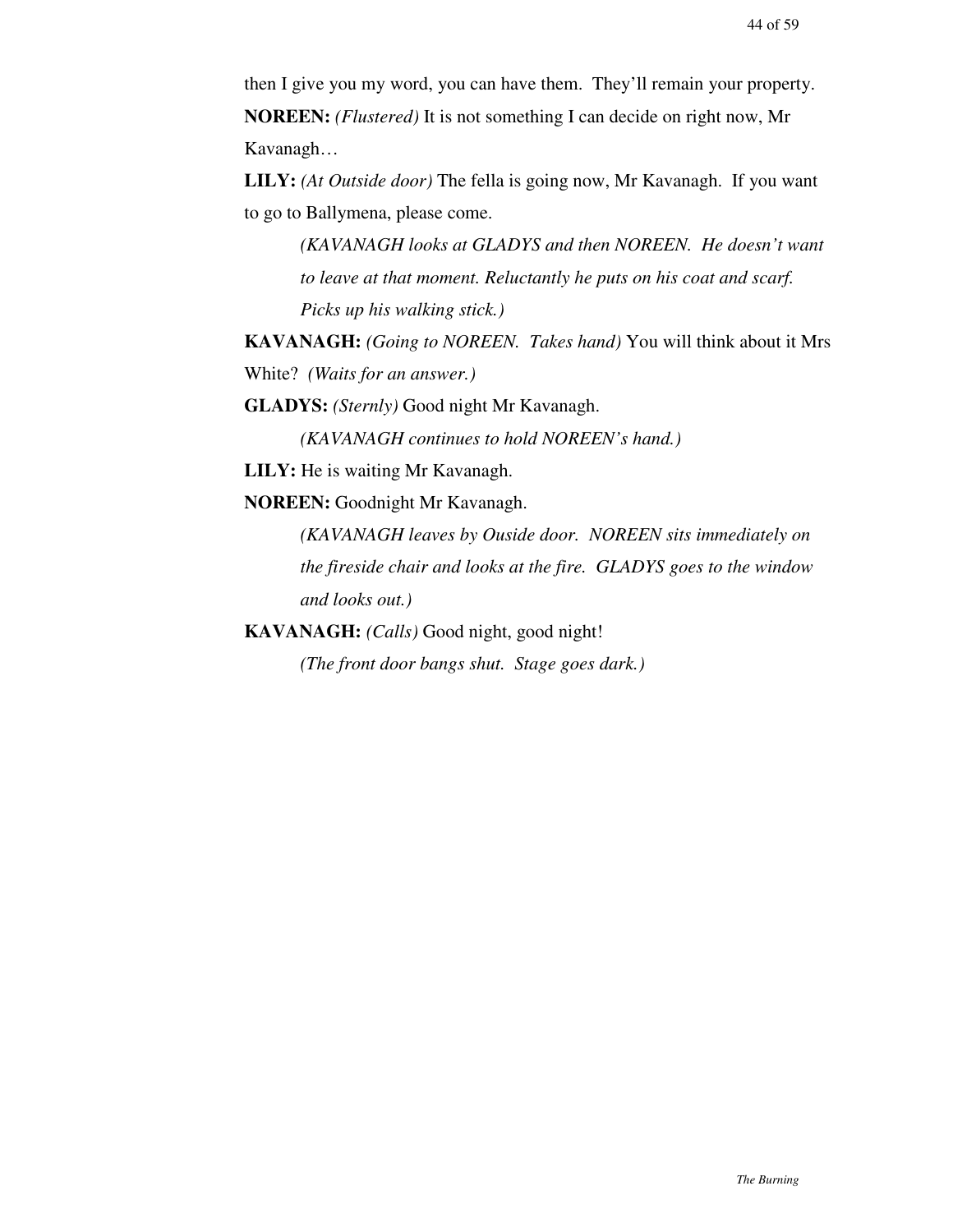#### *SCENE 2*

*Later the same evening. The room lighting is as before, low set. There is the sound of heavy rain on the windows. GLADYS and NOREEN are alone, sitting on either side of the dying fire. There is a knock on the door and LILY enters.*

**LILY:** I'm off to bed. *(Looks at the two women and then at the table.)* Why don't I take the tray as I'm here?

*(Goes to fireside table. Picks up cups and saucers.)* Poor Mr Kavanagh. I hope they made it to Ballymena before that downpour started. The poor fellas would be sodden, so they would. *(As there's no response from the two women, LILY goes closer to where they are sitting.)* Have you fallen asleep?

**GLADYS:** *(Coldly)* We have not!

**LILY:** Oh. *(As she leaves, to NOREEN)* You should be going to bed too, Noreen. It's been a hard day and you need to get your rest.

**NOREEN:** *(Quietly)* I won't be long now.

**LILY:** Good night then. Good night Mrs Napier.

**GLADYS:** Goodnight.

**NOREEN:** Goodnight Lily.

*(After the Inside door closes, GLADYS get up and walks over to the bureau. She sits there and looks through the material on the table.)*

**GLADYS:** *(Reading from a page, flatly)* India will have its independence soon.

**NOREEN:** *(Abruptly)* Do you think so?

**GLADYS:** *(Annoyed)* No, of course not. That is what Jack has written here! "India will have its independence soon." *(Flutters a page.)* Of course it is not what *I* think. I think India could not survive without British rule. That is plain to see. How could India survive? We have made India what it is today.

*(Examines more of the material on the table. Then pushes it away roughly and returns to the fireplace. Stands by the mantelpiece and*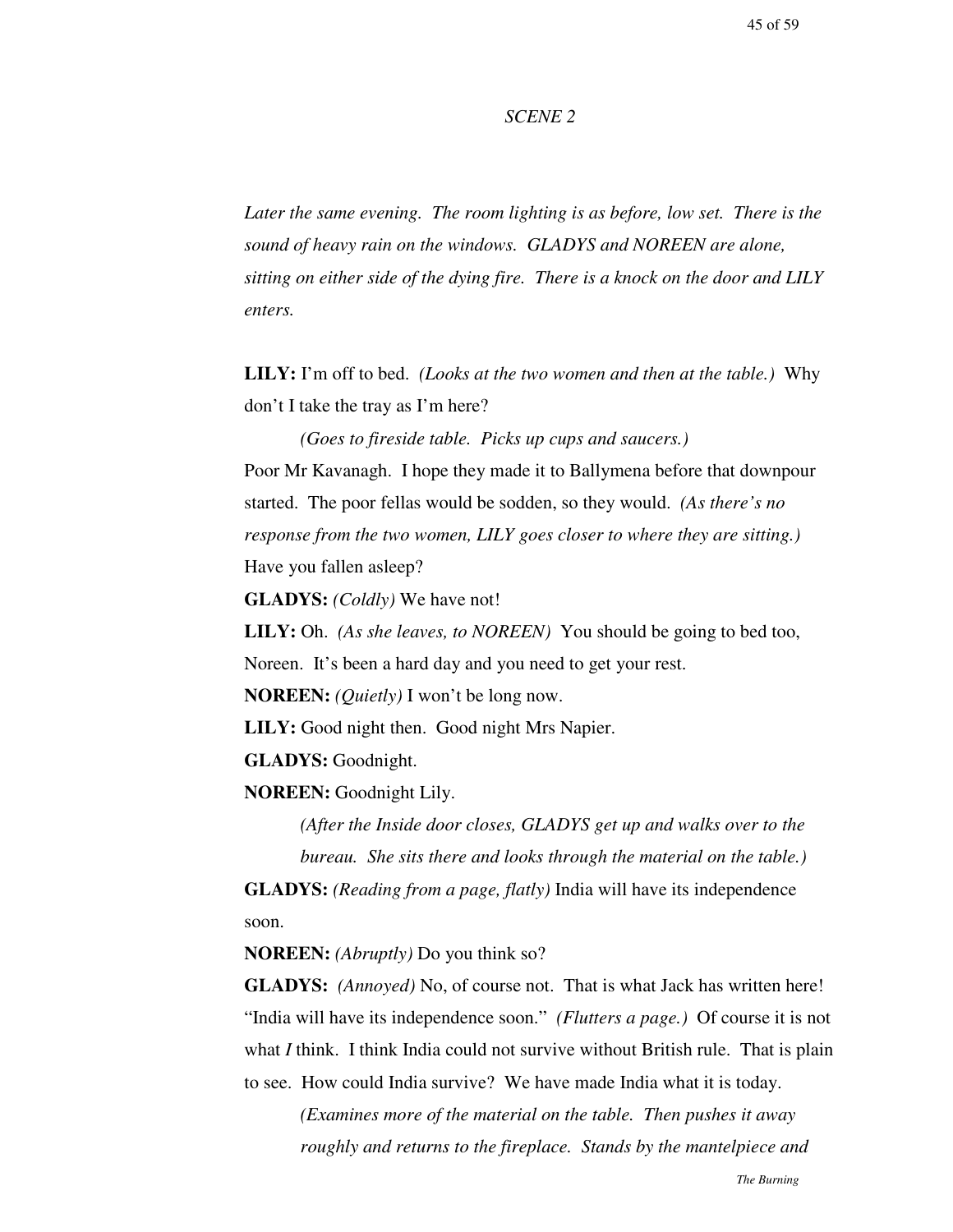46 of 59

#### *appears to examine the portrait of her father, Sir George.)*

I was with Father when he came home from the Boer War. *(Remembering.)* He was a hero – a great hero. We all came in a special train from Larne. *(Triumphant.)* The carriages were dressed in long flowing bunting – red, white and blue. And from the engine, on one side, the Union Jack was flying; on the other the flag of Ulster. A beautiful handmade banner on one side proclaimed: *Hero of Ladysmith – Welcome Home To Ireland*. All us girls, May, Rose, Constance and  $I - Jack$  wasn't there – were at the windows waving to the crowds of people. At every rail-crossing, at every bridge, crowds gathered to cheer. When the train would slow down, farm hands and labourers and women and children would come forward – out of nowhere. They'd come quite close to the train, to see Father, but then they would always stop a little bit off as if they didn't want to be too forward. It was a beautiful day. I was so proud of Father.

And then at Ballymena, a huge crowd, such a crowd Noreen – I've never seen anything like it. Like a tide, banners unfurled, flags waving – a sea of hats and handkerchiefs went into the air when we arrived. And such a cry. The people were mad with happiness. 'God Save The King! God Save The King!' they shouted. It took us nearly one full hour to complete the short journey from the rail station to the Showgrounds, not five hundred yards. Such happy faces, everywhere. And I remember the crowd became so excited that Father had to stand outside on the carriage steps and wave to calm them. And mother was worried; she was worried they'd get carried away with their passions… *(Pauses.)* Father spoke, I can't remember what he said, but he said something and the place went quiet, you could hear a pin drop. Then out of nowhere, it seemed to me, *(Looks at NOREEN passionately.)* this young woman, a poor woman by the look of her clothes, stepped forward and handed me a white carnation. A beautiful white carnation, cut that morning. God Save the Empire she said, and there were tears in her eyes as she said those words, God Save The Empire. *(Looks at NOREEN.)* Do you know, she was so taken with emotion she had lost control of herself.

*(In the background, low at first, Land of Hope and Glory is heard.)* At the Showgrounds, Father spoke of those dark days during the siege, when he was surrounded by the Boer, lacking food and ammunition, unsure of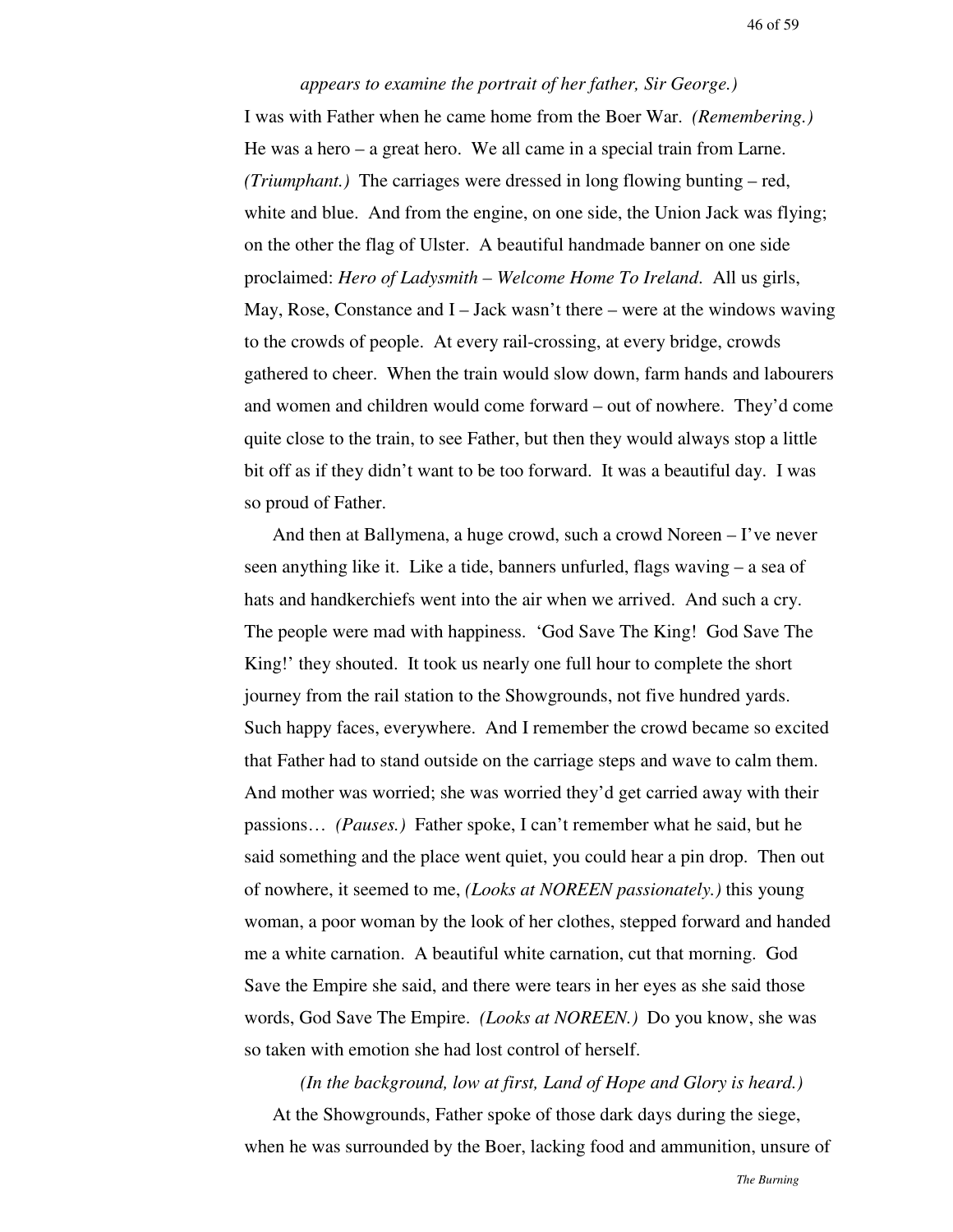when or how or *if* the relief would come. And then he said something that set the people ablaze. He spoke of the great resolve of the Irish and particularly of the Antrim men, and that he had never forgotten even in his darkest moments that he was first and foremost an Antrim man. How could he go back to Antrim and hold up his head if he gave in to the Boer? This, he said, was what carried him on, gave him the resolve to never give in. When the siege was finally lifted, he thanked God. He had kept the flag flying. I noticed then that the entire area and crowd had gone still, as still as it now. *(Looks at NOREEN. The music has stopped.)* Listen... imagine it now, everywhere you look, a sea of people and flags and bunting! And then slowly, I could hear them sing, God Save Our Gracious King.

# *(GLADYS leans forward so that her head rests against the portrait of Sir George.)*

Later, we were here in this very room. Father, mother, all us girls. No sign of Jack, of course. Father was quiet. He seemed very tired. Mother was shooing us away, but he would put out his hand for one of us in his turn. I went to him. He held me, the first time in nearly five years, he held me, and I asked him, I wanted to know, I wanted to know what it was like, how he had done it, but he never told. I wanted to know…

### *STAGE FADES TO DARK*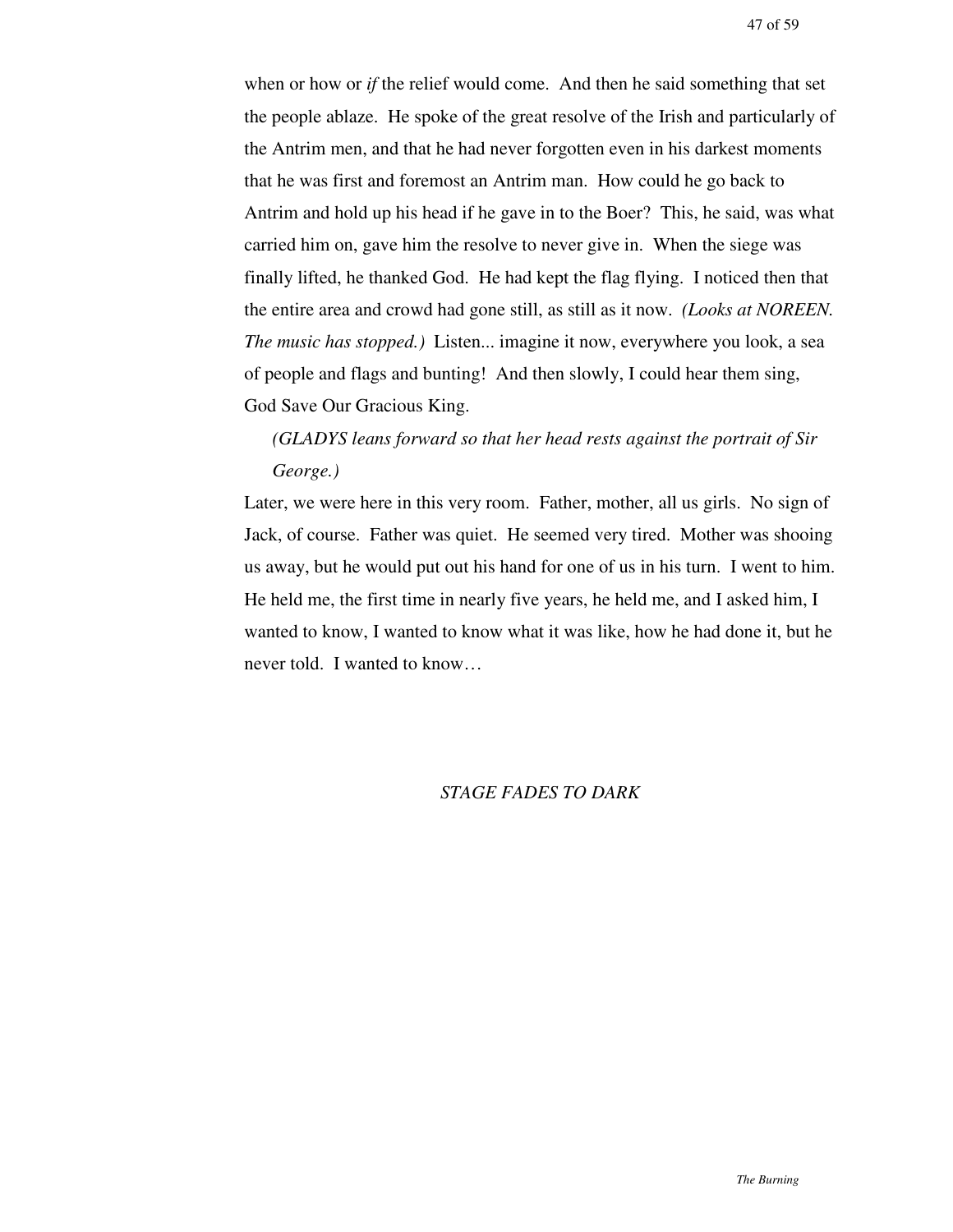# ACT III

*The next day, about noon. The same room, but more brightly lit and fresh looking; it is sunny outside. The arrangement of the room is as it was the previous day, however the bureau table is now bare; the boxes of documents that were nearby are also missing. Around the fireplace, the marble is black.*

#### **Scene 1**

*LILY is clearing around the fireplace. She is digging ash from the fireplace and gathering it into a bucket that's beside her. She brushes the rug in front of the fireplace, collecting more ash; she adds this to the bucket. Suddenly, there's a loud knock and LILY goes to Outside door.*

**KAVANAGH:** *(At Outside door)* Ah, it's you Lily. Good morning. How are you?

**LILY:** Oh Matt!

*(KAVANAGH and LILY come in.)*

**KAVANAGH:** *(Happily)* I came up by the lake, you know, down below? *(He gestures to the window. LILY nods.)* Jack often talked about it, Jack and his lake. He must've been the first anarchist to ever own a lake. I didn't lose the opportunity to tell him off about it either. A bloody lake Jack, what do you want with a lake? That used to get Jack going... *(Looks at LILY. She is subdued; there is none of her usual mirth.)* There were two swans under the willow tree and I was able to get up close. I don't know how long it is since I saw a pair of swans? *(Thinks.)*... must've been before the war.

*(LILY turns away abruptly. Goes over to the window and looks out.)* **KAVANAGH:** Is something wrong?

*(Follows her, puts his hand on her shoulder but she won't look at him.)* **LILY:** Oh Matt! Something terrible has happened.

# **KAVANAGH:** What is it?

*(LILY shakes her head*.)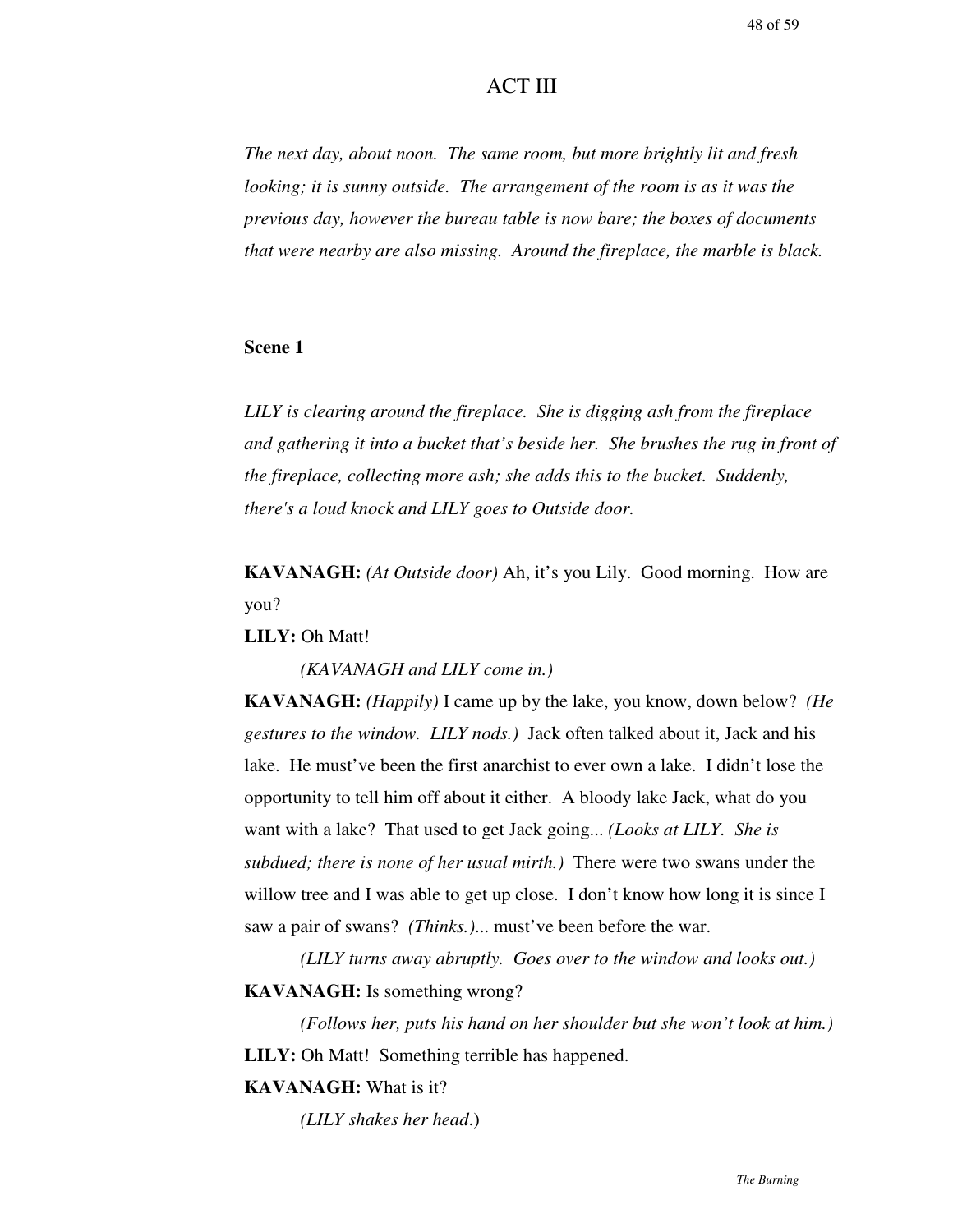**KAVANAGH:** Has something been said to you, Lily? What is it? Is it Gladys?

**LILY:** Gladys is gone, Matt.

**KAVANAGH:** Gone! So soon. Where has she gone? *(NOREEN enters quietly by Inside door. She is in different clothes. Still in black, but her appearance is more youthful and fresh looking. She listens to the exchange. Neither KAVANAGH nor LILY notice her.)*

**LILY:** She went early this morning to Belfast. In a big hurry.

**KAVANAGH:** But why?

**LILY:** Business, she said. *(Turns to face KAVANAGH.)* I don't know how to tell you.

**KAVANAGH:** Tell me? Tell me what?

*(LILY shakes her head.)*

**NOREEN:** *(Coming forward into their view)* I'll tell him.

*(LILY and KAVANAGH look at NOREEN. They are both surprised to see her.)*

**KAVANAGH:** Oh Mrs White, you're there. I didn't realise. How are you today?

**NOREEN:** You go Lily. This is a matter between Mr Kavanagh and I.

**KAVANAGH:** What is? *(Looks at LILY and then at NOREEN.)* You're confusing me.

*(LILY is unsure. She walks hesitantly to Inside door. She looks at the bureau. At that moment KAVANAGH sees that the papers are missing.)*

Where are Jack things? *(Goes to the bureau. Looks in surprise at LILY and then at NOREEN. LILY, avoiding his stare, exits by Inside door.)* Where are the papers, where's everything?

**NOREEN:** They're gone.

**KAVANAGH:** Gone? What do you mean gone? Gone where?

**NOREEN:** They're *gone* Mr Kavanagh. Gone means you cannot have them, they're finished with.

*(NOREEN goes over by the window and half looks out/ half observes KAVANAGH; she is composed.)*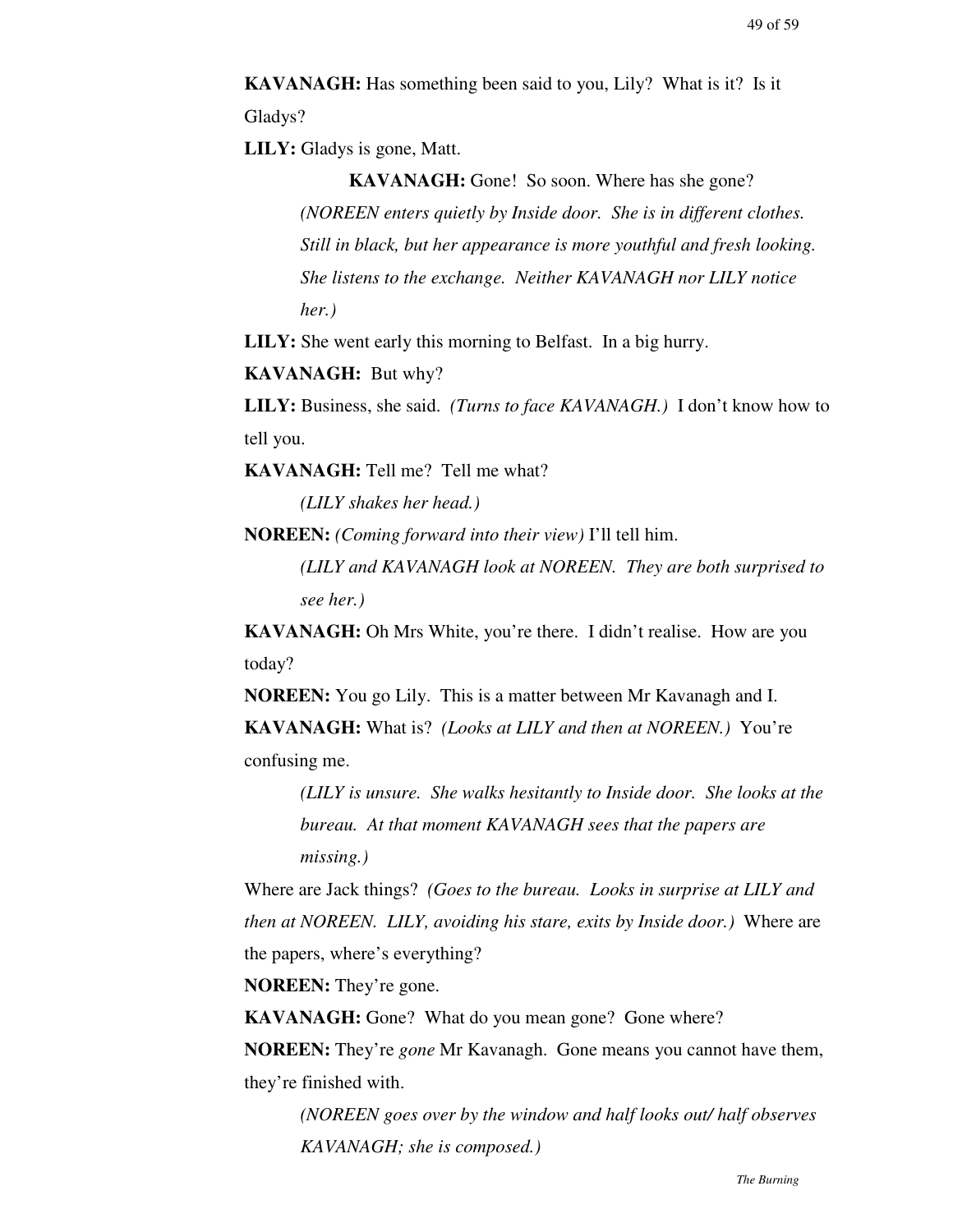**KAVANAGH:** They can't be gone. They were here yesterday. I saw them myself. Where have you put them?

*(KAVANAGH comes forward, stops just behind NOREEN.)* Please, don't say you gave them to Gladys.

**NOREEN:** I didn't.

**KAVANAGH:** I didn't want to say it to you. It's not my position to interfere, not in what are family matters, but Gladys cannot be trusted with any of Jack's things. They never saw eye-to-eye. Surely you see that Mrs White? **NOREEN:** I *didn't* give them to Gladys.

**KAVANAGH:** Then where are they?

**NOREEN:** They've been destroyed.

**KAVANAGH:** *(Quiet but alarmed voice)* Destroyed. What do you mean, destroyed? They can't've been. *(Goes alongside NOREEN.)* What are you saying?

**NOREEN:** *(Quietly, with determination)* I mean they've been destroyed. They're *gone* Mr Kavanagh. Look… *(Indicates to the bureau.)* Don't you see?

> *(KAVANAGH backs away. He isn't sure if he believes NOREEN, but he is afraid. He stumbles towards the fireplace and sits on one of the chairs. Meanwhile LILY has re-entered by Inside door. She has listened to the exchange between NOREEN and KAVANAGH.)*

**LILY:** It's true Matt.

*(KAVANAGH cocks his ear as he hears LILY's voice, but he doesn't turn to look at LILY. LILY goes to the fireplace and picks up the bucket of ashes. She shows the bucket to KAVANAGH.)*

**LILY:** This is all that remains. I gathered them myself, this morning. *(LILY thrusts the bucket towards KAVANAGH. He looks at it and puts his hand slowly into the contents. NOREEN and LILY watch. KAVANAGH appears to feel the ashes, then he withdraws his blackened hand again.)*

**KAVANAGH:** It isn't true. *(Puts his head in his hands.)* NO!

### *STAGE GOES DARK*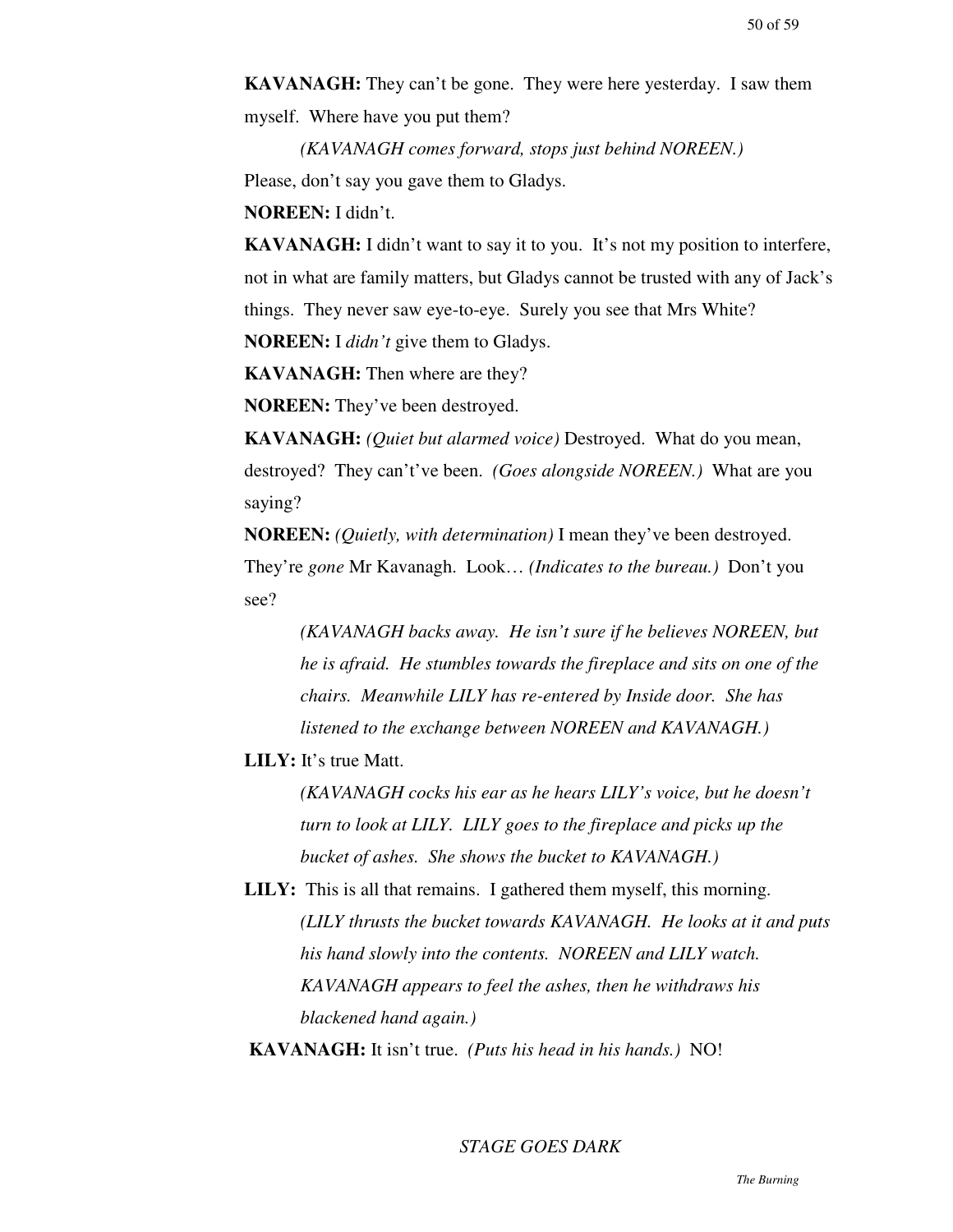### **Scene 2**

*Later. KAVANAGH is sitting alone at the bureau. He rubs his hand across the table in one long sweep. LILY comes in by Inside door. She goes to where he is sitting. He doesn't look up.*

**LILY:** I'm so sorry Matt…

*(KAVANAGH looks at her. His hand sweeps along the surface of the table again. LILY sits at the side of the bureau. KAVANAGH reaches out to take her hand.)*

**KAVANAGH:** It's not your fault.

**LILY:** I didn't know anything about it, I swear Matt.

**KAVANAGH:** I know that.

*(There is silence for a moment.)*

**LILY:** *(Speaks slowly in a measured voice)* I left them together in the room last night. It was after ten and I wanted to go to bed. Noreen and Mrs Napier were sitting there by the fire. I thought they had fallen asleep. I came in and tidied up, and left again.

*(LILY stands. She goes to stage front, facing the audience.)* It must've been after midnight, I woke with a start. I was sweating, sweating all over. *(Looks at KAVANAGH.)* I got the smell right away, it was the smell woke me, Matt.

**KAVANAGH:** *(Gets up, goes to LILY) What* do you mean the smell? **LILY:** The smell of burning in the house. It woke me. *(Turns to look at KAVANAGH. Holds her bad arm up awkwardly.)* I told you…

**KAVANAGH:** Told me, told me what?

**LILY:** The night they attacked Billy and me in our house in Belfast – they used fire. I'll never forget it. The middle of the night, in the pitch black… and I could smell this burning in the house, in our own home. I could hear it too. I could hear the crackling of fire.

*(LILY takes off her cardigan.)*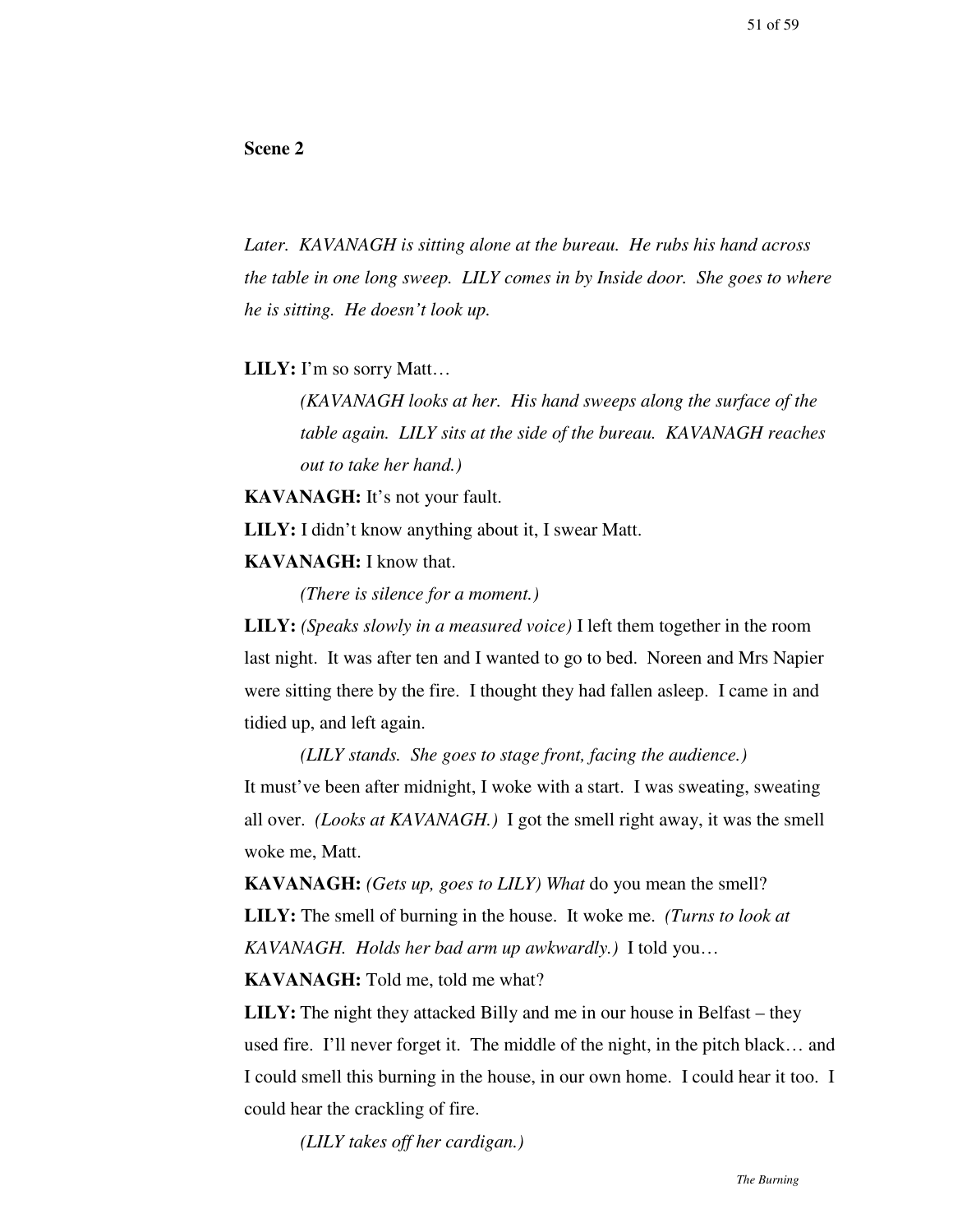I just woke up – that's what saved us. The front of the house was ablaze. I ran out and I threw one of my old coats across the flames. I was able to put out the fire, but I got this for my sins.

*(LILY rolls up the sleeve of her blouse on her left arm. The skin on her arm is rash-red and deformed from a bad burn.)*

**KAVANAGH:** (*Drawing back in shock)* Oh Lily.

**LILY:** Ever since... the smell, I can't abide the smell of fire in a house. *(Covers her arm again, somewhat frantically. Speaks in an agitated tone.)* Last night... I thought it was happening again Matt... I forgot where I was, so I did. *(LILY appears panicked by the recollection. KAVANAGH holds her and she calms.)* I forgot. I forgot I was here in Jack White's house. *(Breathless.)* I thought I was back in Belfast. I ran from the room in just my nightdress. I was down the stairs before I realised…

*(The stage has begun to darken. KAVANAGH and LILY are Stage Left near the table and remain visible under a spotlight; meanwhile NOREEN and GLADYS have entered by Inside door as darkened figures and are standing quietly near the fireplace.)*

I could hear them. The door was ajar. Gladys was talking. I pushed the door open and I could see Noreen and Gladys inside… *(At this point a texture of light associated with a blazing fire – bright orange light - emanates from the fireplace, illuminating the darkened stage.)* They were burning Jack's things… I could see it. *(LILY looks at KAVANAGH full face-on.)* Page by page, Matt. The fire there was raging. *(Points to fireplace and then buries her head in KAVANAGH's chest.)* I shouted at them to stop. They both looked at me. 'Get out of here you,' Gladys ordered. And then in a fit of pique she threw all the diaries and letters in one lot into the blaze. The fire rose up, Matt. I never saw anything happen like it. The flames licked up high, over the mantelpiece. *(LILY points over at the portrait of George Stuart White.)* I thought the old fella himself would get it – it rose right up. I ran Matt. I ran away. I'm sorry. It frightened me terrible and I ran. I ran away.

*(LILY cries. The stage returns to normal lighting. After a moment, KAVANAGH breaks away and goes to the window. He looks out.)* **KAVANAGH:** It's not your fault Lily. You're not to blame. **LILY:** *(Following)* But Jack… I wanted to help Jack. I wanted to be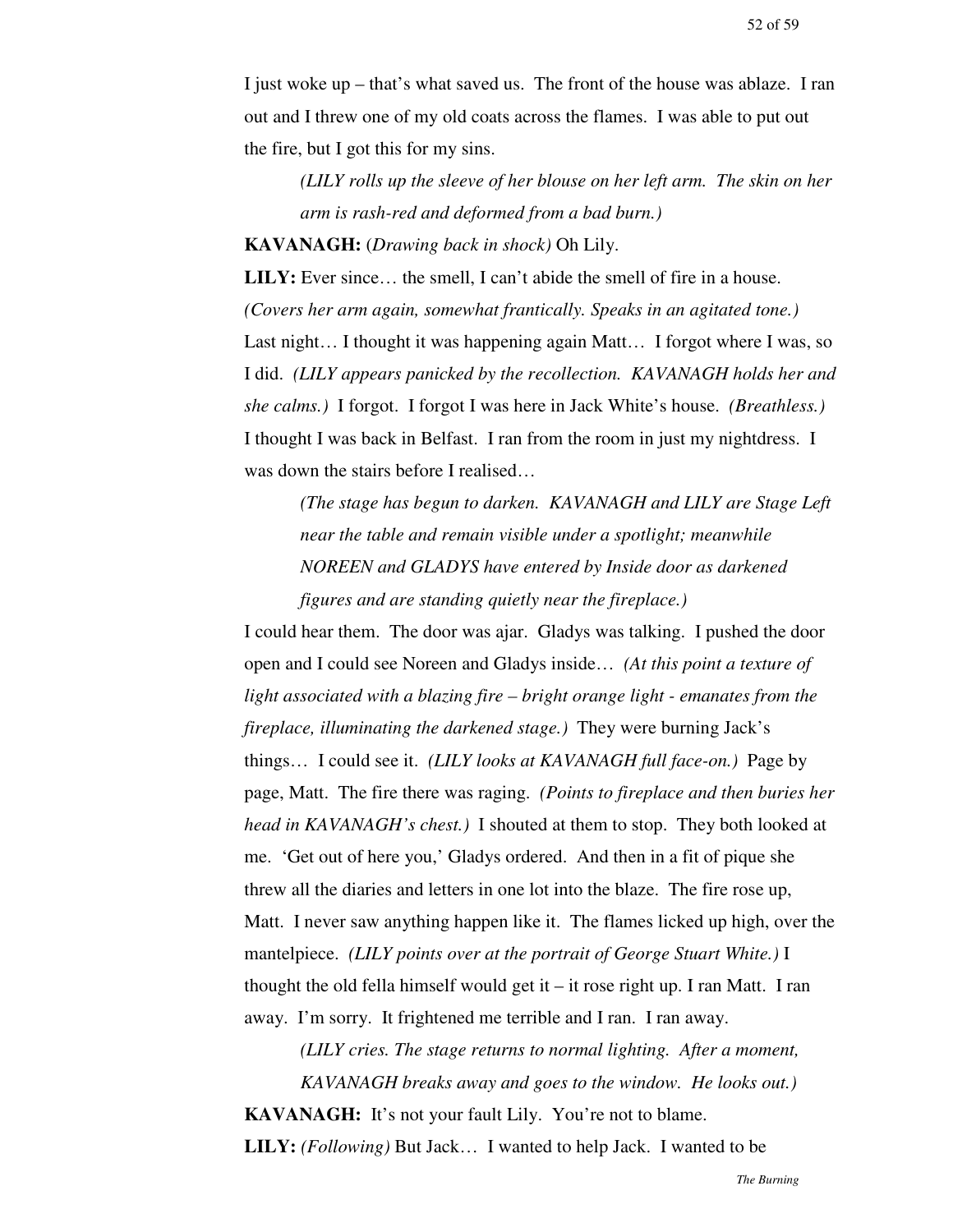someone who stood by him. As he stood by me. *(Cries.)* And I couldn't. I was too afraid.

**KAVANAGH:** *(Turns to LILY)* It's okay Lily. It's okay… look at me, *(Knocks his crook leg.)* with all that happened to me, I'm afraid too. You know I can't climb a high stairs not without thinking I'm going to fall down... *(Laughs uneasily.)* All because I fell down once.

**LILY:** *(Not consoled)* It not the same Matt, it's not. *(Dries her eyes. Looks at KAVANAGH.)* When they use fire on you, when they try to burn you out… *(Appears to think for a moment.)* The time we were attacked, in Belfast this is, there was a woman so there was. They poured benzene on her and set her ablaze, on Newtownards Road. She was a Catholic. Her remains lay on the road for a few hours – burned out… just a cinder. People went to look…

*(LILY weakens.)*

I must sit down. I don't feel well.

*(LILY goes to the fireside and sits. She closes her eyes for a moment. KAVANAGH follows. He sits too.)*

I've often wondered about the men who tried to burn out my Billy and me. Who were they? What went through their minds when they poured the benzene in under the door – what were they thinking? *(Cries out desperately.)* In the name of God what were they thinking?

**KAVANAGH:** *(Puts hand into the bucket of ashes and lifts out some, and then lets them fall again. He stands suddenly and goes over to the portrait of Sir George, facing it in an accusatory pose)* There was a scandal during Sir George's term in Burma. A British colonel, a fella by the name of Hooper got it into his head that he would photograph the captured Burmese rebels as they were being executed. Hooper wanted to make a photographic study of how someone dies, so he made himself a witness to the executions. He would photograph the rebels – facial shots in particular – as the executioner's bullets hit home. He was particularly interested in recording the death throes; the changes in facial expression as death took hold. Hooper was a meticulous photographer, the practitioner of an art form or so he claimed. *(Looks at LILY.)* Sometimes he would admonish the executioner and his firing squads for ruining his photographic subjects. Hooper liked clean shots – he wanted to record the expressions of death most of all.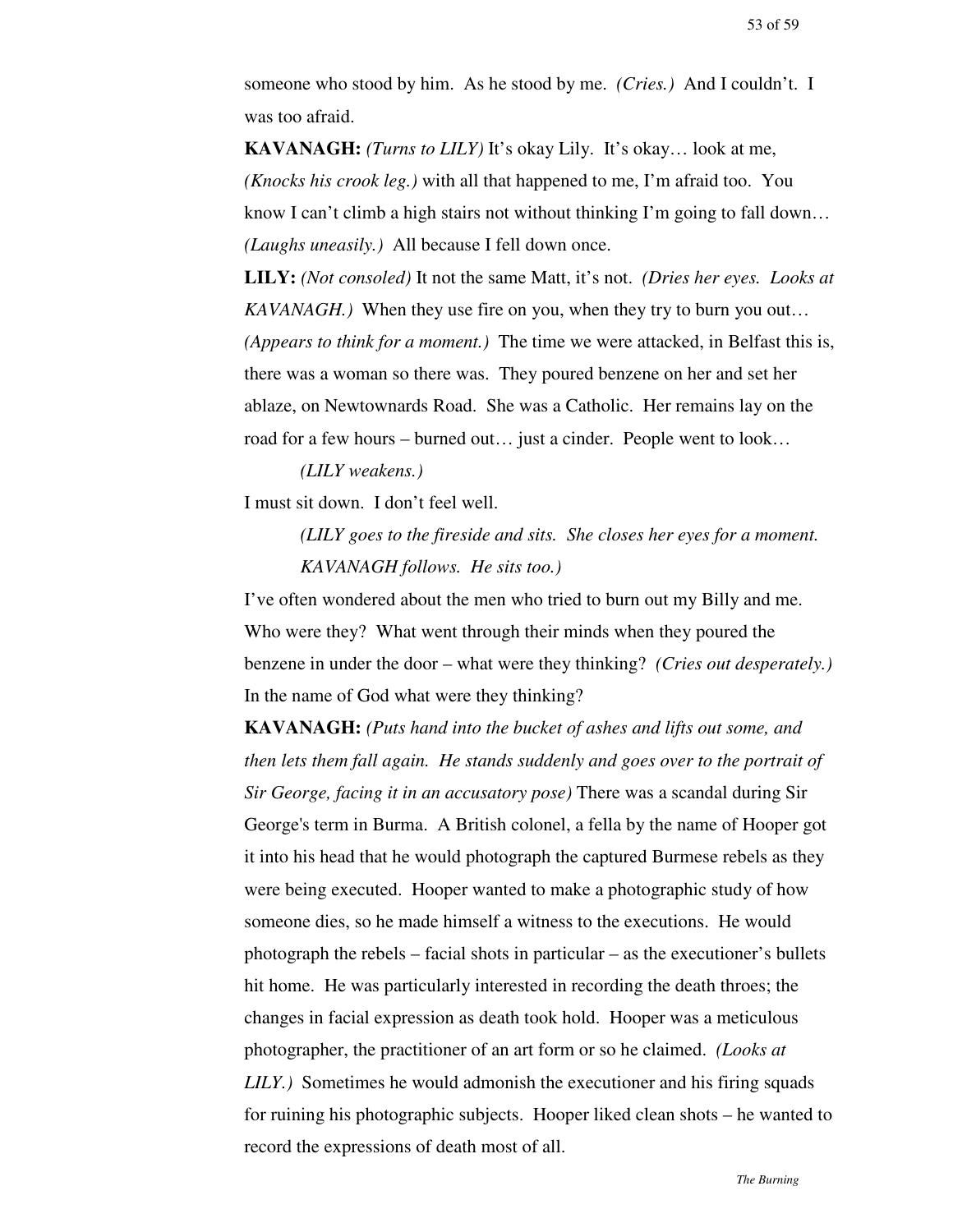### *(Pauses.)*

There are not two histories, Lily, but three. There is the official history of the British Empire, the story that we've all heard – the story of victories, of gallantry and great British schemes. And there is of course, a second history – the history of that Empire's crimes, of its brutality, the destruction that went with conquest. But I have always been interested in the third history – the story of those who fought back. *(Turns to the bucket and lifts it by the handle. Swings it.)* This is our third history. *(Props it onto the mantelpiece.)* This is all that remains of the work and life of the only son of British War Hero, Sir George Stuart White. *(Scoops a load of ashes.)* These are the remnants of the letters and words that celebrated another existence – from below, from the voices we never hear, the voices of resistance and struggle, the voice of workers aspiring to another life. And this other history must be silenced. It must not be heard, it must not raise its head. *(Leaves the ashes down into bucket.)* The veneer of tolerance is thin. Between the powerful and the dispossessed, there is an unrelenting war – and this family knows it.

*(Runs the flat of his blackened hand down the portraiture of Sir George, marking it.)*

Why am I surprised that this has happened to Jack? When you think of it…what better way to forget him, what better way to silence his life? **LILY:** There was one thing. *(Fumbles in pocket.)* I found it this morning on the mantelpiece. It's the message, the one you brought from Spain. *(LILY examines the discoloration on the envelope.)* The heat of the fire got to it, but it's okay I think. *(Hands it to KAVANAGH.)*

**KAVANAGH:** It wasn't even opened. *(Holds it to his chest. Then approaches LILY.)* Before I leave here, I want to read this message to Jack. **LILY:** I'll come with you.

# **KAVANAGH:** *(Gets coat and hat and puts them on. Picks up his stick. Looks at the bureau for a last time and then turns to address LILY.)*

Yesterday, I was alone in this room. Noreen had left, she didn't seem to have any interest, and I was here, reading and looking through all the things that Jack had kept or written. It occurred to me to take some things then, I don't why that should occur to me, but it did… the diaries, I could've carried them easily. They were that close to finding a home. *(Sadly.)* But I couldn't do it.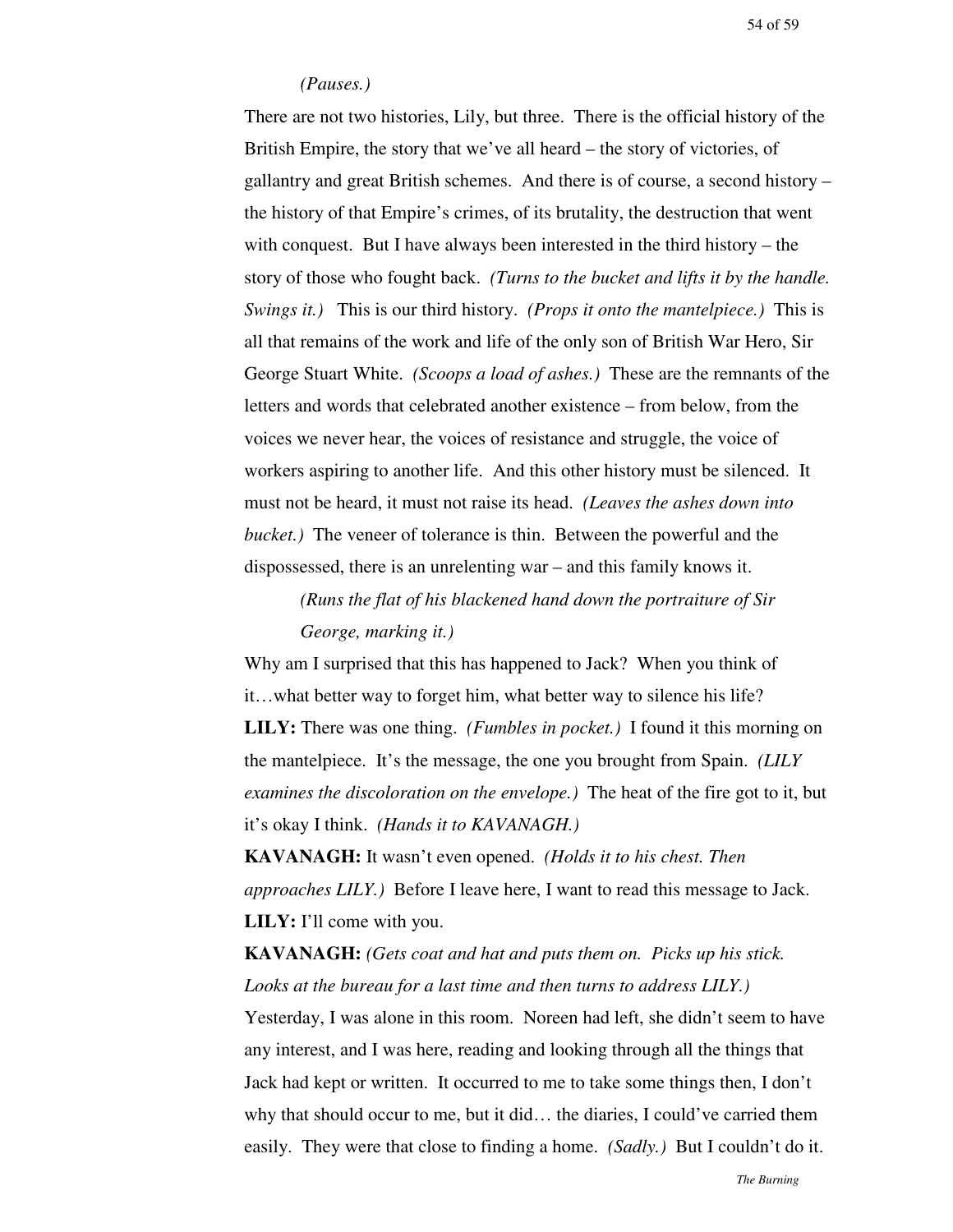*(Hangs his head.)*

*FADE TO DARK*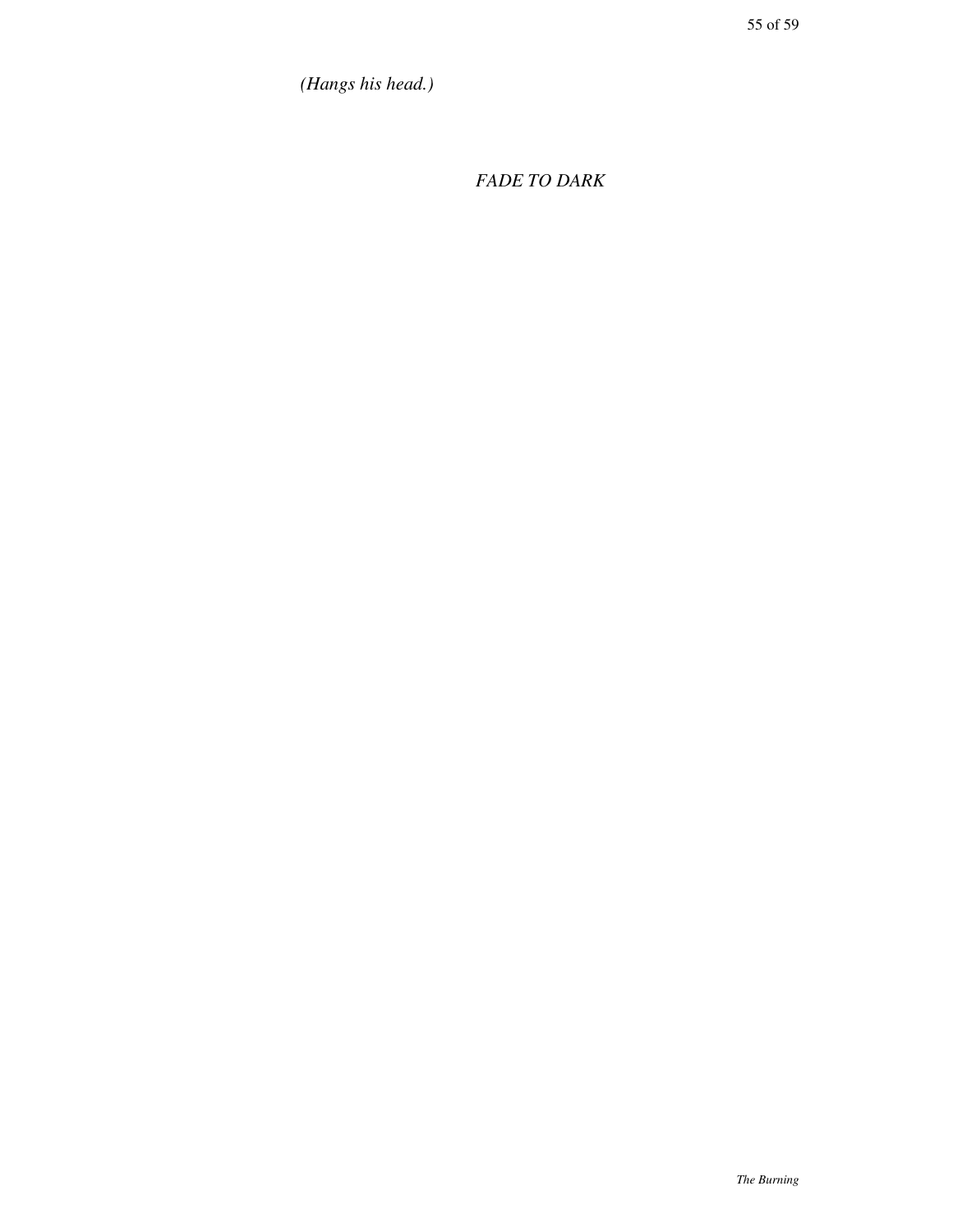#### **Scene 3**

*Later. NOREEN is standing beside Inside door. We hear the sound of a boy shouting. NOREEN comes into the middle of the room. She examines the bureau table. She rubs a finger across its surface and looks at it. LILY enters by Inside door. She is dressed in her overcoat and hat. She is holding a small suitcase.*

**NOREEN:** It's you.

**LILY:** Yes.

**NOREEN:** You are going?

**LILY:** Yes, I've come to say goodbye.

**NOREEN:** But I thought…

**LILY:** I won't stay here now.

**NOREEN:** But Lily… you don't understand.

**LILY:** *(Puts down her suitcase)* I don't, so I don't. And I never will… Jack's things, all that Jack wrote, how could you?

**NOREEN:** *(Turns away, and then abruptly sits)* Because I'm a realist Lily, because I must survive. There is me and the three boys and we must live in the now…

**LILY:** And that meant silencing Jack?

**NOREEN:** I have no loyalty to Jack's politics… I'm a Catholic. I believe in my God, I believe in my bishops. Jack heaped scorn on what I believe in, on what I took to be important… Why should it fall to me to defend those views? **LILY:** *(Bitterly)* You are his wife.

**NOREEN:** His wife!

**LILY:** When Jack contacted me about coming here, he wrote in his letter about his love for you and his fears for you when he was gone. That is the woman I came to help… not the woman I see before me now.

**NOREEN:** You all come here, Kavanagh and even you Lily, and you wax lyrical about Jack and all the things he's done and all the people he's fought for, but none of you take one moment to look closer. It's Jack, Jack, Jack… it's Jack all the time. None of you really want to know. *(Gets up and goes to the window.)* Did you know I was pregnant when I married Jack?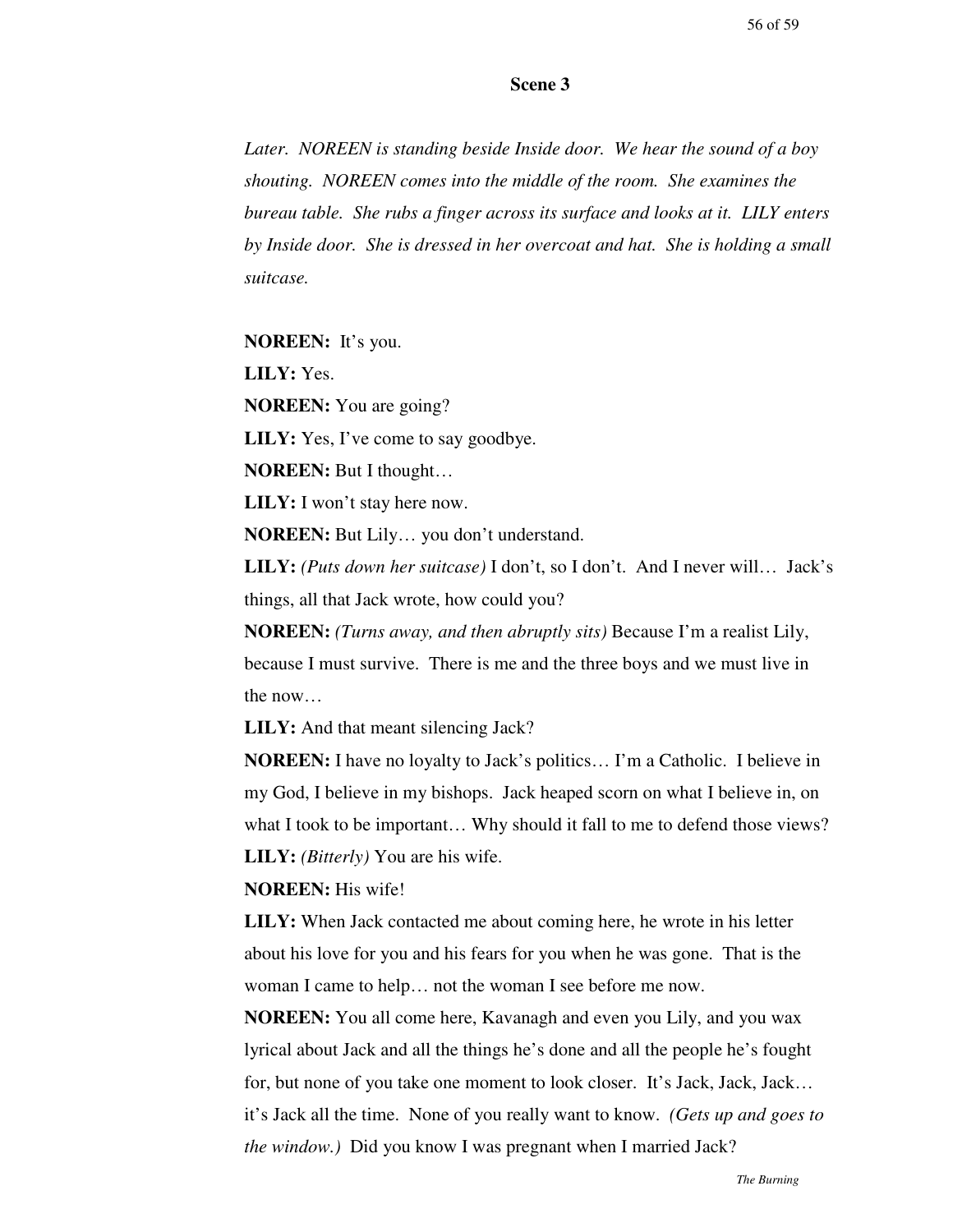**LILY:** *(Taken aback)* What has that go to do with it? **NOREEN:** I was alone in London and I was pregnant. All alone. **LILY:** Did he force you into bed? **NOREEN:** *(Blesses herself)* How dare you?

**LILY:** Well did he?

**NOREEN:** What choices did I have? Give up the child? Or was I to go home to my family in Dublin, pregnant? My family is respected, I'll have you know…I couldn't do that… so I had to take my chances with Jack, and it's been hard. You don't know how hard, none of you do. Jack lived in another world, Lily. That became apparent to me early on. The workers' republic! The workers' republic! Look out the bloody window? What do you see? All I see is that dreadful mountain, Slemish. *(Turns away and begins to cry. Cries out.)* No one understands me, what I've been through.

**LILY:** But Noreen, to burn his papers, his things...? They're what he left us. *(LILY puts her hand on her breast.)* Turn around and look me in the face Noreen… look me in the face and tell me that you haven't betrayed him.

 *(There's a long pause as LILY waits, but NOREEN doesn't turn; she continues to look out the window. LILY continues angrily.)*

You have destroyed more than papers, Noreen, you have destroyed your own memories. I know, Noreen, what it's like to lose someone. I watched my Billy go off to war and he never came back. There isn't an hour that I don't think of him, but at least I think of him fondly... I think of the sweet kiss he gave as he went out the door of our home for the last time.

*(There's another long pause and LILY turns and goes over to where her suitcase is. She picks it up.)*

What do you have now? When you think of Jack, when in later years those boys grow into men and they ask you about him, what will you be able to say? **NOREEN:** *(Still looking out the window)* Do you know what Gladys said to me last night?

**LILY:** *(Stops)* I have no idea.

**NOREEN:** She wondered if Jack was really her brother. She thinks that maybe the babies were switched at birth, that maybe her mother was bamboozled and some tinker's child was put in the place of her real brother. *(Laughs.)* After all this time that is what she thinks. *(Turns to look at LILY.)*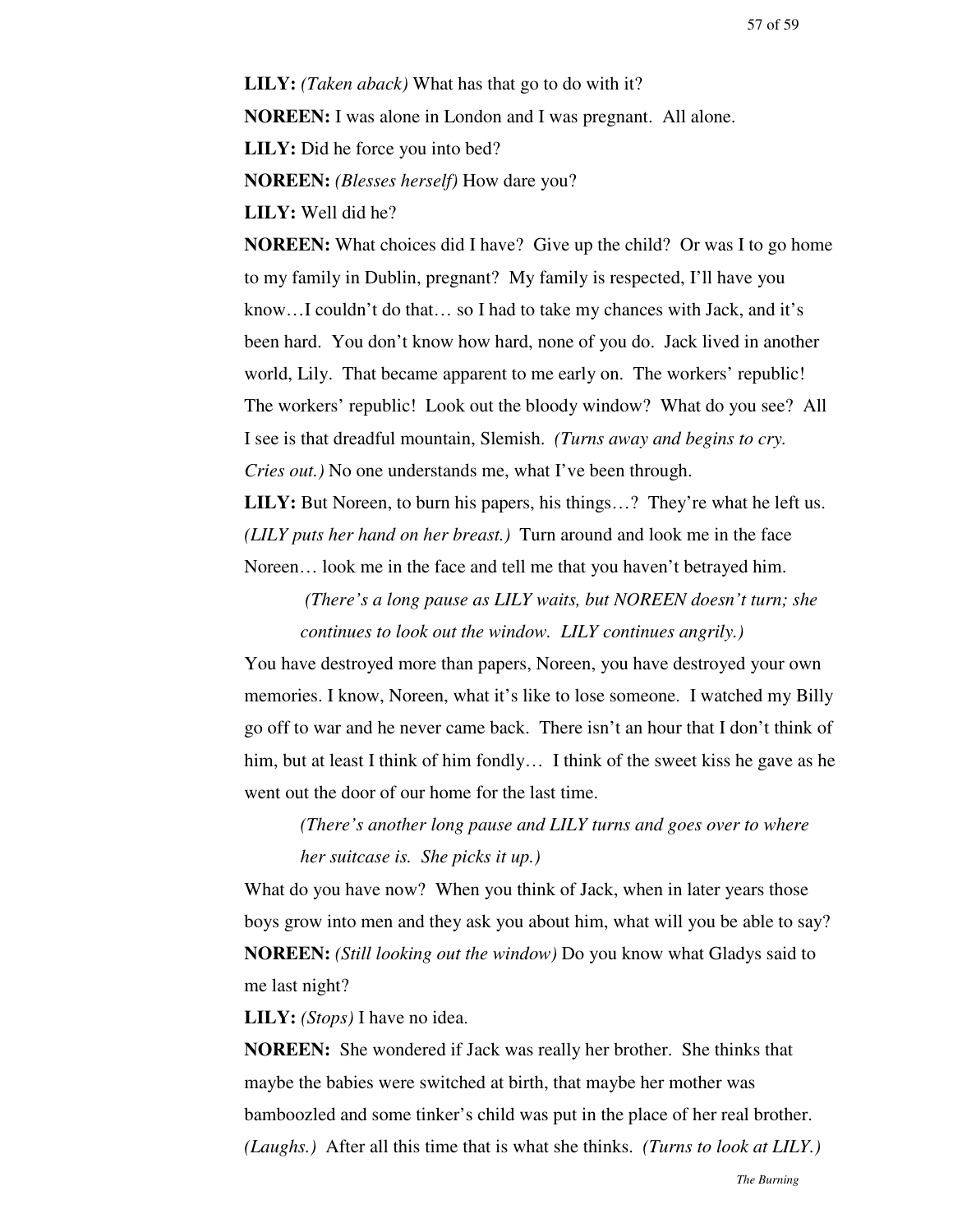Do you understand that?

**LILY:** There must've been something in those papers that she was afraid of. **NOREEN:** *(Puts a hand up to stop LILY speaking)* Lily don't go. Stay another few days… until the worst of it is over.

**LILY:** I won't stay another minute. *(Turns and walks towards Outside door. Looks at NOREEN.)* I'm ashamed, you know, ashamed that I was in this house and this happened while I was here. That I didn't do all I could to stop you. I could've. If I had been stronger, I could've… *(LILY's determination tails away; her head drops.)* But…I was afraid.

**NOREEN:** Jack was too extreme, Lily.

**LILY:** No. *(Shakes her head)* I remember the night he stayed with us in Belfast. We all waited through the night, waiting to see if the Orangemen would return with their fire. It was cold in the house and we all huddled together in one corner and we talked about so many things. I remember at one point thinking how could you tell any of us apart – Catholic from Protestant. If we burned in the house that night, would you be able? No, you would not. *(LILY pauses as she remembers.)* I had hope that night. Against the very worst, you must have hope. Jack gave me hope. He was a Protestant who broke with his privileges and upbringing to fight for justice. When you think of it he gave up a lot. But I think Jack knew that that was what he had to do. Something very strong inside him steered him on the course he took – to break with family, and community, to stand strong for the underdog. There is great bravery in what he did and never tell me otherwise.

# *(Pauses, then walks towards NOREEN. NOREEN appears relieved, imagining reconciliation, but LILY stops out of reach of NOREEN)*

You will go from here, Noreen. You'll sell up, you'll take the money and you'll go South, back to Dublin and away from this infernal hatred. And then in time, you'll forget about us, the way they've forgotten us down South. But Catholics like me, who live here in the north of Ireland, we can't forget, because every day we must live with the hatred and the fear and the discrimination. What are we to do? What will become of us?

*(Turns again, picks up her suitcase and walks to Outside door. At Outside door, looks back at NOREEN.)*